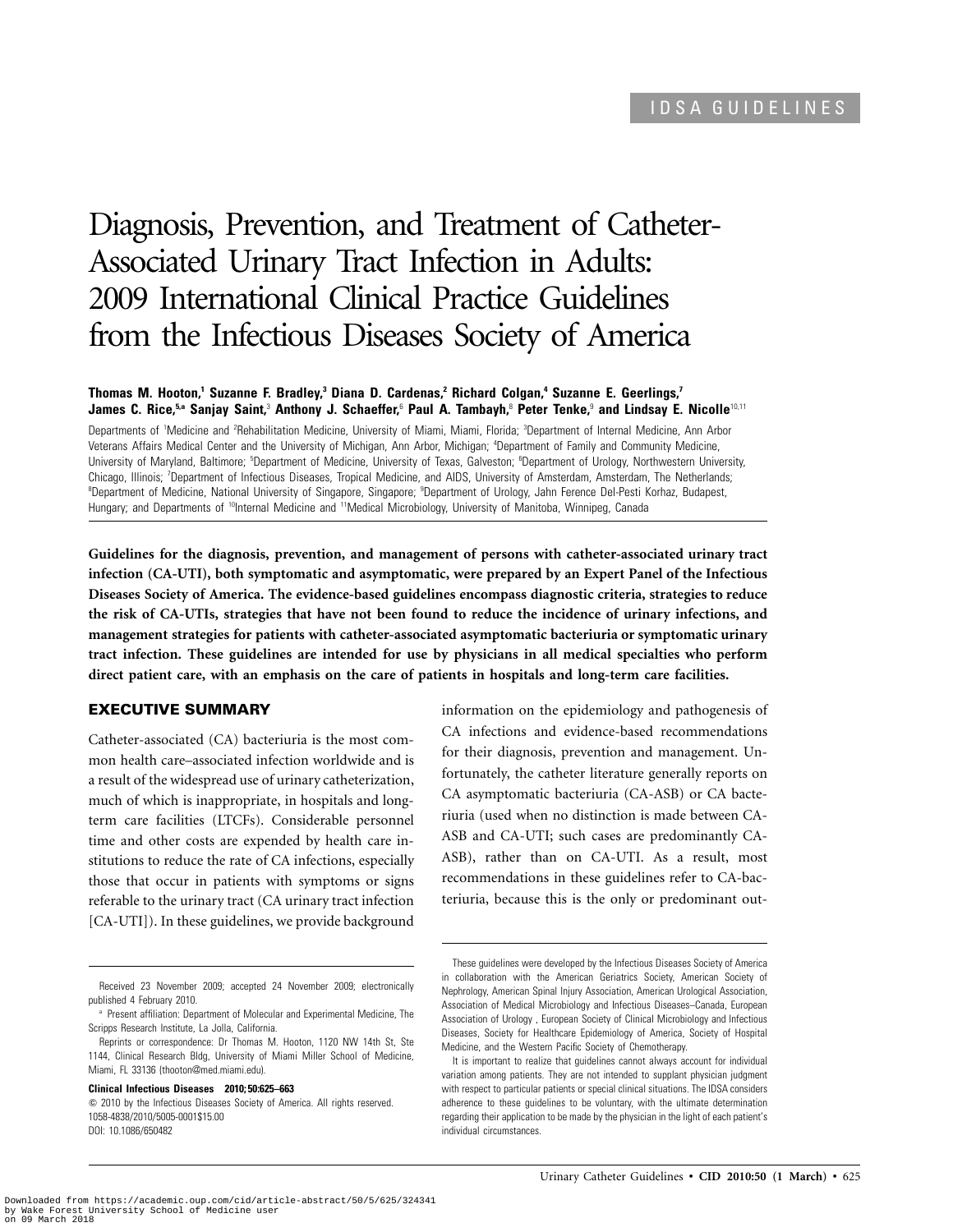come measure reported in most clinical trials. We refer to CA-ASB and CA-UTI as appropriate on the basis of the published literature.

The most effective way to reduce the incidence of CA-ASB and CA-UTI is to reduce the use of urinary catheterization by restricting its use to patients who have clear indications and by removing the catheter as soon as it is no longer needed. Strategies to reduce the use of catheterization have been shown to be effective and are likely to have more impact on the incidence of CA-ASB and CA-UTI than any of the other strategies addressed in these guidelines. Implementing such strategies should be a priority for all health care facilities.

#### **Method of Diagnosing CA-ASB and CA-UTI**

1. CA-UTI in patients with indwelling urethral, indwelling suprapubic, or intermittent catheterization is defined by the presence of symptoms or signs compatible with UTI with no other identified source of infection along with  $\geq 10^3$  colonyforming units (cfu)/mL of  $\geq 1$  bacterial species in a single catheter urine specimen or in a midstream voided urine specimen from a patient whose urethral, suprapubic, or condom catheter has been removed within the previous 48 h (A-III).

i. Data are insufficient to recommend a specific quantitative count for defining CA-UTI in symptomatic men when specimens are collected by condom catheter.

2. CA-ASB should not be screened for except in research studies evaluating interventions designed to reduce the incidence of CA-ASB or CA-UTI (A-III) and in selected clinical situations, such as in pregnant women (A-III).

i. CA-ASB in patients with indwelling urethral, indwelling suprapubic, or intermittent catheterization is defined by the presence of  $\geq 10^5$  cfu/mL of  $\geq 1$  bacterial species in a single catheter urine specimen in a patient without symptoms compatible with UTI (A-III).

ii. CA-ASB in a man with a condom catheter is defined by the presence of  $\geq 10^5$  cfu/mL of  $\geq 1$  bacterial species in a single urine specimen from a freshly applied condom catheter in a patient without symptoms compatible with UTI (A-II).

3. Signs and symptoms compatible with CA-UTI include new onset or worsening of fever, rigors, altered mental status, malaise, or lethargy with no other identified cause; flank pain; costovertebral angle tenderness; acute hematuria; pelvic discomfort; and in those whose catheters have been removed, dysuria, urgent or frequent urination, or suprapubic pain or tenderness (A-III).

i. In patients with spinal cord injury, increased spasticity, autonomic dysreflexia, or sense of unease are also compatible with CA-UTI (A-III).

4. In the catheterized patient, pyuria is not diagnostic of CA-bacteriuria or CA-UTI (AII).

i. The presence, absence, or degree of pyuria should not be used to differentiate CA-ASB from CA-UTI (A-II).

ii. Pyuria accompanying CA-ASB should not be interpreted as an indication for antimicrobial treatment (A-II).

iii. The absence of pyuria in a symptomatic patient suggests a diagnosis other than CA-UTI (A-III).

5. In the catheterized patient, the presence or absence of odorous or cloudy urine alone should not be used to differentiate CA-ASB from CA-UTI or as an indication for urine culture or antimicrobial therapy (A-III).

# **Reduction of Inappropriate Urinary Catheter Insertion and Duration**

#### **Limiting Unnecessary Catheterization**

6. Indwelling catheters should be placed only when they are indicated (A-III).

i. Indwelling urinary catheters should not be used for the management of urinary incontinence (A-III). In exceptional cases, when all other approaches to management of incontinence have not been effective, it may be considered at patient request.

7. Institutions should develop a list of appropriate indications for inserting indwelling urinary catheters, educate staff about such indications, and periodically assess adherence to the institution-specific guidelines (A-III).

8. Institutions should require a physician's order in the chart before an indwelling catheter is placed (A-III).

9. Institutions should consider use of portable bladder scanners to determine whether catheterization is necessary for postoperative patients (B-II).

#### **Discontinuation of Catheter**

10. Indwelling catheters should be removed as soon as they are no longer required to reduce the risk of CA-bacteriuria (A-I) and CA-UTI (A-II).

11. Institutions should consider nurse-based or electronic physician reminder systems to reduce inappropriate urinary catheterization (A-II) and CA-UTI (A-II).

12. Institutions should consider automatic stop-orders to reduce inappropriate urinary catheterization (B-I).

#### **Strategies to Consider Prior to Catheter Insertion**

#### **Infection Prevention**

13. Hospitals and LTCFs should develop, maintain, and promulgate policies and procedures for recommended catheter insertion indications, insertion and maintenance techniques, discontinuation strategies, and replacement indications (A-III).

<sup>626</sup> • **CID 2010:50 (1 March)** • Hooton et al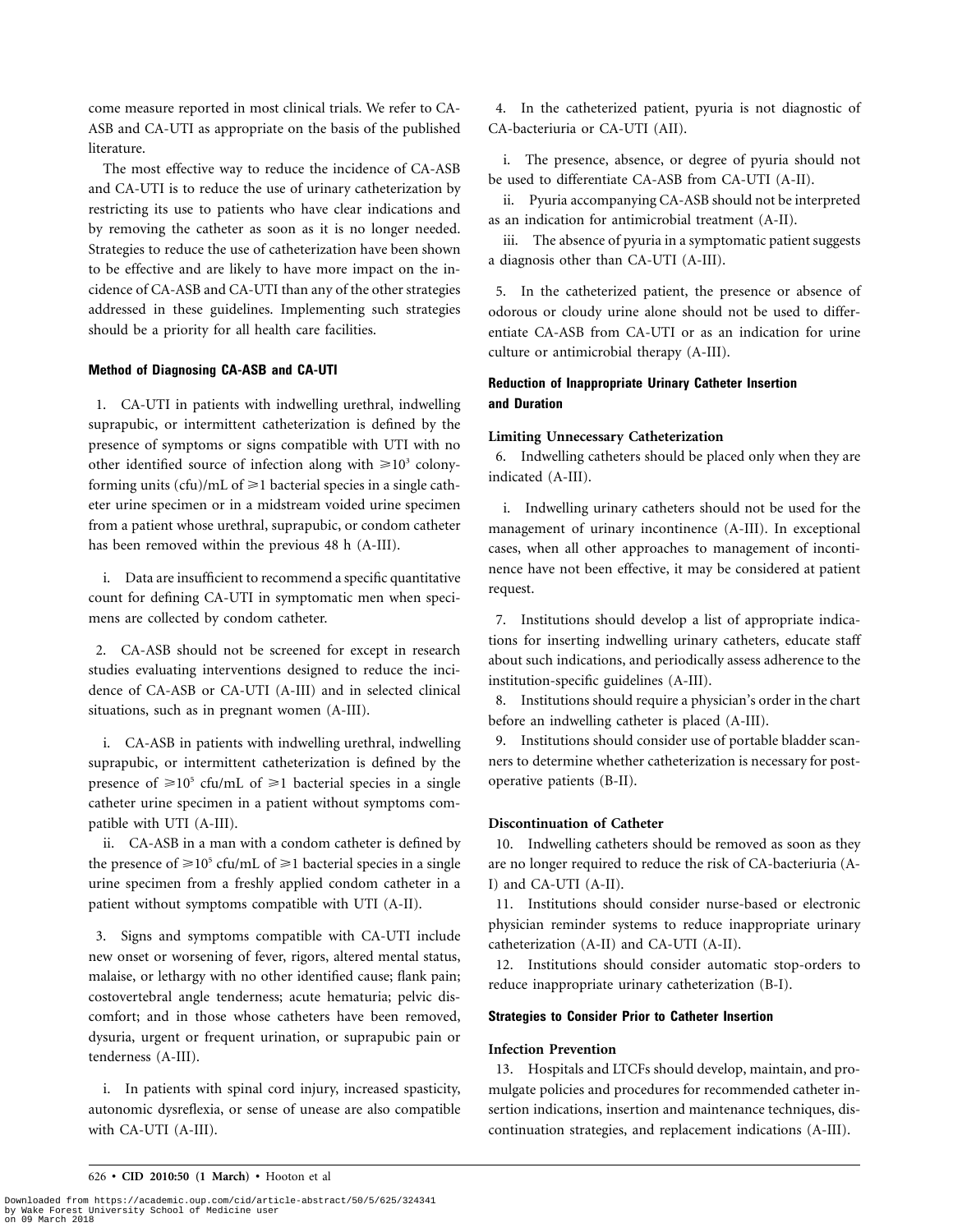i. Strategies should include education and training of staff relevant to these policies and procedures (A-III).

14. Institutions may consider feedback of CA-bacteriuria rates to nurses and physicians on a regular basis to reduce the risk of CA-bacteriuria (C-II).

i. Data are insufficient to make a recommendation as to whether such an intervention might reduce the risk of CA-UTI.

15. Data are insufficient to make a recommendation as to whether institutions should place patients with indwelling urinary catheters in different rooms from other patients who have indwelling urinary catheters or other invasive devices to reduce the risk of CA-bacteriuria or CA-UTI.

#### **Alternatives to Indwelling Urethral Catheterization**

16. In men for whom a urinary catheter is indicated and who have minimal postvoid residual urine, condom catheterization should be considered as an alternative to short-term (A-II) and long-term (B-II) indwelling catheterization to reduce CA-bacteriuria in those who are not cognitively impaired.

i. Data are insufficient to make a recommendation as to whether condom catheterization is preferable to short-term or long-term indwelling urethral catheterization for reduction of CA-UTI.

ii. Data are insufficient to make a recommendation as to whether condom catheterization is preferable to short-term or long-term indwelling urethral catheterization for reduction of CA-bacteriuria in those who are cognitively impaired.

17. Intermittent catheterization should be considered as an alternative to short-term (C-I) or long-term (A-III) indwelling urethral catheterization to reduce CA-bacteriuria and an alternative to short-term (C-III) or long-term (A-III) indwelling urethral catheterization to reduce CA-UTI.

18. Suprapubic catheterization may be considered as an alternative to short-term indwelling urethral catheterization to reduce CA-bacteriuria (B-I) and CA-UTI (C-III).

i. Data are insufficient to make a recommendation as to whether suprapubic catheterization is preferable to long-term indwelling urethral catheterization for reduction of CA-bacteriuria or CA-UTI.

ii. Data are insufficient to make a recommendation as to whether intermittent catheterization is preferable to suprapubic catheterization for reduction of CA-bacteriuria or CA-UTI.

#### **Intermittent Catheterization Technique**

19. Clean (nonsterile) rather than sterile technique may be considered in outpatient (A-III) and institutional (B-I) settings with no difference in risk of CA-bacteriuria or CA-UTI.

20. Multiple-use catheters may be considered instead of sterile single-use catheters in outpatient (B-III) and institutional (C-I) settings with no difference in risk of CA-bacteriuria or CA-UTI.

21. Data are insufficient to make a recommendation as to whether one method of cleaning multiple-use catheters is superior to another.

22. Hydrophilic catheters are not recommended for routine use to reduce the risk of CA-bacteriuria (B-II) or CA-UTI (B- $II$ ).

23. Data are insufficient to make recommendations on whether use of portable bladder scanners or "no-touch" technique reduces the risk of CA-UTI, compared with standard care.

#### **Insertion Technique for Indwelling Urethral Catheter**

24. Indwelling urethral catheters should be inserted using aseptic technique and sterile equipment (B-III).

#### **Prevention Strategies to Consider after Catheter Insertion**

#### **Closed Catheter System**

25. A closed catheter drainage system, with ports in the distal catheter for needle aspiration of urine, should be used to reduce CA-bacteriuria (A-II) and CA-UTI (A-III) in patients with short-term indwelling urethral or suprapubic catheters and to reduce CA-bacteriuria (A-III) and CA-UTI (A-III) in patients with long-term indwelling urethral or suprapubic catheters.

i. Institution-specific strategies should be developed to ensure that disconnection of the catheter junction is minimized (A-III) and that the drainage bag and connecting tube are always kept below the level of the bladder (A-III).

26. Use of a preconnected system (catheter preattached to the tubing of a closed drainage bag) may be considered to reduce CA-bacteriuria (C-II).

i. Data are insufficient to make a recommendation as to whether such a system reduces CA-UTI.

27. Use of a complex closed drainage system or application of tape at the catheter-drainage tubing junction after catheter insertion is not recommended to reduce CA-bacteriuria (A-I) or CA-UTI (A-III).

### **Antimicrobial Coated Catheters**

28. In patients with short-term indwelling urethral catheterization, antimicrobial (silver alloy or antibiotic)–coated urinary catheters may be considered to reduce or delay the onset of CA-bacteriuria (B-II).

i. Data are insufficient to make a recommendation about whether use of such catheters reduces CA-UTI in patients with short-term indwelling urethral catheterization.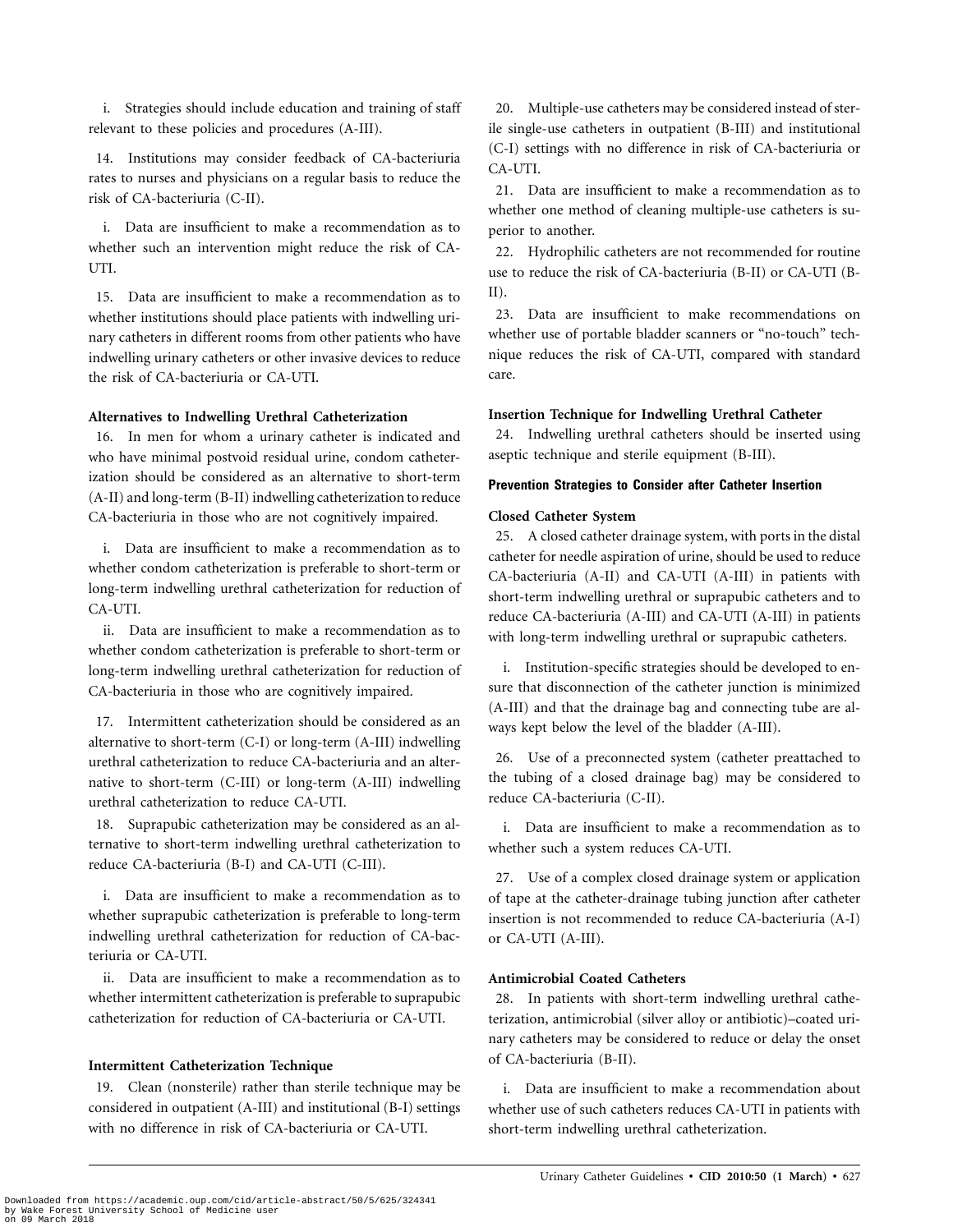ii. Data are insufficient to make a recommendation as to whether use of such catheters reduces CA-bacteriuria or CA-UTI in patients with long-term catheterization.

#### **Prophylaxis with Systemic Antimicrobials**

29. Systemic antimicrobial prophylaxis should not be routinely used in patients with short-term (A-III) or long-term (A-II) catheterization, including patients who undergo surgical procedures, to reduce CA-bacteriuria or CA-UTI because of concern about selection of antimicrobial resistance.

#### **Prophylaxis with Methenamine Salts**

30. Methenamine salts should not be used routinely to reduce CA-bacteriuria or CA-UTI in patients with long-term intermittent (A-II) or long-term indwelling urethral or suprapubic (A-III) catheterization.

i. Data are insufficient to make a recommendation about the use of methenamine salts to reduce CA-UTI in patients with condom catheterization.

31. Methenamine salts may be considered for the reduction of CA-bacteriuria and CA-UTI in patients after gynecologic surgery who are catheterized for no more than 1 week (C-I). It is reasonable to assume that a similar effect would be seen after other types of surgical procedures.

i. Data are insufficient to make recommendations about whether one methenamine salt is superior to another.

32. When using a methenamine salt to reduce CA-UTI, the urinary pH should be maintained below 6.0 (B-III).

i. Data are insufficient to recommend how best to achieve a low urinary pH.

#### **Prophylaxis with Cranberry Products**

33. Cranberry products should not be used routinely to reduce CA-bacteriuria or CA-UTI in patients with neurogenic bladders managed with intermittent or indwelling catheterization (A-II).

i. Data are insufficient to make a recommendation on the use of cranberry products to reduce CA-bacteriuria or CA-UTI in other groups of catheterized patients, including those using condom catheters.

# **Enhanced Meatal Care**

34. Daily meatal cleansing with povidone-iodine solution, silver sulfadiazine, polyantibiotic ointment or cream, or green soap and water is not recommended for routine use in men or women with indwelling urethral catheters to reduce CAbacteriuria (A-I).

i. Data are insufficient to make a recommendation as to whether meatal cleansing reduces the risk of CA-UTI.

#### **Catheter Irrigation**

35. Catheter irrigation with antimicrobials should not be used routinely to reduce or eradicate CA-bacteriuria (A-I) or CA-UTI (A-II) in patients with indwelling catheters.

36. Catheter irrigation with antimicrobials may be considered in selected patients who undergo surgical procedures and short-term catheterization to reduce CA-bacteriuria (C-I).

i. Data are insufficient to make a recommendation about whether bladder irrigation in such patients reduces CA-UTI.

37. Catheter irrigation with normal saline should not be used routinely to reduce CA-bacteriuria, CA-UTI, or obstruction in patients with long-term indwelling catheterization (B- $II$ ).

#### **Antimicrobials in the Drainage Bag**

38. Routine addition of antimicrobials or antiseptics to the drainage bag of catheterized patients should not be used to reduce CA-bacteriuria (A-I) or CA-UTI (A-I).

#### **Routine Catheter Change**

39. Data are insufficient to make a recommendation as to whether routine catheter change (eg, every 2–4 weeks) in patients with functional long-term indwelling urethral or suprapubic catheters reduces the risk of CA-ASB or CA-UTI, even in patients who experience repeated early catheter blockage from encrustation.

# **Prophylactic Antimicrobials at Time of Catheter Removal or Replacement**

40. Prophylactic antimicrobials, given systemically or by bladder irrigation, should not be administered routinely to patients at the time of catheter placement to reduce CA-UTI (A-I) or at the time of catheter removal (B-I) or replacement (A-III) to reduce CA-bacteriuria.

i. Data are insufficient to make a recommendation as to whether administration of prophylactic antimicrobials to such patients reduces bacteremia.

# **Screening for and Treatment of CA-ASB in Catheterized Patients to Reduce CA-UTI**

41. Screening for and treatment of CA-ASB are not recommended to reduce subsequent CA-bacteriuria or CA-UTI in patients with short-term (A-II) or long-term (A-I) indwelling urethral catheters.

42. Screening for and treatment of CA-ASB are not recommended to reduce subsequent CA-bacteriuria or CA-UTI

<sup>628</sup> • **CID 2010:50 (1 March)** • Hooton et al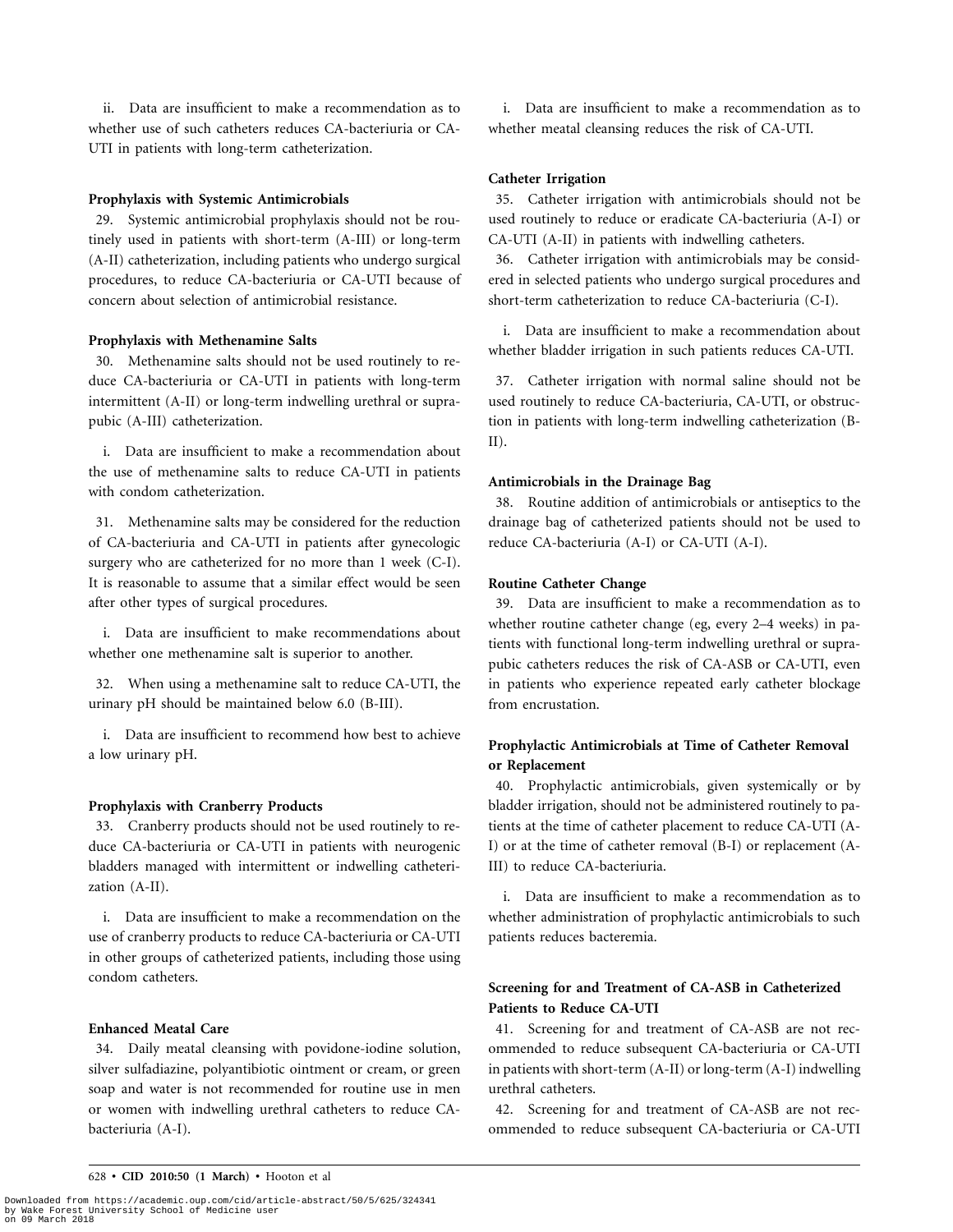in patients with neurogenic bladders managed with intermittent catheterization (A-II).

43. Screening for and treatment of CA-ASB are not recommended to reduce subsequent CA-bacteriuria or CA-UTI in other catheterized patients (A-III), except in pregnant women (A-III) and patients who undergo urologic procedures for which visible mucosal bleeding is anticipated (A-III).

# **Screening for and Treatment of CA-ASB at Catheter Removal to Reduce CA-UTI**

44. Antimicrobial treatment of CA-ASB that persists 48 h after short-term indwelling catheter removal in women may be considered to reduce the risk of subsequent CA-UTI (C-I).

i. Data are insufficient, however, to make a recommendation as to whether all women should be uniformly screened for CA-ASB at catheter removal.

ii. Data are insufficient to make a recommendation about screening for or treatment of persistent CA-ASB in men.

## **Urine Culture and Catheter Replacement before Treatment**

45. A urine specimen for culture should be obtained prior to initiating antimicrobial therapy for presumed CA-UTI because of the wide spectrum of potential infecting organisms and the increased likelihood of antimicrobial resistance (A-III).

46. If an indwelling catheter has been in place for  $>2$  weeks at the onset of CA-UTI and is still indicated, the catheter should be replaced to hasten resolution of symptoms and to reduce the risk of subsequent CA-bacteriuria and CA-UTI (A-I).

i. The urine culture should be obtained from the freshly placed catheter prior to the initiation of antimicrobial therapy to help guide treatment (A-II).

ii. If use of the catheter can be discontinued, a culture of a voided midstream urine specimen should be obtained prior to the initiation of antimicrobial therapy to help guide treatment (A-III).

## **Duration of Treatment**

47. Seven days is the recommended duration of antimicrobial treatment for patients with CA-UTI who have prompt resolution of symptoms (A-III), and 10–14 days of treatment is recommended for those with a delayed response (A-III), regardless of whether the patient remains catheterized or not. i. A 5-day regimen of levofloxacin may be considered in patients with CA-UTI who are not severely ill (B-III). Data are insufficient to make such a recommendation about other fluoroquinolones.

ii. A 3-day antimicrobial regimen may be considered for women aged -65 years who develop CA-UTI without upper urinary tract symptoms after an indwelling catheter has been removed (B-II).

## **DEFINITIONS**

In these guidelines, CA infection refers to infection occurring in a person whose urinary tract is currently catheterized or has been catheterized within the previous 48 h. UTI refers to significant bacteriuria in a patient with symptoms or signs attributable to the urinary tract and no alternate source. ASB refers to significant bacteriuria in a patient without symptoms or signs attributable to the urinary tract. Bacteriuria is a nonspecific term that refers to UTI and ASB combined. In the urinary catheter literature, CA-bacteriuria is comprised mostly of CA-ASB. In this document, CA-UTI, CA-ASB, and CAbacteriuria are each considered to represent infection of the urinary tract, because bacteria are not normal inhabitants of the urinary tract.

Significant bacteriuria is the quantitative level of bacteriuria consistent with true bladder bacteriuria, rather than contamination, based on growth from a urine specimen collected in a manner to minimize contamination and transported to the laboratory in a timely fashion to limit bacterial growth. As noted above, significant bacteriuria can occur without symptoms or signs referable to the urinary tract. The colony count criteria defining significant bacteriuria in different clinical scenarios as recommended for use by the Guideline Panel are described in the section below on diagnosis. Lower colony counts are more likely to represent significant bacteriuria in a symptomatic person, compared with an asymptomatic person. Likewise, because catheter urine specimens are not as likely to be contaminated by periurethral flora as are voided urine specimens, lower colony counts are more likely to represent significant bacteriuria. Unfortunately, studies often use different colony count criteria for defining significant bacteriuria and often do not distinguish between symptomatic and asymptomatic patients in applying the definitions.

The urinary catheter literature is problematic, in that many published studies use the term CA-bacteriuria without providing information on what proportion of infections are CA-ASB, and some studies use the term CA-UTI when referring to CA-ASB or CA-bacteriuria. The recommendations that follow refer to the more specific terms, CA-UTI and/or CA-ASB, when data on these outcomes are reported in clinical studies, but most recommendations refer to CA-bacteriuria, because this is the only or predominant outcome measure reported in most clinical trials. It is our hope that the definitions used in these guidelines might help to standardize the terminology used in the catheter literature and related discussions.

# **INTRODUCTION**

The purpose of these guidelines is to provide recommendations for the diagnosis, prevention, and treatment of CA-UTI in adults  $\geq 18$  years of age. The guidelines pertain to patients who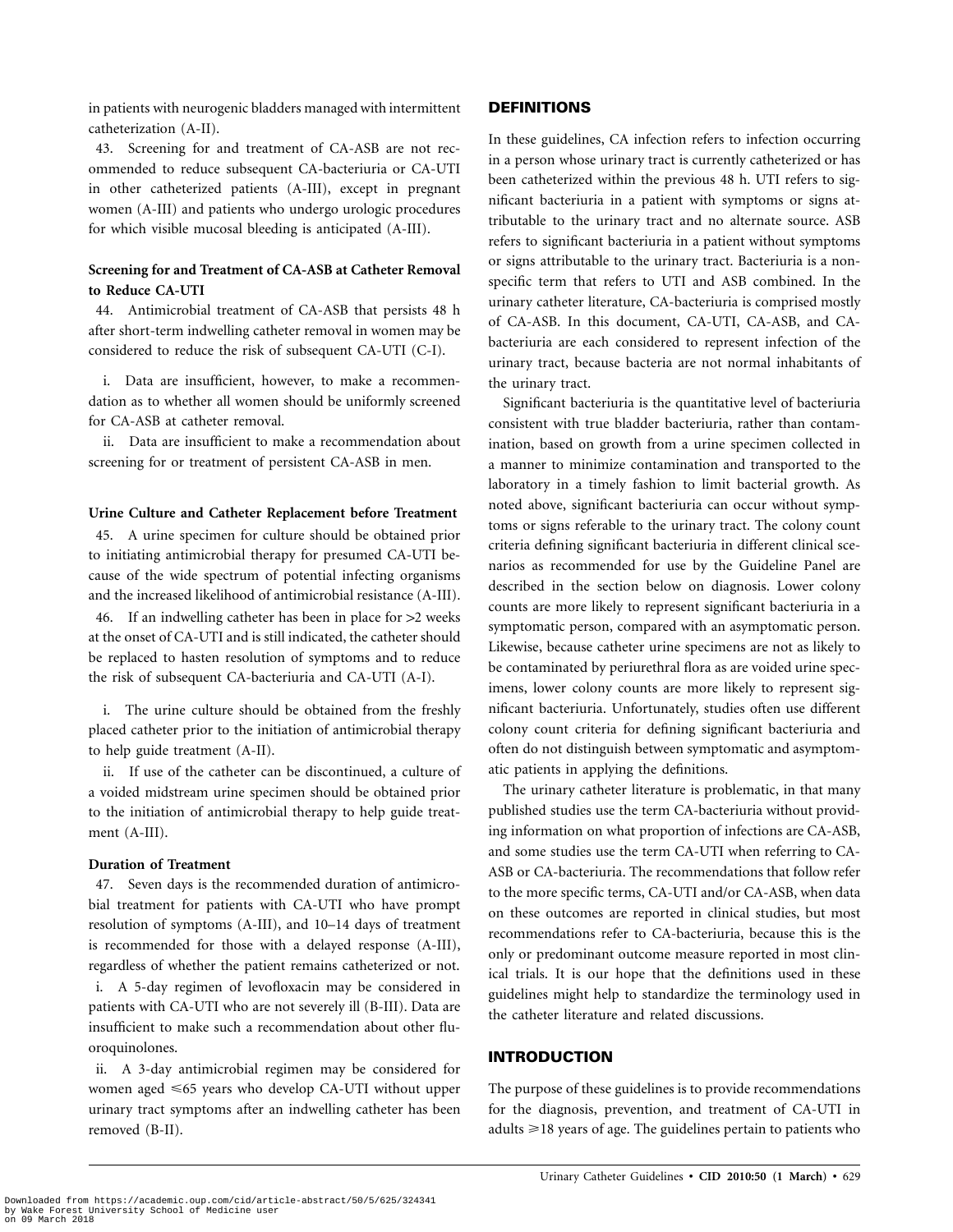are managed with indwelling catheterization, including shortterm  $(<$ 30 days) and long-term ( $\ge$ 30 days) catheterization, intermittent catheterization, and condom catheterization. Issues relevant to persons with neurogenic bladders are addressed. The guidelines do not address patients with single in-and-out catheterization for diagnostic purposes; patients who undergo complicated urologic catheterization procedures, such as those involving ureteral stents or nephrostomy tubes; or patients with fungal UTI. Recommendations for the management of fungal UTI are provided in the Infectious Disease Society of America's (IDSA) treatment guidelines for candidiasis [1]. In using these guidelines, it should be noted that CA-ASB and CA-UTI occur in a very heterogeneous group of patients, ranging from healthy persons catheterized for a surgical procedure to patients with neurogenic bladders to severely ill patients catheterized to relieve an obstructed outflow tract. The currently available literature provides little data on the effect of different prevention and treatment strategies among different types of catheterized patients. Studies to address prevention and treatment strategies in specific groupings of catheterized patients are needed.

Most hospital-acquired UTIs are associated with catheterization, and most occur in patients without signs or symptoms referable to the urinary tract. CA-bacteriuria is the most frequent health care–associated infection worldwide, accounting for up to 40% of hospital-acquired infections in US hospitals each year [2, 3]. In hospitalized patients, CA-bacteriuria accounts for many episodes of nosocomial bacteremia, and one study has found an association with increased mortality [4]. From 5% to 10% of residents in LTCFs have long-term indwelling urinary catheters with associated bacteriuria [5, 6]. In addition, CA-bacteriuria results in considerable antimicrobial use (often inappropriate) in hospitals and LTCFs and comprises a large reservoir of antimicrobial-resistant organisms that contribute to the problem of cross-infection.

CA-bacteriuria has important implications for the patient and others in the environment and should be a high priority for infection prevention programs. Not surprisingly, the most effective way to reduce the risk of CA-bacteriuria is to avoid unnecessary catheterization and to remove the catheter promptly when it is no longer needed. However, despite the strong link between urinary catheterization and subsequent UTI, US hospitals have not widely implemented strategies to reduce hospital-acquired UTI [7]. This may change in the United States with the Centers for Medicare and Medicaid Services recent modification of the hospital reimbursement system to eliminate payments to hospitals for treatment of preventable complications, such as CA-UTI [8]. It is not possible, however, to prevent all CA-UTIs, especially in patients who need longterm bladder drainage, such as those with neurogenic bladders.

Because the relationship between CA-ASB and CA-UTI and other outcomes is unclear, it is challenging to assess an intervention that has been shown to reduce CA-ASB (or CA-bacteriuria) but that has an unknown effect on CA-UTI. Although the presence of CA-ASB is presumably necessary for the development of CA-UTI, the vast majority of patients with CA-ASB do not progress to CA-UTI. Thus, the development of urinary symptoms must require some facilitating event(s) that is yet to be determined. Even if CA-ASB itself is benign, there are several reasons that may justify efforts for prevention. For example, CA-ASB may predispose a patient to CA-UTI through a common pathogenic pathway, in which case interventions that reduce CA-ASB would be expected to reduce CA-UTI. In addition, CA-ASB represents a large reservoir of antimicrobialresistant urinary pathogens that may be transmitted to other patients and frequently triggers inappropriate antimicrobial use. Therefore, the greatest impact of an intervention may be to reduce the frequent occurrence of CA-ASB, rather than to directly reduce the number of episodes of CA-UTI, which occur much less often. The majority of intervention trials that have been shown to reduce CA-ASB or CA-bacteriuria have not demonstrated effectiveness to reduce CA-UTI, but few trials have been designed and powered to evaluate such outcomes.

The focus of these guidelines is the prevention and management of CA-UTI. The Panel addressed the following clinical questions in these guidelines: "How should CA-UTI be diagnosed?," "How should CA-UTI be prevented?," and "How should CA-UTI be managed?" However, when data were available, the Panel agreed to also provide a ranking with supporting level of evidence for recommendations for or against interventions shown to impact CA-ASB or CA-bacteriuria. This recommendation schema allows users of these guidelines to decide whether to implement an intervention on the basis of evidence that it reduces CA-ASB or CA-bacteriuria with or without evidence of its effect on CA-UTI. Ideally, formal evaluations that incorporate clinical and economic consequences of interventions will help decision-makers decide whether interventions that reduce only CA-ASB or CA-bacteriuria or interventions that reduce CA-UTI should be adopted. Unfortunately, such economic evaluations are rarely available.

# **PRACTICE GUIDELINES AND METHODOLOGY**

"Practice guidelines are systematically developed statements to assist practitioners and patients in making decisions about appropriate health care for specific clinical circumstances" [9, p. 8]. Attributes of high-quality guidelines include validity, reliability, reproducibility, clinical applicability, clinical flexibility, clarity, multidisciplinary process, review of evidence, and documentation [9].

*Panel composition.* The IDSA Standards and Practice Guidelines Committee (SPGC) convened a multidisciplinary panel of experts in the management of CA-UTI. Panel participants included representatives from the following collaborating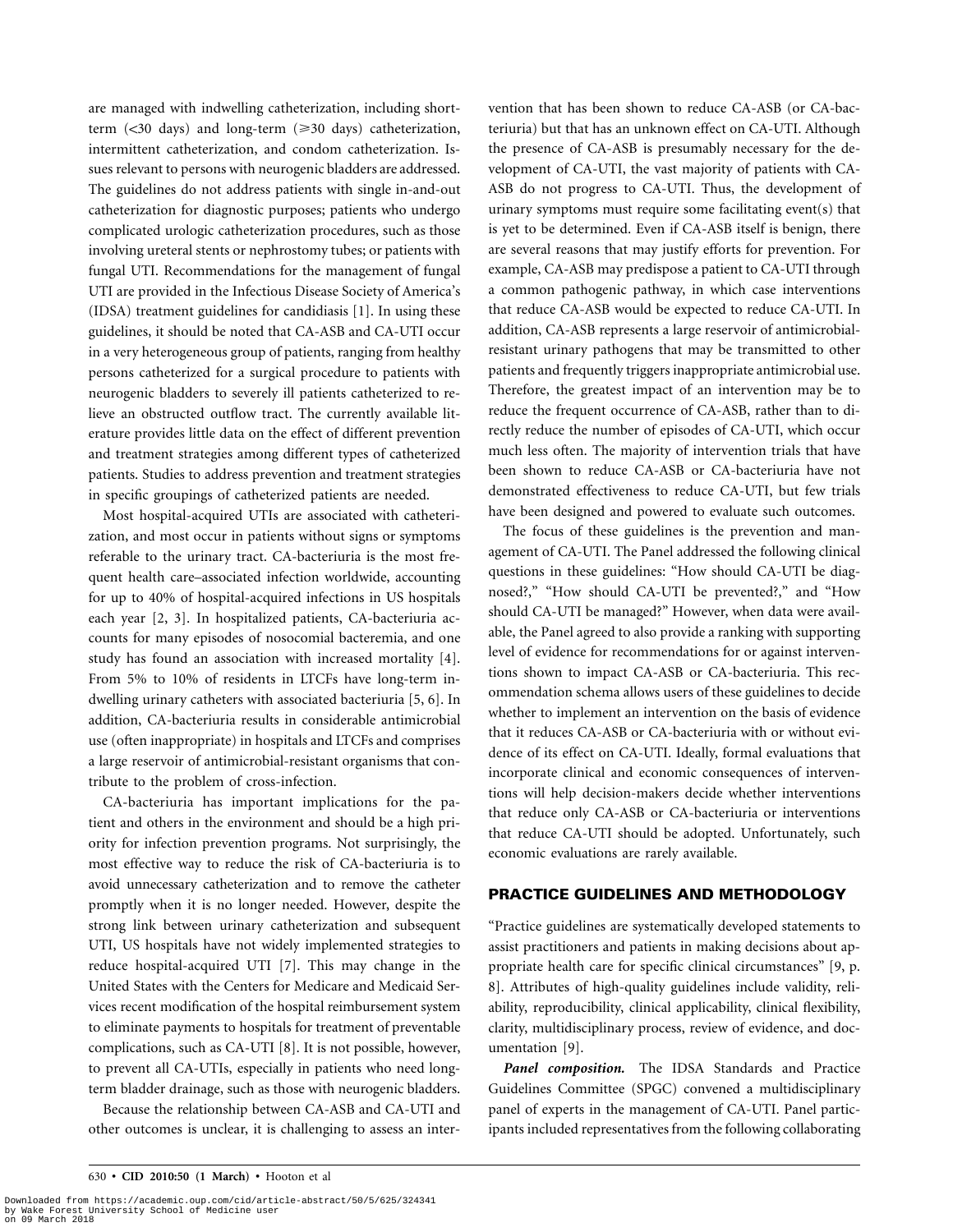organizations: American Geriatrics Society, American Society of Nephrology, American Spinal Injury Association, American Urological Association, Association of Medical Microbiology and Infectious Diseases–Canada, European Association of Urology, European Society of Clinical Microbiology and Infectious Diseases, Society for Healthcare Epidemiology of America, Society of Hospital Medicine, and the Western Pacific Society of Chemotherapy.

*Literature review and analysis.* The recommendations in these guidelines have been developed after a review of studies published in English, although foreign language articles were included in some of the Cochrane reviews summarized in these guidelines. Studies were identified through a PubMed search with no date restrictions using subject headings "urinary" combined with the keyword "catheter," other keywords such as "nosocomial," "neurogenic bladder," "intermittent," "suprapubic," and "methenamine," supplemented by review of references of relevant articles to identify additional reports, particularly early studies not accessed through the PubMed search. In addition, experts in urinary infection were asked to identify any additional trials not accessed through the review. Clinical studies include prospective randomized clinical trials, prospective cohort studies, case-control studies, and other descriptive studies. Studies were excluded if the study population, intervention, or study design were not clearly described; if procedures for patient follow-up or exclusions may have introduced sufficient bias to limit the credibility of observations; or if there were insufficient patients enrolled to support valid statistical analysis. Conclusions from meta-analyses, such as Cochrane reviews, were included.

*Process overview.* To evaluate evidence, the Panel followed a process consistent with that of other IDSA guidelines. This process included a systematic weighting of the quality of the evidence and the grade of recommendation (Table 1) [10]. Initial findings were discussed by the Panel, and final recommendations were determined by consensus. Each Panel member was assigned 1 or more proposed sections of the guidelines, so that each such section was assigned to 2 or more Panel members, and each Panel member was asked to review the literature for that section and to critique the strength of the recommendation and quality of evidence for each recommendation that had been proposed by 1 or more other Panel members for that section. The full Panel was then asked to review all recommendations, their strength, and the quality of evidence. Discrepancies were discussed and resolved, and all Panel members are in agreement with the final recommendations.

Any combination of Strength of Recommendation and Quality of Evidence is possible. For example, a recommendation can have Strength A even if it is based entirely on expert opinion and no research studies have ever been conducted on the recommendation (Quality of Evidence III). Similarly, a Strength B or C can be assigned a Quality of Evidence I if there are multiple randomized, controlled trials that arrive at divergent conclusions. Assigning a Quality of Evidence II or III should not be construed as implying that the recommendation is weak. Many important clinical questions addressed in guidelines either do not lend themselves to experimentation or have not yet been addressed by high-quality investigations. Even though randomized, controlled trials may not be available, the clinical question may be so relevant that it would be delinquent to not include it in the guidelines. Often the Quality of Evidence will parallel the Strength of Recommendation, but this is not necessarily the case.

*Consensus development on the basis of evidence.* The Panel met on 2 occasions for face-to-face meetings and on 3 occasions via teleconference to complete the work of the guidelines. The purpose of the teleconferences was to discuss the questions to be addressed, assign topics for review and writing of the initial draft, and discuss recommendations. Much of the work was done with e-mail correspondence. All members of

| Table 1. Strength of Recommendation and Quality of Evidence |
|-------------------------------------------------------------|
|-------------------------------------------------------------|

| Category/grade             | Definition                                                                                                                                                                                                                                      |
|----------------------------|-------------------------------------------------------------------------------------------------------------------------------------------------------------------------------------------------------------------------------------------------|
| Strength of recommendation |                                                                                                                                                                                                                                                 |
| А                          | Good evidence to support a recommendation for or against use.                                                                                                                                                                                   |
| В                          | Moderate evidence to support a recommendation for or against use.                                                                                                                                                                               |
|                            | Poor evidence to support a recommendation for or against use.                                                                                                                                                                                   |
| Quality of evidence        |                                                                                                                                                                                                                                                 |
|                            | Evidence from >1 properly randomized, controlled trial.                                                                                                                                                                                         |
|                            | Evidence from >1 well-designed clinical trial, without randomization; from cohort or case-controlled ana-<br>lytic studies (preferably from >1 center); from multiple time-series; or from dramatic results from un-<br>controlled experiments. |
| Ш                          | Evidence from opinions of respected authorities, based on clinical experience, descriptive studies, or<br>reports of expert committees.                                                                                                         |

**NOTE.** Adapted from the Canadian Task Force on the Periodic Health Examination [10]. Adapted and reproduced with the permission of the Minister of Public Works and Government Services Canada, 2009. Any combination of strength of recommendation and quality of evidence is possible. See Practice Guidelines and Methodology for further discussion.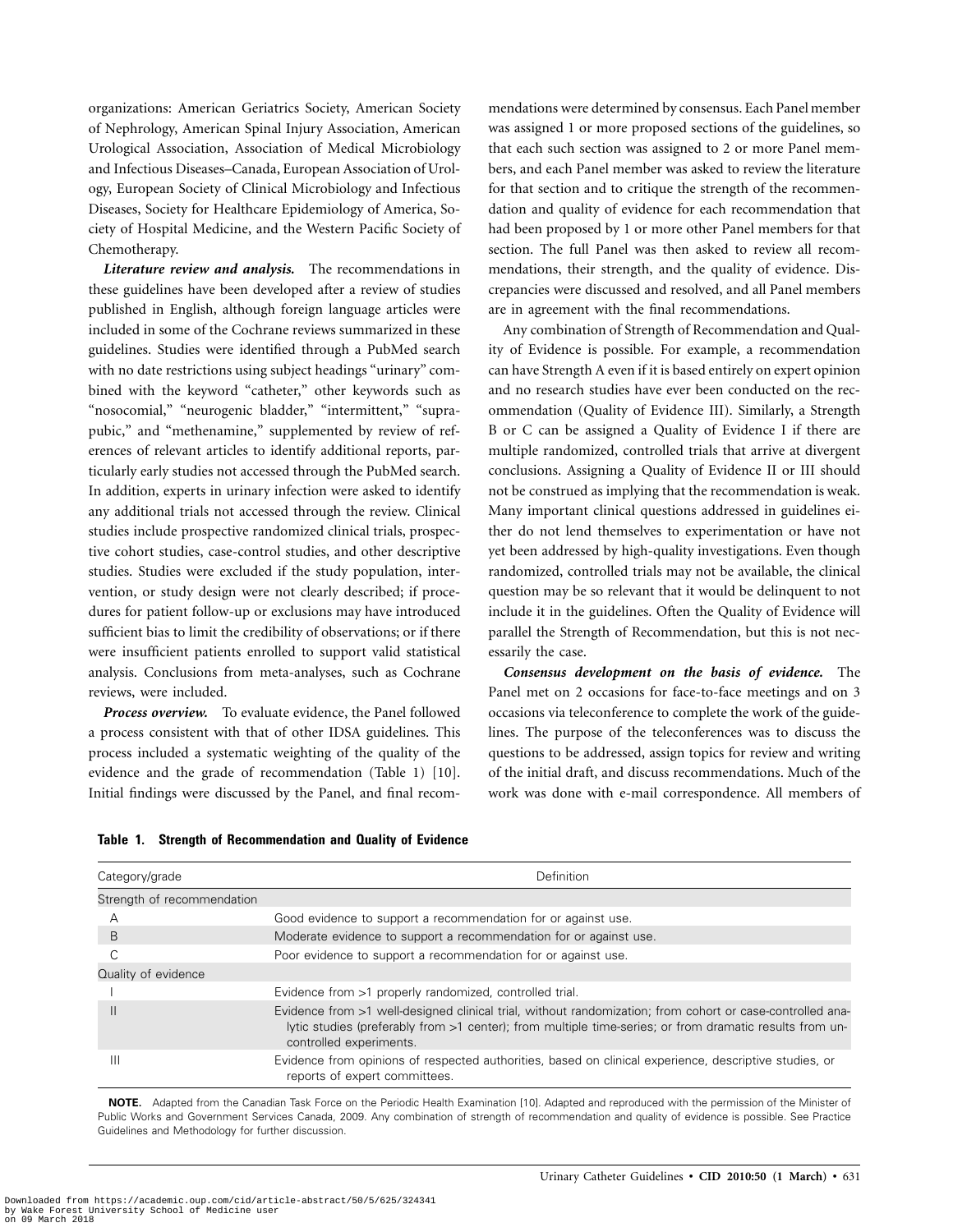the Panel participated in the preparation and review of the draft guidelines. Feedback from external peer reviewers was also obtained. The guidelines were reviewed and approved by the IDSA SPGC and Board of Directors and all collaborating organizations prior to dissemination.

*Guidelines and conflict of interest.* All members of the Expert Panel complied with the IDSA policy on conflicts of interest, which requires disclosure of any financial or other interest that might be construed as constituting an actual, potential, or apparent conflict. Members of the Expert Panel were provided IDSA's conflict of interest disclosure statement and were asked to identify ties to companies developing products that might be affected by promulgation of the guidelines. Information was requested regarding employment, consultancies, stock ownership, honoraria, research funding, expert testimony, and membership on company advisory committees. The Panel made decisions on a case-by-case basis as to whether an individual's role should be limited as a result of a conflict. Potential conflicts are listed in the Acknowledgements section.

*Revision dates.* At annual intervals, the Panel Chair, the SPGC liaison advisor, and the Chair of the SPGC will determine the need for revisions to the guidelines on the basis of an examination of current literature. If necessary, the entire Panel will be reconvened to discuss potential changes. When appropriate, the Panel will recommend revision of the guidelines to the SPGC and IDSA Board and other collaborating organizations for review and approval.

#### **BACKGROUND**

*Epidemiology.* CA-bacteriuria is the most common health care–associated infection worldwide [11]. It accounts for up to 40% of hospital-acquired infections and most of the 900,000 patients with nosocomial bacteriuria in US hospitals each year [2, 3, 12, 13]. From 15% to 25% of patients in general hospitals have a urethral catheter inserted at some time during their stay [3, 14], and the rate of catheter use appears to be increasing [15]. Most hospitalized patients are catheterized for only 2–4 days [16], but many are catheterized for longer durations.

CA-bacteriuria is also among the most common infections in LTCFs [5, 6], although symptomatic UTI is less common than are respiratory and skin and soft-tissue infections [5, 6]. From 5% to 10% of nursing home residents are managed with urethral catheterization, in some cases for years [6, 17, 18]. It is estimated that >100,000 patients in US LTCFs have a urethral catheter in place at any given time [6, 16, 17, 19]. Almost all of those residents with long-term indwelling catheters are bacteriuric [20]. In one study involving a Veterans Affairs hospital and nursing home population, the majority of patients who were managed with intermittent catheterization were also bacteriuric [21].

More than 250,000 people in the United States are estimated

to be living with spinal cord injury as a result of trauma, and each year ∼12,000 new injuries occur [22]. Modern management of the bladder in spinal cord injury has successfully reduced renal-related mortality among individuals with spinal cord injury from 95% in the first half of the 20th century to 3% at present [23]. CA-bacteriuria and CA-UTI rates in patients with spinal cord injury vary according to what infection definitions are used and according to the method of bladder drainage (indwelling catheterization is associated with the highest rates of infection) [24]. In a prospective, 38-month observational study involving 128 acutely injured patients at an spinal cord injury referral hospital, the overall incidence was 2.72 cases and 0.68 cases per 100 person-days for CA- bacteriuria and CA-UTI, respectively [25].

The incidence of bacteriuria associated with indwelling catheterization is 3%–8% per day [14, 26–29], and the duration of catheterization is the most important risk factor for the development of CA-bacteriuria [30, 31]. Thus, rates will vary in published studies according to how long the patients have been catheterized and how often urine cultures are performed. By 1 month, nearly all patients with an indwelling catheter will be bacteriuric. Other risk factors associated with CA-bacteriuria include not receiving systemic antimicrobial therapy, female sex, positive urethral meatal culture results, microbial colonization of the drainage bag, catheter insertion outside the operating room, catheter care violations, rapidly fatal underlying illness, older age, diabetes mellitus, and elevated serum creatinine at the time of catheterization [14, 31–36]. In a questionnaire and microbiologic study involving patients with clean intermittent catheterization, CA-UTI was associated with less frequent catheterization [37].

*Complications of short-term catheterization.* Less than one-quarter of hospitalized patients with CA-bacteriuria develop UTI symptoms [27, 38–40]. In one study of 235 new cases of nosocomial CA-bacteriuria, >90% of the infected patients were asymptomatic and afebrile, and moreover, the occurrence of symptoms and signs suggestive of UTI, such as dysuria, fever, or leukocytosis, was similar for patients with and patients without CA-bacteriuria [40]. Likewise, in a retrospective cohort study describing 510 consecutive patients with trauma, neither fever nor leukocytosis was associated with CAbacteriuria [41]. The authors concluded that there was an unnecessary emphasis on UTI as a source of fever and leukocytosis in patients hospitalized in the intensive care unit (ICU).

Approximately 15% of cases of nosocomial bacteremia are attributable to the urinary tract [42], and bacteriuria is the most common source of gram-negative bacteremia among hospitalized patients [43]. However, bacteremia complicates CAbacteriuria in only  $\langle 1\% | 40 |$  to 4% of cases [42, 44]. UTIs in the ICU account for a smaller proportion of bacteremias [45]. The mortality rate among patients with nosocomial bacteremic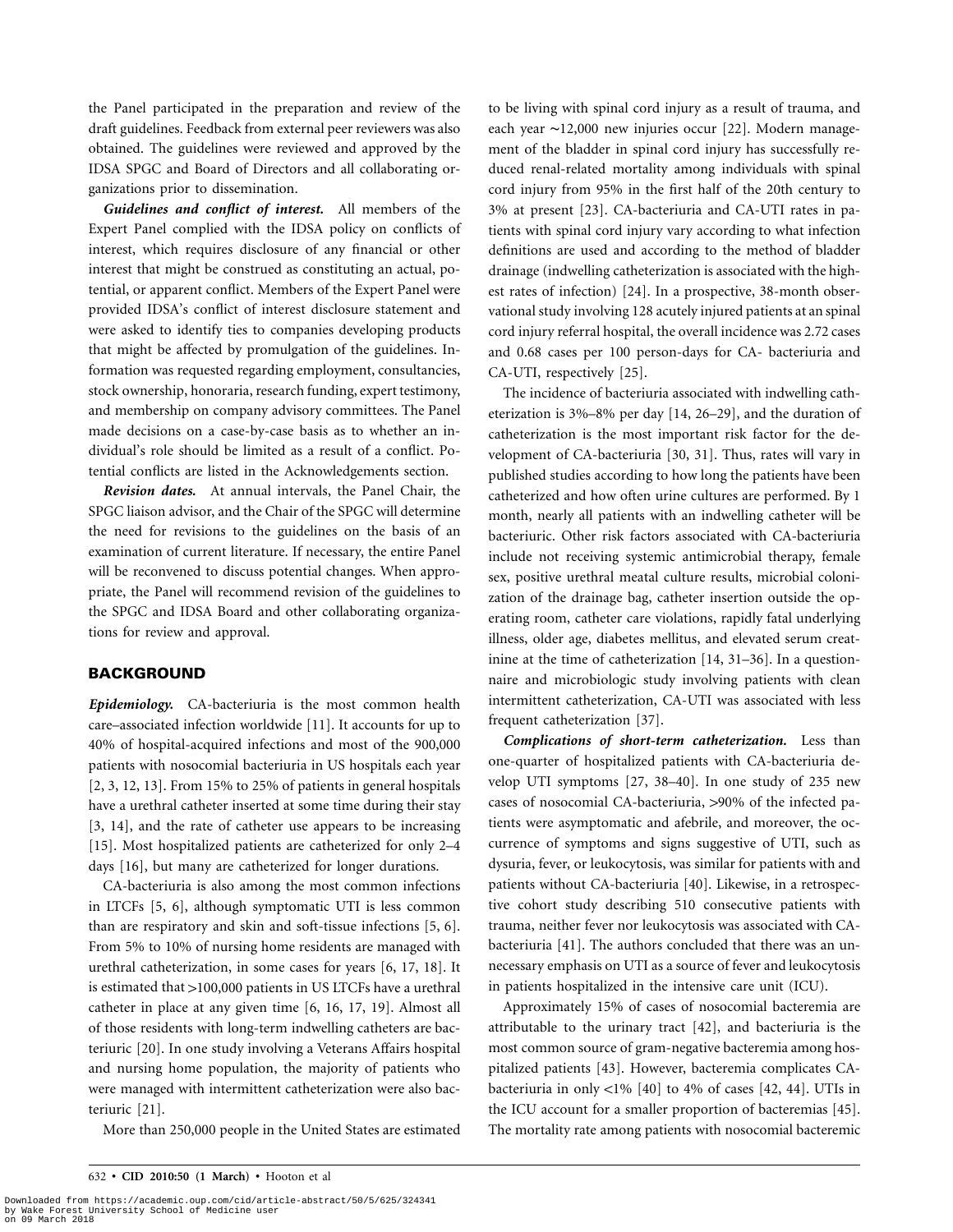UTI is ~13%, but <1% of hospital deaths are due to bacteremic UTI [42].

The effect of CA-bacteriuria on mortality remains controversial. Platt et al [4] reported in a prospective study involving 1458 hospitalized patients with indwelling bladder catheterizations that death rates were 19% among patients with CAbacteriuria, compared with 4% among those without, with an adjusted odds ratio for mortality between those who acquired CA-bacteriuria and those who did not of 2.8 (95% confidence interval [CI], 1.5–5.1). These authors presented more evidence for causality in a randomized trial evaluating sealed urinary catheter junctions, in which it was found that the degree of reduction in CA-bacteriuria with use of the sealed catheters corresponded closely with the degree of mortality reduction [46]. The mechanism accounting for an increased mortality among catheterized patients would presumably be secondary bacteremia and septicemia [47], but this is only speculative. Other investigators, in studies of mostly patients hospitalized in the ICU, have not shown an increased mortality risk associated with CA-bacteriuria [48–52]. The association with mortality is likely explained by confounding, because catheterized patients tend to be sicker and more functionally impaired [52].

Studies performed almost 3 decades ago demonstrated that patients who develop CA-bacteriuria have their hospital stays extended by 2–4 days [53, 54]. Haley et al [55] estimated that the attributable additional length of stay was somewhat shorter, ranging from 0.4 days for CA-ASB to 2.0 days for CA-UTI. In recent studies conducted in the era of managed care, each episode of CA-ASB and CA-UTI has been estimated to cost an additional \$589 and \$676, respectively, and bacteremia associated with CA-bacteriuria is estimated to cost at least \$2836 [38, 56]. Although the costs associated with individual episodes of bacteriuria are modest, the high frequency of catheter use means that these infections may add as much as \$500 million to health care costs in the United States each year [57]. However, episodes of CA-ASB that are not detected by surveillance cultures do not add to hospital costs [56], and thus, these costs, which are based on surveillance cultures that are not routinely recommended or performed, may well be overestimated.

CA-ASB comprises a large reservoir of antimicrobial-resistant organisms, particularly on critical care units, and can be the source of cross-infection [31, 58–63]. One study reported that 15% of episodes of hospital-acquired bacteriuria occur in clusters [58], and these often involve highly antimicrobial-resistant organisms. Genetic typing of uropathogens isolated from urine samples of 144 catheterized patients with CA-bacteriuria revealed a high rate of clonal relationship among uropathogens in a single urological ward [63]. In addition, CA-ASB is a ubiquitous infection and a tempting target for physicians who have a low threshold for using antimicrobials (inappropriately, in this case). For example, in a recent prospective study involving inpatients with an indwelling catheter and CA-ASB, 15 (52%) of 29 patients received inappropriate antimicrobial treatment [64].

Although most catheters are latex-based, an increasing number of hospitals are using silicone-based catheters because of the prevalence of latex allergies [65]. Silicone catheters may have advantages over latex catheters, with in vitro and in vivo observations suggesting that latex is associated with more cytotoxicity, inflammation, urethritis, stricture formation, penile discomfort, and obstruction from encrustations [66]. However, there are no convincing data that latex catheters are associated with a higher risk of CA-bacteriuria.

*Complications of long-term catheterization.* Patients in LTCFs are overrepresented among patients with long-term catheterization. The complications of CA-bacteriuria seen in the acute care setting presumably also apply to patients with CA-bacteriuria in LTCFs. In a study involving catheterized and bacteriuric female nursing home patients, the incidence of febrile episodes of possible urinary origin was 1.1 episodes per 100 catheterized patient-days, and most of these episodes were low grade, lasted for <1 day, and resolved without antimicrobial treatment [28]. However, some episodes, usually associated with higher temperatures, were associated with bacteremia and death. Moreover, long-term urinary catheterization is associated with an increased likelihood of upper urinary tract inflammation at autopsy, presumably because of CA-bacteriuria. A blinded autopsy study of 75 aged nursing home patients reported that acute inflammation of the renal parenchyma was present in 38% of patients with a urinary catheter in place at death versus 5% of noncatheterized patients  $(P = .004)$  [67]. In another prospective 2-year autopsy study of residents  $\geq 65$ years of age in a LTCF, the duration of catheterization was significantly associated with chronic pyelonephritis and chronic renal inflammation [68]. The prevalence of chronic pyelonephritis at death was 10% (5 of 52 patients) for patients catheterized for >90 days during their last year of life versus 0% (0 of 65 patients) for those catheterized for  $\leq 90$ days ( $P < .02$ ).

Bacteriuria is also a common source of bacteremia in LTCFs, accounting for 45%–55% of bacteremias [69–71], and is often polymicrobic in patients with long-term catheterization. Although bacteremias in LTCFs are uncommon [69, 72], urinary catheterization was associated with a 39-fold increase in the incidence of bacteremia in one study [71]. Transient asymptomatic bacteremia occurs in ∼4% of bacteriuric patients with long-term catheterization whose indwelling urethral or suprapubic catheter is removed or replaced [73–75].

Increased mortality has also been reported among residents of LTCFs with long-term indwelling catheters, although the association with CA-bacteriuria was not evaluated [76]. However, as with hospitalized patients, the association between uri-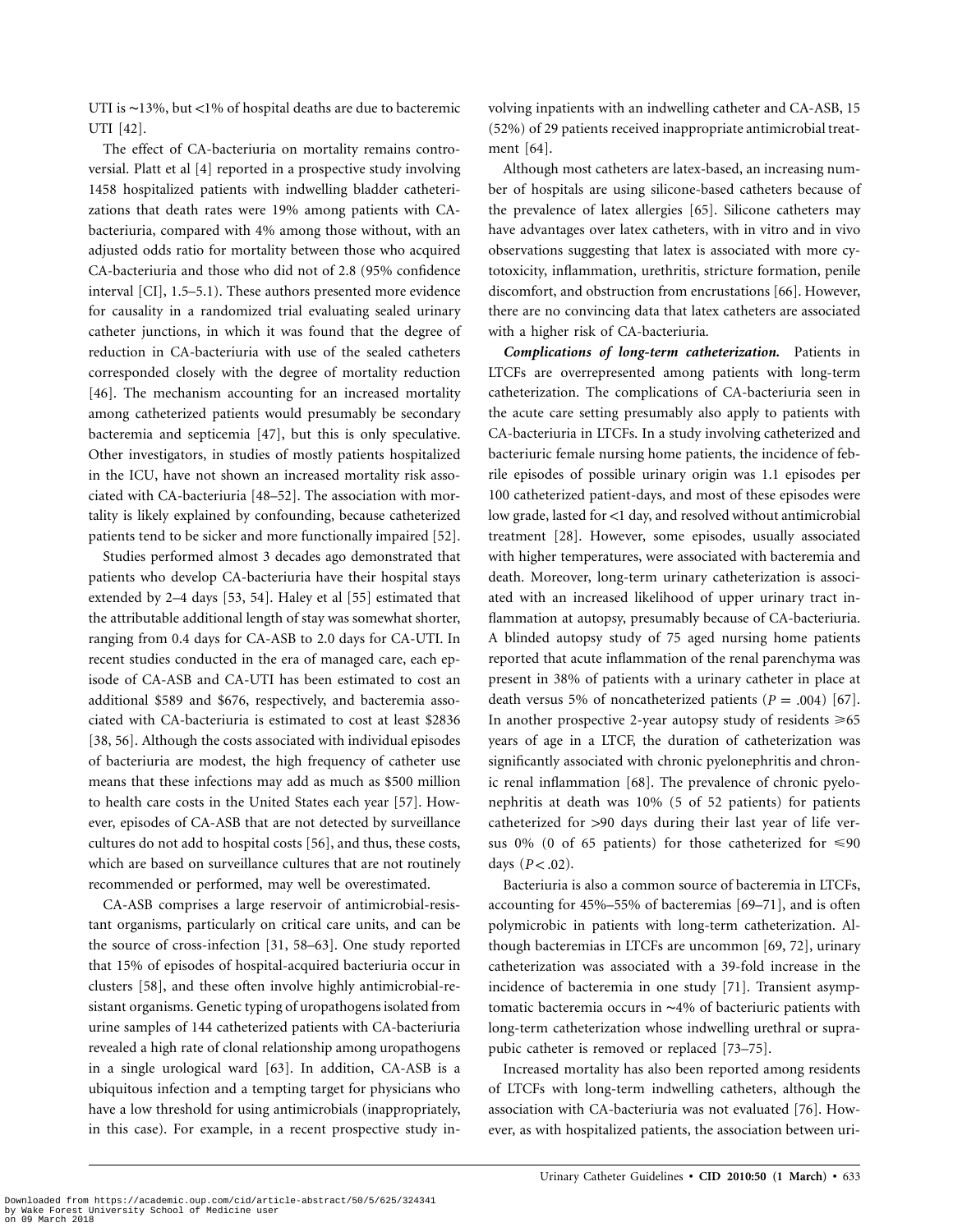nary catheterization and increased mortality is likely explained by confounding [52, 77].

Complications of long-term catheterization  $(>30$  days) include, in addition to almost universal bacteriuria, lower and upper CA-UTI, bacteremia, frequent febrile episodes, catheter obstruction, renal and bladder stone formation associated with urease-producing uropathogens, local genitourinary infections, fistula formation, incontinence, and bladder cancer [16].

*Pathogenesis.* The most important predisposing factor for nosocomial UTI is urinary catheterization, which perturbs host defense mechanisms and provides easier access of uropathogens to the bladder. The indwelling urethral catheter introduces an inoculum of bacteria (fecal or skin bacteria in a patient's own native or transitory microflora) into the bladder at the time of insertion [78], facilitates ascension of uropathogens from the meatus to the bladder via the catheter-mucosa interface, allows for intraluminal spread of pathogens to the bladder if the collecting tube or drainage bag have become contaminated, compromises complete bladder emptying, and provides a frequently manipulated foreign body on which pathogens are deposited via the hands of personnel. It also appears that uroepithelial cells from catheterized patients are more receptive to binding of bacteria just prior to onset of infection [79].

Approximately two-thirds (79% for gram-positive cocci and 54% for gram-negative bacilli) of the uropathogens that cause CA-bacteriuria in patients with indwelling urethral catheters are extraluminally acquired (by ascension along the catheterurethral mucosa interface), and one-third are intraluminally acquired [80]. The causative uropathogen can be found in the urethra in up to 67% of women and 29% of men just prior to the development of CA-bacteriuria, which suggests that entry of uropathogens via the urethral route occurs more often in women than it does in men [34, 81], which is a sex difference that is not seen in other studies [80]. Further support for extraluminal ascension as the most common pathway for bacteria to gain entry into the bladder comes from a study that showed only 3 of 29 episodes of bacteriuria with gram-negative bacilli or enterococci occurred in patients with negative meatal cultures for these organisms [29]. In addition, patients remain at increased risk of bacteriuria for at least 24 h even after removal of the catheter [27], which suggests that colonization of the urethra persists after the catheter is removed. The relative importance of the intraluminal pathway is associated with the frequency with which closed drainage systems are breached, which is associated with UTI. Both animal and human studies have demonstrated that bacteria that enter the drainage bag are soon found in the bladder [14, 27, 82, 83].

Indwelling urinary catheters facilitate colonization with uropathogens by providing a surface for the attachment of host cell binding receptors recognized by bacterial adhesins, thus enhancing microbial adhesion. In addition, the uroepithelial

mucosa is disrupted, exposing new binding sites for bacterial adhesins, and residual urine in the bladder is increased through pooling below the catheter bulb [84]. Organisms causing nosocomial UTI require fewer recognized virulence factors to colonize and establish infection than do organisms that infect a normal urinary tract [85–87]. Bacterial adhesins initiate attachment by recognizing host cell receptors located on the surfaces of the host cell or catheter. Once attached to the catheter surface, bacteria change phenotypically and produce exopolysaccharides that entrap and protect replicating bacteria, forming microcolonies and, eventually, mature biofilms [84]. Tamm-Horsfall protein and urinary salts are often incorporated into the biofilm [47]. Urinary catheters readily develop biofilms on their inner and outer surfaces after insertion, and these biofilms migrate to the bladder within 1–3 days [32]. A scanning electron microscopy study of 50 urethral catheters indwelling for a mean of 35 days showed 44 catheters with evidence of biofilm formation ranging from 3 through 490 microns in depth with visible bacterial cells up to 400 cells deep [88].

Biofilms are usually initially caused by single species but become polymicrobic, especially with long-term catheters. These organisms are often highly antimicrobial resistant. The rate of genetic material exchanged among organisms within the biofilm is greater than that between planktonic cells, which facilitates the spread of genes for antimicrobial resistance and other traits [84]. Once established, biofilms inherently protect uropathogens from antimicrobials and the host immune response. The shedding of daughter cells from actively growing cells seeds other sections of the catheter and bladder. Planktonic bacteria isolated in urine cultures obtained via a catheter with a biofilm may not accurately reflect the bacterial population growing within the bladder [89–91].

Catheter encrustations can be formed by organisms in biofilms, usually organisms that have the ability to hydrolyze urea in the urine to free ammonia, resulting in an increased local pH. These include *Proteus* species, *Pseudomonas aeruginosa*, *Klebsiella pneumoniae*, and *Providencia* species. This alkaline pH facilitates precipitation of minerals, thereby creating hydroxyapatite or struvite and encrustations that can obstruct catheter urine flow [32]. Patients with repeated blocking of catheters appear to be metabolically different from other patients, because they excrete more alkaline urine, calcium, protein, and mucin [92]. Patients with blocked catheters are also significantly more often colonized with *Proteus mirabilis* and *Providencia stuartii* than are patients without blocked catheters [93]. None of the currently available types of indwelling urethral catheters are capable of resisting encrustation by *P. mirabilis* biofilms in vitro [94, 95], but studies with anti-adherence agents, such as heparin, are promising [96, 97].

*Microbiology.* Bacteriuria in patients with short-term catheters is usually caused by a single organism [40]. *Escherichia*

Downloaded from https://academic.oup.com/cid/article-abstract/50/5/625/324341 by Wake Forest University School of Medicine user on 09 March 2018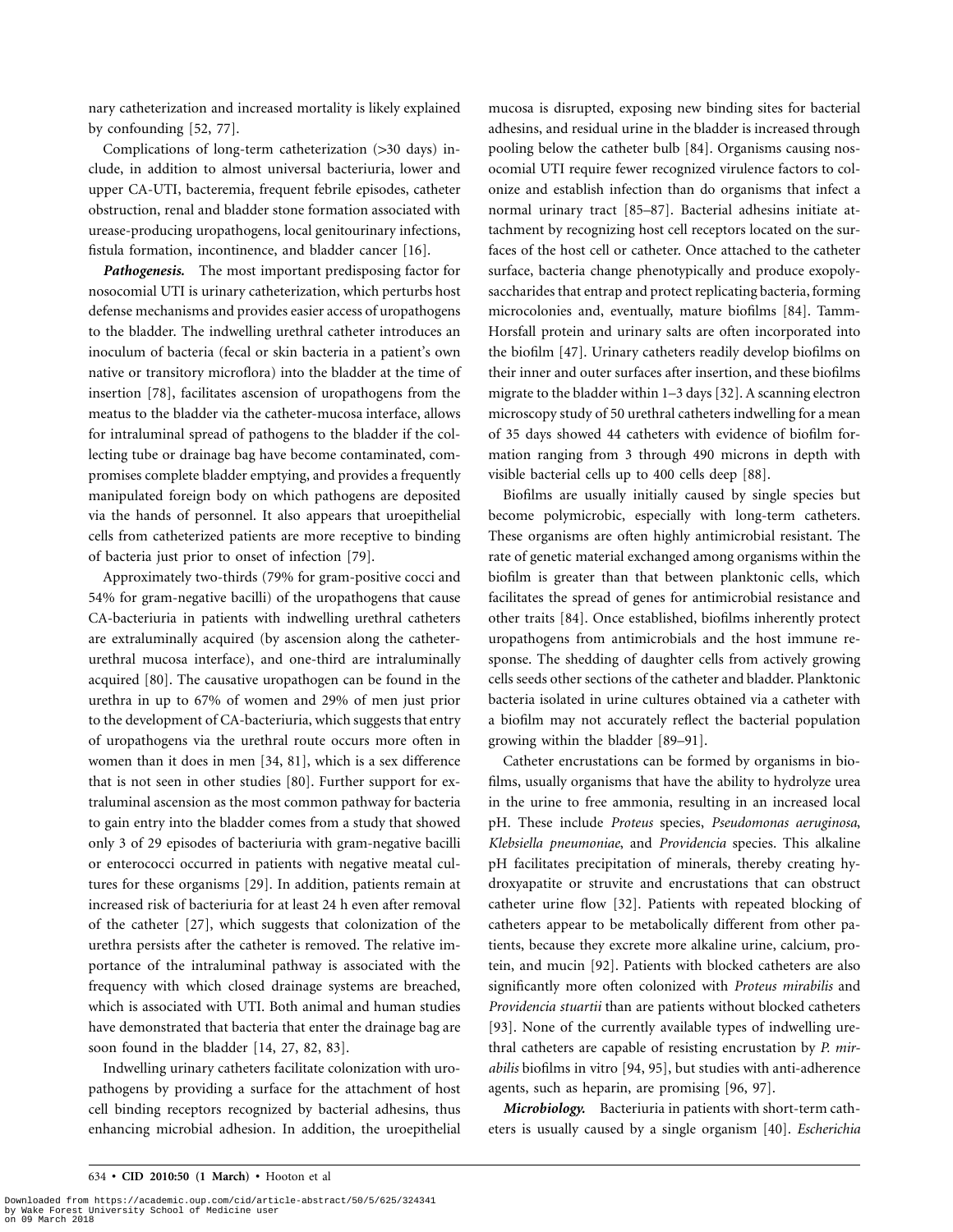*coli* is the most frequent species isolated, although it comprises fewer than one-third of isolates [77]. Other Enterobacteriaceae, such as *Klebsiella* species, *Serratia* species, *Citrobacter* species, and *Enterobacter* species, nonfermenters such as *P. aeruginosa*, and gram-positive cocci, including coagulase-negative staphylococci and *Enterococcus* species, are also isolated [77]. Funguria, mostly candiduria, is reported in 3%–32% of patients catheterized for short periods of time [40, 77]. In contrast to patients with short-term catheterization, UTIs in patients with long-term catheterization are usually polymicrobial. In addition to the pathogens isolated from patients with short-term catheterization, species such as *P. mirabilis*, *Morganella morganii*, and *P. stuartii* are common [77]. In these patients, new episodes of infection often occur periodically in the presence of existing infection with organisms that may persist for months [20]. As noted previously, a urine culture obtained from a patient whose catheter has a biofilm may not accurately reflect the bacteriology of bladder urine [89–91]. Organism concentrations increase the longer an indwelling catheter is in place and then decrease significantly when a new catheter is inserted [91]. In patients with long-term catheterization, urine cultures obtained before and after the catheter was replaced showed that the mean concentrations of *P. mirabilis*, *P. stuartii*, *M. morganii*, *P. aeruginosa,* and enterococci were 110-fold higher in the indwelling catheter than they were in the replacement catheter, whereas concentrations of *E. coli* and *K. pneumoniae* were similar in the 2 specimens [91]. These data suggest that the catheter is more important for persistence in the urinary tract with the former group of uropathogens than with the latter group.

# **GUIDELINE RECOMMENDATIONS FOR THE DIAGNOSIS, PREVENTION, AND MANAGEMENT OF CA-ASB AND CA-UTI**

# **I. IN A PATIENT WITH CATHETER DRAINAGE OF THE BLADDER, WHAT IS THE APPROPRIATE METHOD OF DIAGNOSING CA-ASB AND CA-UTI?**

#### **Recommendations**

1. CA-UTI in patients with indwelling urethral, indwelling suprapubic, or intermittent catheterization is defined by the presence of symptoms or signs compatible with UTI with no other identified source along with  $\geq 10^3$  cfu/mL of  $\geq 1$  bacterial species in a single catheter urine specimen or in a midstream voided urine specimen from a patient whose urethral, suprapubic or condom catheter has been removed within the previous 48 h (A-III).

i. Data are insufficient to recommend a specific quantitative count for defining CA-UTI in symptomatic men when specimens are collected by condom catheter.

2. CA-ASB should not be screened for except in research studies evaluating interventions designed to reduce CA-ASB or CA-UTI (A-III) and in selected clinical situations, such as in pregnant women (A-III).

i. CA-ASB in patients with indwelling urethral, indwelling suprapubic, or intermittent catheterization is defined by the presence of  $\geq 10^5$  cfu/mL of  $\geq 1$  bacterial species in a single catheter urine specimen in a patient without symptoms compatible with UTI (A-III).

ii. CA-ASB in a man with a condom catheter is defined by the presence of  $\geq 10^5$  cfu/mL of  $\geq 1$  bacterial species in a single urine specimen from a freshly applied condom catheter in a patient without symptoms compatible with UTI (A-II).

3. Signs and symptoms compatible with CA-UTI include new onset or worsening of fever, rigors, altered mental status, malaise, or lethargy with no other identified cause; flank pain; costovertebral angle tenderness; acute hematuria; pelvic discomfort; and in those whose catheters have been removed, dysuria, urgent or frequent urination, or suprapubic pain or tenderness (A-III).

i. In patients with spinal cord injury, increased spasticity, autonomic dysreflexia, or sense of unease are also compatible with CA-UTI (A-III).

4. In the catheterized patient, pyuria is not diagnostic of CA-bacteriuria or CA-UTI (AII).

i. The presence, absence, or degree of pyuria should not be used to differentiate CA-ASB from CA-UTI (A-II).

ii. Pyuria accompanying CA-ASB should not be interpreted as an indication for antimicrobial treatment (A-II).

iii. The absence of pyuria in a symptomatic patient suggests a diagnosis other than CA-UTI (A-III).

5. In the catheterized patient, the presence or absence of odorous or cloudy urine alone should not be used to differentiate CA-ASB from CA-UTI or as an indication for urine culture or antimicrobial therapy (A-III).

#### **Evidence Summary**

*Significant bacteriuria versus contamination.* Significant bacteriuria is the quantitative level of bacteriuria consistent with bladder bacteriuria, rather than contamination, determined on the basis of growth from a urine specimen collected in a manner to minimize contamination and transported to the laboratory in a timely fashion to limit bacterial growth. ASB is defined as the presence of significant bacteriuria in a patient without signs or symptoms referable to the urinary tract. Symptomatic UTI is defined as the presence of significant bacteriuria in a patient with signs or symptoms referable to the urinary tract and no alternate source. Because catheter urine specimens are not as likely to be contaminated by periurethral flora as are voided urine specimens, low colony counts in a urine sample from a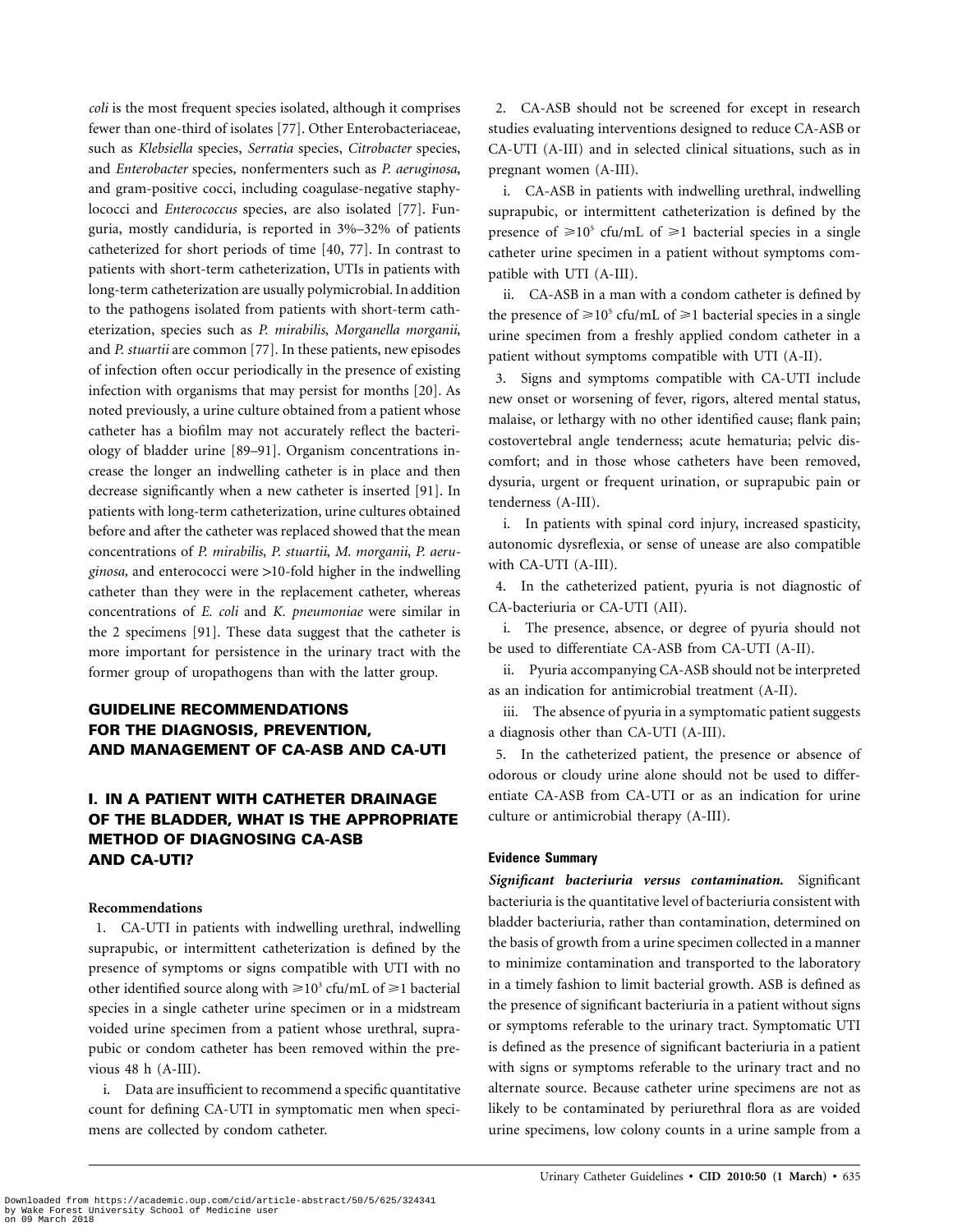freshly placed catheter are more likely to represent true bladder bacteriuria, compared with low counts in a voided specimen.

There is no standard definition for significant bacteriuria in catheterized patients. The National Institute on Disability and Rehabilitation Research (NIDRR) Consensus Statement, entitled "The Prevention and Management of Urinary Tract Infection among People with Spinal Cord Injuries," has defined significant bacteriuria from indwelling catheter or suprapubic aspirate specimens as any detectable concentration;  $\geq 10^2$  cfu/ mL in a catheter urine specimen from a patient with intermittent catheterization; and  $\geq 10^4$  cfu/mL in a clean-catch specimen obtained from a catheter-free man with a condom collection device [98]. The NIDRR Consensus Statement has defined UTI as bacteriuria with tissue invasion and resultant tissue response with signs and/or symptoms. If antimicrobial therapy is not given to patients with indwelling catheters who have colony counts  $\geq 10^2$  cfu/mL (or even lower colony counts), the level of bacteriuria or candiduria uniformly increases to  $>10^5$  cfu/mL within 24–48 h in those patients who remain catheterized [99]. Given that colony counts in bladder urine as low as  $10^2$  cfu/mL are associated with symptomatic UTI in uncatheterized patients [100], that catheter urine specimens are less likely than other specimens to be contaminated by periurethral flora, and that colony counts rapidly increase in untreated catheterized individuals [98], it is reasonable to assume that colony counts  $\geq 10^2$  cfu/mL are reflective of true bladder bacteriuria in a catheterized person with a freshly placed catheter. Low colony counts in catheter urine specimens are also reflective of significant bacteriuria in patients with intermittent catheterization. One study describing 47 persons with acute spinal cord injury and intermittent catheterization, 70% of whom had symptoms clearly or possibly associated with bacteriuria, found that catheter urine specimens with colony counts  $\geq 10^2$  cfu/mL had optimal sensitivity and specificity, compared with paired suprapubic aspirates [101]. It should be noted, however, that most persons with CA-UTI have colony counts  $\geq 10^5$  cfu/mL.

A quantitative count  $\geq 10^3$  cfu/mL in a catheter urine specimen from a symptomatic person with indwelling urethral or intermittent catheterization is recommended as representing significant bacteriuria, because this threshold is a reasonable compromise between sensitivity in detecting CA-UTI and feasibility for the microbiology laboratory in quantifying organisms (ie, with standard methods, the minimum level of detection is  $10<sup>3</sup>$  cfu/mL). As noted above, even lower colony counts may reflect bladder bacteriuria in a catheterized patient and may be reasonably interpreted as such by a clinician in deciding whether to treat or continue treatment in a symptomatic patient. On the other hand, in those situations in which it is desirable to detect CA-ASB, such as in research studies or in selected populations (eg, pregnant women),  $\geq 10^5$  cfu/mL is

considered indicative of CA-ASB, because increased specificity is desirable to reduce overuse of antimicrobials, even though lower counts may represent bladder bacteriuria. These definitions for significant bacteriuria are also reasonable for specimens taken via a suprapubic catheter, although studies have not been performed to address this.

Urine within condom catheters may develop high concentrations of organisms, and the urethra and skin may be colonized with uropathogens [16], so it is difficult to distinguish bladder bacteriuria from skin or mucosal contamination. Thus, in men with condom catheters, the presence of significant bacteriuria should be assessed by analysis of a clean-catch midstream urine specimen or a urine specimen collected from a freshly applied condom catheter after cleaning of the glans. If urine specimens are collected using a freshly applied condom catheter,  $\geq 10^5$  cfu/mL is the appropriate quantitative criterion for CA-ASB, with 100% sensitivity, 94% specificity, 86% positive predictive value, and 90% negative predictive value for identifying ASB in the voided specimen, compared with a paired catheterized specimen [102, 103]. Comparable studies involving symptomatic men with condom catheters have not been performed.

In uncatheterized men with urinary symptoms, a quantitative count of  $\geq 10^3$  cfu/mL of one predominant species in cleancatch midstream-void urine specimens best differentiated uninfected from infected bladder urine (as determined by urethral catheterization or suprapubic aspiration) with 97% sensitivity and 97% specificity [104]. Thus, we recommend a quantitative count  $\geq 10^3$  cfu/mL in a voided urine specimen as the definition of significant bacteriuria in a man with urinary symptoms who has had a urethral, suprapubic, or condom catheter removed within 48 h as an indicator of CA-UTI. Definitions for significant bacteriuria in asymptomatic men and women who are not currently catheterized have been published previously [105]. The National Healthcare Safety Network definitions for symptomatic and asymptomatic health care–associated UTI are for surveillance purposes [106] and are somewhat different from the definitions used in these guidelines.

*The collection of urine specimens.* In patients with shortterm catheterization, it is recommended that specimens be obtained by sampling through the catheter port using aseptic technique or, if a port is not present, puncturing the catheter tubing with a needle and syringe [77]. In patients with longterm indwelling catheters, the preferred method of obtaining a urine specimen for culture is to replace the catheter and collect a specimen from the freshly placed catheter. In a symptomatic patient, this should be done immediately prior to initiating antimicrobial therapy [89–91, 107]. Culture specimens should not be obtained from the drainage bag.

*Other laboratory tests that might be useful to differentiate CA-ASB from CA-UTI.* Pyuria is evidence of inflammation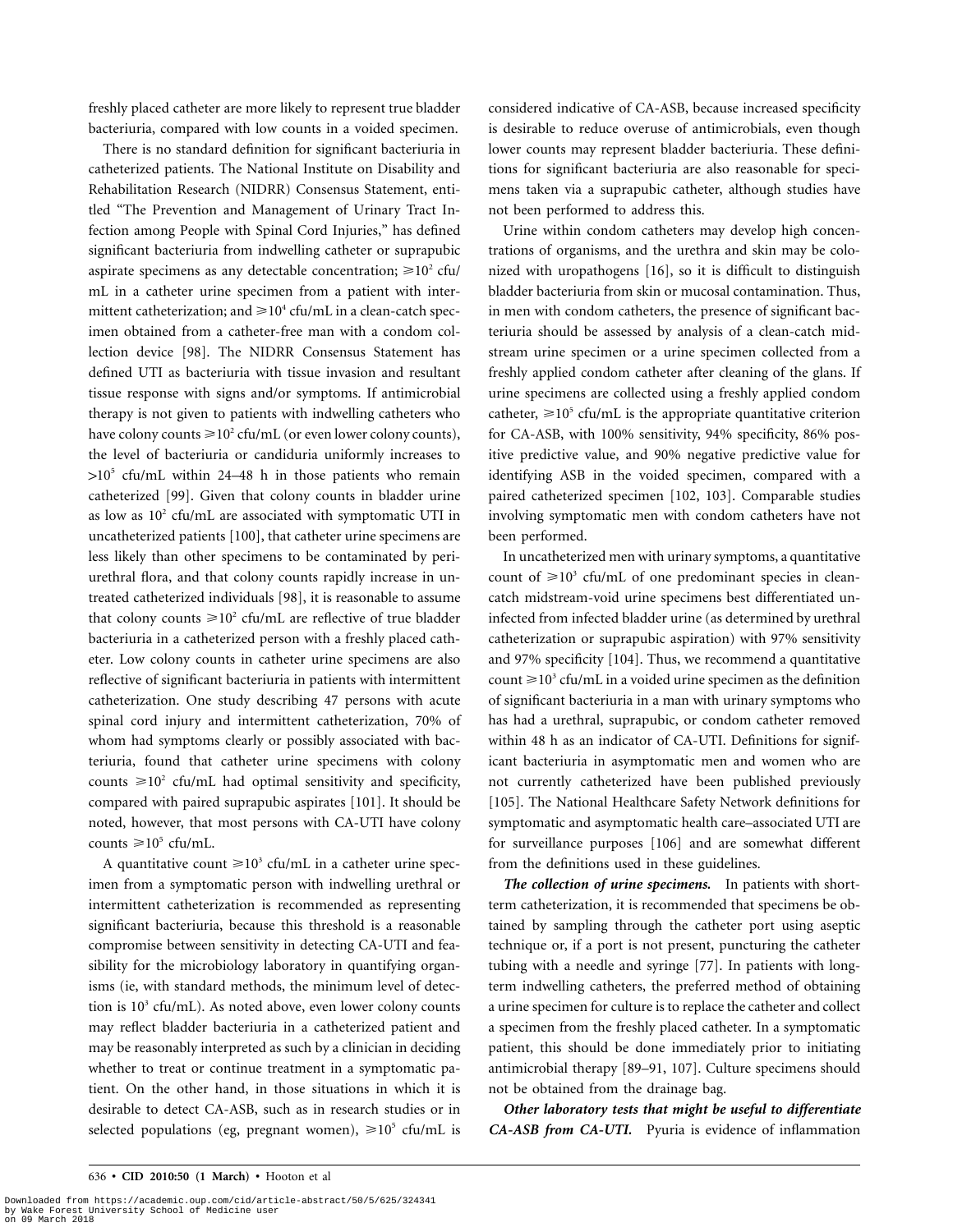in the genitourinary tract and is usually present in CA-UTI, as well as in CA-ASB. In 761 newly catheterized patients in a university hospital, the sensitivity of pyuria for CA-bacteriuria  $(>10^5 \text{ cfu/mL}$ ; almost all patients were asymptomatic) was 47%, the specificity was 90%, and the positive predictive value was 32% [108]. The sensitivity of pyuria for detecting infections due to enterococci or yeasts appears to be lower than that for gram-negative bacilli [105]. The low sensitivity of pyuria for identification of CA-bacteriuria in patients with short-term catheterization contrasts with that in patients catheterized for longer durations [109]. In 177 sequential quantitative cultures and urinalyses from 14 patients with long-term urinary catheters during a 12-month period, bacteriuria and pyuria were common even during asymptomatic periods, and levels of pyuria and bacteriuria did not change substantially during symptomatic episodes [110]. Studies have shown that pyuria is also not helpful in establishing a diagnosis in patients with neurogenic bladders [111, 112]. Dipstick testing for nitrites and leukocyte esterase was also shown to be unhelpful in establishing a diagnosis in catheterized patients hospitalized in the ICU [113]. Thus, in the catheterized patient, pyuria is not diagnostic of CA-bacteriuria or CA-UTI, and the presence, absence, or degree of pyuria alone does not, by itself, differentiate CA-ASB from CA-UTI. However, the absence of pyuria in a symptomatic catheterized patient suggests a diagnosis other than CA-UTI.

*Symptoms and signs suggestive of UTI in a catheterized patient.* Catheterized patients with CA-UTI usually do not manifest the classic symptoms of dysuria, frequent urination, and urgent urination, although such symptoms may occur in CA-UTI after the catheter has been removed. In addition, patients with neurogenic bladders frequently have absence of sensation in the pelvis, and ascertainment of potential symptoms of UTI is often difficult. The majority of patients with CAbacteriuria lack symptoms referable to the urinary tract [40]. When 1497 newly catheterized patients were observed prospectively with daily urine cultures, urine leukocyte counts, and symptom assessment, 224 patients developed 235 episodes of CA-bacteriuria (defined as a colony count  $>10^3$  cfu/mL; 85% of patients had a colony count of  $>10^5$  cfu/mL in at least 1 culture). Of 194 patients with CA-bacteriuria who could respond to symptom assessment, only 15 (8%) reported subjective symptoms referable to the urinary tract, including pain, urgent urination, or dysuria, although bacteriuria and pyuria were present in most patients for many days. In addition, there were no significant differences between catheterized patients with and those without CA-bacteriuria with respect to signs or symptoms commonly associated with UTI (fever, dysuria, urgent urination, or flank pain) or with respect to leukocytosis. Thus, for a hospitalized patient with an indwelling urinary catheter, symptoms referable to the urinary tract, fever, or peripheral leukocytosis have little predictive value for the diagnosis of CA-UTI. The lack of an association between fever and CA-bacteriuria has also been convincingly demonstrated in studies of LTCF residents. A prospective study by Kunin et al [52] involving elderly nursing home patients found that, although 74% of catheterized patients developed CA-bacteriuria,  $< 2\%$  had a temperature  $> 38^{\circ}$ C. Likewise, in a LTCF, the incidence of febrile episodes of possible urinary origin was 1.1 cases per 100 patient-days of catheterization, despite a high prevalence of CA-bacteriuria, and most fever episodes resolved spontaneously [28].

The foul smell of urine around patients with urine incontinence is thought to be attributable mainly to the production of ammonia from urea by bacterial ureases [114]. Foul-smelling and/or cloudy urine is often interpreted as warranting antimicrobial treatment in catheterized patients with bacteriuria [115]. However, not all individuals with UTI have an unpleasant odor to their urine, and not all urine with an unpleasant odor is indicative of bacteriuria [116]. No studies have demonstrated that odorous or cloudy urine in a catheterized individual, even if these findings are new, has clinical significance. Thus, odorous or cloudy urine should not be used alone to determine the presence of CA-bacteriuria and, in particular, to distinguish CA-ASB from CA-UTI, and alternate interventions, such as improved continence management or hydration, rather than antimicrobial therapy, should be instituted [116, 117].

Unfortunately, most signs and symptoms in bacteriuric catheterized patients are nonspecific and place a burden on the clinician who wishes to use antimicrobials appropriately. Catheterized patients should be thoroughly evaluated for the source of signs and symptoms before attributing them to the urinary tract. Algorithms have been developed and validated to optimize urine culturing and antimicrobial use for patients hospitalized in LTCFs with suspected UTI [118]. For catheterized patients, symptoms appropriate for obtaining a culture and initiating antimicrobial therapy include new costovertebral tenderness, rigors, or new onset of delirium. Use of these algorithms has been shown to reduce the number of antimicrobial prescriptions with no resulting adverse events in LTCF residents, but few catheterized patients were included in these studies [118, 119]. Algorithms for use in the treatment of hospitalized patients have not been developed. In patients with spinal cord injury, the NIDRR Consensus Statement [98] listed signs and symptoms that are suggestive of CA-UTI, including discomfort or pain over the kidney or bladder or during urination, onset of urinary incontinence, fever, increased spasticity, autonomic hypereflexia, malaise, lethargy, or sense of unease. When no alternate source of symptoms is identified in patients with CA-bacteriuria, it is reasonable to monitor symptoms and treat only if the symptoms do not resolve.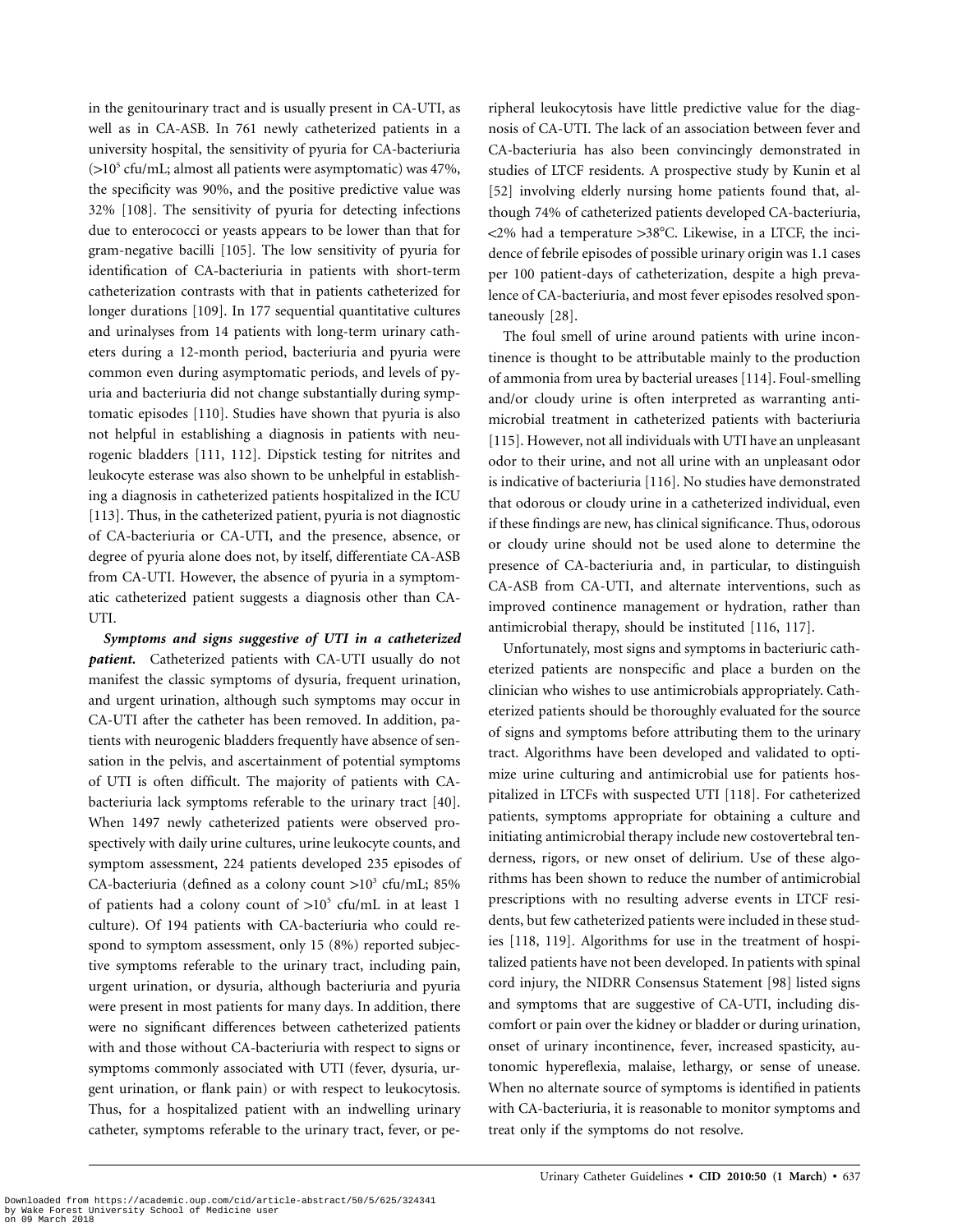#### **Table 2. Acceptable Indications for Indwelling Urinary Catheter Use**

| <b>Indication</b>                            | Comment(s)                                                                                                                                                                                                                 |
|----------------------------------------------|----------------------------------------------------------------------------------------------------------------------------------------------------------------------------------------------------------------------------|
| Clinically significant urinary retention     | Temporary relief or longer-term drainage if medical therapy is not effective and surgical cor-<br>rection is not indicated.                                                                                                |
| Urinary incontinence                         | For comfort in a terminally ill patient; if less invasive measures (eg, behavioral and pharmaco-<br>logical interventions or incontinence pads) fail and external collecting devices are not an<br>acceptable alternative. |
| Accurate urine output monitoring required    | Frequent or urgent monitoring needed, such as with critically ill patients.                                                                                                                                                |
| Patient unable or unwilling to collect urine | During prolonged surgical procedures with general or spinal anesthesia; selected urological<br>and gynecological procedures in the perioperative period.                                                                   |

**NOTE.** Adapted from [30, 120 121].

# **II. WHAT STRATEGIES MAY BE USED TO HELP REDUCE THE RISK OF CA-UTI?**

In the recommendations that follow, the focus is the effect of interventions on CA-UTI. When a recommendation is provided without reference to type of infection, CA-UTI is assumed. On the other hand, when data were available, the Panel agreed to also provide a ranking with supporting level of evidence for recommendations for or against interventions shown to impact CA-ASB or CA-bacteriuria. However, we do not know with certainty whether interventions shown to reduce CA-ASB but not CA-UTI (or vice versa) similarly reduce CA-UTI (or vice versa).

As noted previously, any combination of Strength of Recommendation and Quality of Evidence is possible. For example, there are convincing data (Quality of Evidence I) that systemic antimicrobial therapy reduces CA-UTI in studies of patients who undergo surgical procedures and have short-term catheterization. However, the Panel felt strongly that prophylactic antimicrobials should not be given routinely for the prevention of CA-UTI in this setting because of the potential problem of antimicrobial resistance, and we ranked this recommendation A-III. The Quality of Evidence provided after each recommendation below thus pertains to the overall recommendation, which weighs both the pros and cons of a preventive measure.

# **REDUCTION OF INAPPROPRIATE URINARY CATHETER INSERTION AND DURATION**

#### **Limiting Unnecessary Catheterization**

#### **Recommendations**

6. Indwelling catheters should be placed only when they are indicated (A-III).

i. Indwelling urinary catheters should not be used for the management of urinary incontinence (A-III). In exceptional cases, when all other approaches to management of incontinence have not been effective, it may be considered at patient request.

7. Institutions should develop a list of appropriate indications for inserting indwelling urinary catheters, educate staff about such indications, and periodically assess adherence to the institution-specific guidelines (A-III).

8. Institutions should require a physician's order in the chart before an indwelling catheter is placed (A-III).

9. Institutions should consider use of portable bladder scanners to determine whether catheterization is necessary for postoperative patients (B-II).

#### **Evidence Summary**

Interventions that reduce urinary catheterization ultimately reduce CA-ASB and CA-UTI. Studies have repeatedly documented that urinary catheters are often inserted for inappropriate reasons or remain in situ longer than necessary. Generally accepted indications for use of indwelling urinary catheters are shown in Table 2. In a prospective study that described 202 hospitalized patients with urinary catheters, the initial indication for catheter use was judged to be inappropriate in 21%, and continued catheterization was judged to be inappropriate for almost one-half of catheter-days [120]. In the medical ICU, many unjustified catheter-days were attributed to presumed monitoring of urine output when this was no longer clinically relevant. No clear indication was apparent in 26% of the unjustified catheter-days. On medical wards, urinary incontinence was the major reason for unjustified initial and continued urinary catheterization. Other studies report 38%–50% of catheterizations had no justifiable indication [122, 123], and 200 (36%) of 562 catheter-days were judged to be unnecessary [27]. In one community teaching hospital, an inappropriate indication for catheterization was identified for 54% of patients, physician or nurse explicit documentation giving the reason for catheter placement was found for only 13% of catheterizations, and there was no written order for catheterization in 33% of charts [124].

A retrospective cohort study involving 170,791 US Medicare patients who were admitted to skilled nursing facilities after discharge from hospitals after major surgery found that hospitalization in the Northeastern or Southern United States was associated with a lower likelihood of admission to a nursing facility with an indwelling urinary catheter, compared with hos-

<sup>638</sup> • **CID 2010:50 (1 March)** • Hooton et al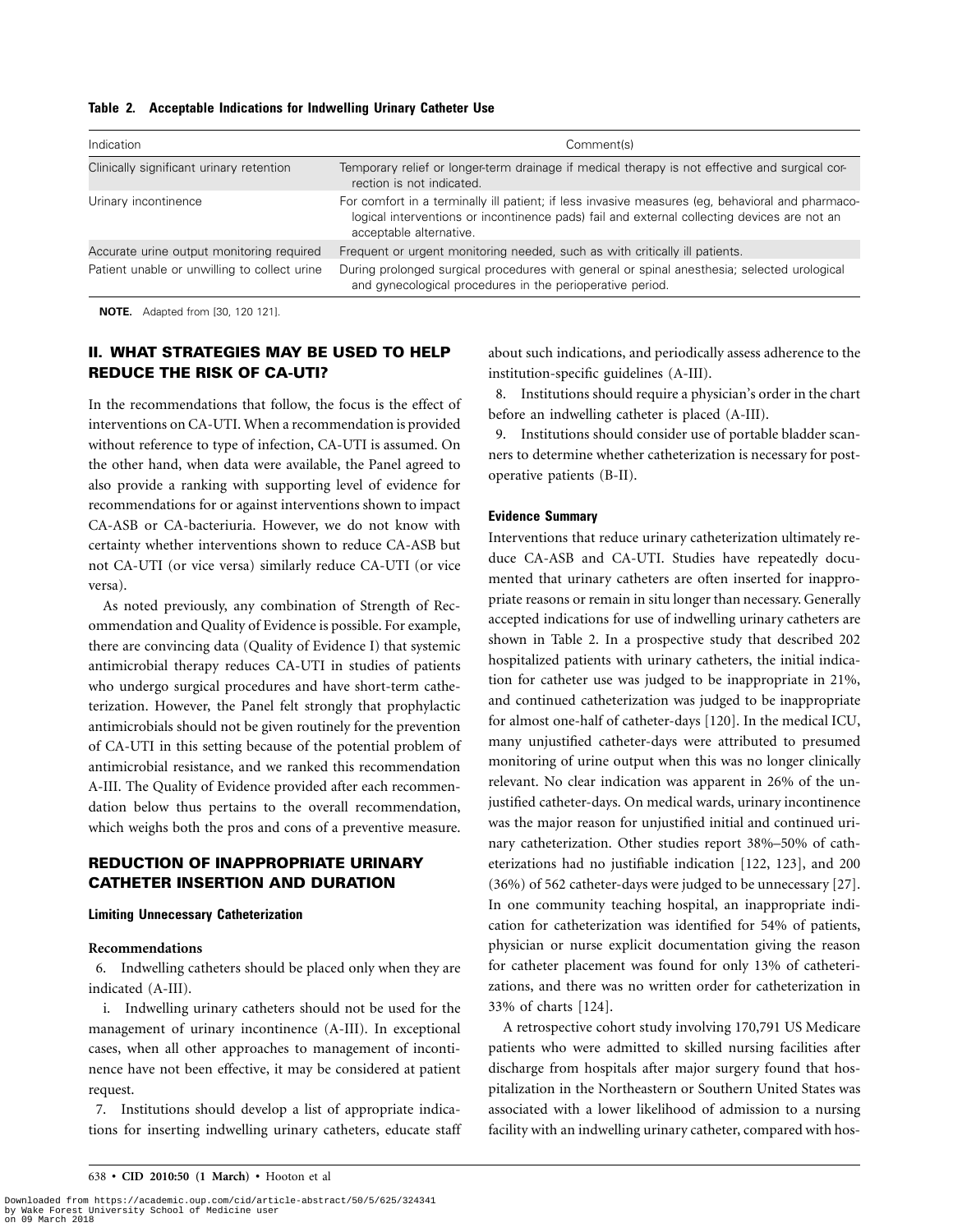pitalization in the Western United States ( $P = .002$  and  $P =$ .03, respectively) [125]. After adjusting for patient characteristics, the patients with catheters had greater odds of rehospitalization for UTI and death within 30 days than did patients who did not have catheters. The reason for these regional differences is unclear, but the differences are consistent with regional variations in the use of many health care services by the Medicare population [126]. Urinary catheters are not routinely indicated when patients are transferred from LTCFs to other health care facilities.

Clinicians are often unaware that their patients are catheterized. In one study, physicians and medical students responsible for patients who were admitted to the medical services at 4 university-affiliated hospitals were asked to identify which patients on their service had an indwelling urethral catheter [126]. Providers were unaware of catheterization for 88 (28%) of the 319 provider-patient observations: this rate was 21% for students, 22% for interns, 27% for residents, and 38% for attending physicians. Catheter use was considered to be inappropriate in 36 (31%) of the 117 patients with a catheter. Among patients with inappropriate catheterization, health care providers were unaware of catheter use for 44 (41%) of the 108 provider-patient observations. Catheterization was more likely to be appropriate if respondents were aware of the catheter ( $P < .001$ ).

Several strategies appear to be effective in reducing inappropriate insertion of catheters. In a pre-post study in an emergency department, an intervention consisting of education and use of an indication sheet produced a dramatic reduction in the total number of catheters used but had a smaller impact on appropriateness of use and documentation in the medical record [127]. The total number of catheters placed after the intervention (in 2003) decreased from 2029 in 2001 and 2188 in 2002 to 300 in 2004 and 512 in 2005. In 2003, just prior to the intervention, compared with just after the intervention, appropriate use of catheters increased from 37% to 51%  $(P = .06)$ , and physician orders for catheter placement significantly increased from 43% to 63% ( $P < .01$ ) [127]. In a controlled, prospective, pre-post study involving 1328 adult patients scheduled for orthopedic (intervention group) or abdominal (control group) surgery, a multifaceted intervention whereby urinary catheterization in the operating room and postanesthesia care unit was restricted to patients with specified conditions together with prompt catheter removal on the postoperative surgical ward led to a reduction in the frequency  $(31.5\% \text{ vs } 24.0\%; P = .052)$  and duration of catheterization  $(5.0 \text{ vs } 3.9 \text{ days}; P = .02)$  [128]. The rate of UTI, which was not clearly defined, decreased from 10.4 to 3.9 cases per 100 patients (incidence density ratio, 0.41; 95% CI, 0.20–0.79), and antimicrobial use for UTI also decreased  $(P < .001)$ . In a study involving 60 postoperative patients with urinary retention, recatheterization and CA-bacteriuria rates were similar (and very low in each group) for patients randomized to indwelling or intermittent urethral catheterization for 24 h after the operation [129].

Use of a portable ultrasound bladder scanner to assess bladder volumes also has the potential to reduce unnecessary catheterization. Bladder scanning has been shown to be an accurate measure of bladder volume in some [130, 131] but not all [132] studies. In a pre-post study of patients after orthopedic surgery, 1920 patients were evaluated and catheterized if there was no spontaneous diuresis by 8 h after surgery during a 4-month observation period; 31% of the patients were catheterized, and 18 developed CA-UTI. In a subsequent 4-month period, 2196 patients were evaluated and catheterized only if the bladder volume was >800 mL 8 h after surgery; 16% were catheterized, and 5 developed CA-UTI [131]. Use of portable bladder ultrasound devices warrants further study in the care of oliguric patients [133, 134].

#### **Discontinuation of Catheter**

#### **Recommendations**

10. Indwelling catheters should be removed as soon as they are no longer required to reduce the risk of CA-bacteriuria (A-I) and CA-UTI (A-II).

11. Institutions should consider nurse-based or electronic physician reminder systems to reduce inappropriate urinary catheterization (A-II) and CA-UTI (A-II).

12. Institutions should consider automatic stop-orders to reduce inappropriate urinary catheterization (B-I).

#### **Evidence Summary**

The optimal time at which to remove indwelling urethral catheters, once they are no longer required for patient management, has not been determined. A Cochrane review of randomized and quasi-randomized, controlled trials that compared the effects of alternative strategies for removal of short-term indwelling urethral catheters on patient outcomes found 13 trials that investigated the effects of different durations of catheterization after treatment for urethral strictures, acute retention of urine, and various surgical procedures [135]. There was an increasing risk of CA-bacteriuria with later catheter removal irrespective of sex. Another Cochrane review of patients after undergoing urogenital surgical procedures [136], in which there is some overlap with the previously mentioned review in terms of the studies reviewed [135], also reported a lower risk of CAbacteriuria when the catheter was removed earlier (1 day vs 3 days; relative risk [RR], 0.50; 95% CI, 0.29–0.87). In neither review were recatheterization rates consistently higher in the groups in which catheters were removed earlier.

Several strategies have been shown to be effective in reducing the duration of catheterization and CA-UTI. Using a pre-post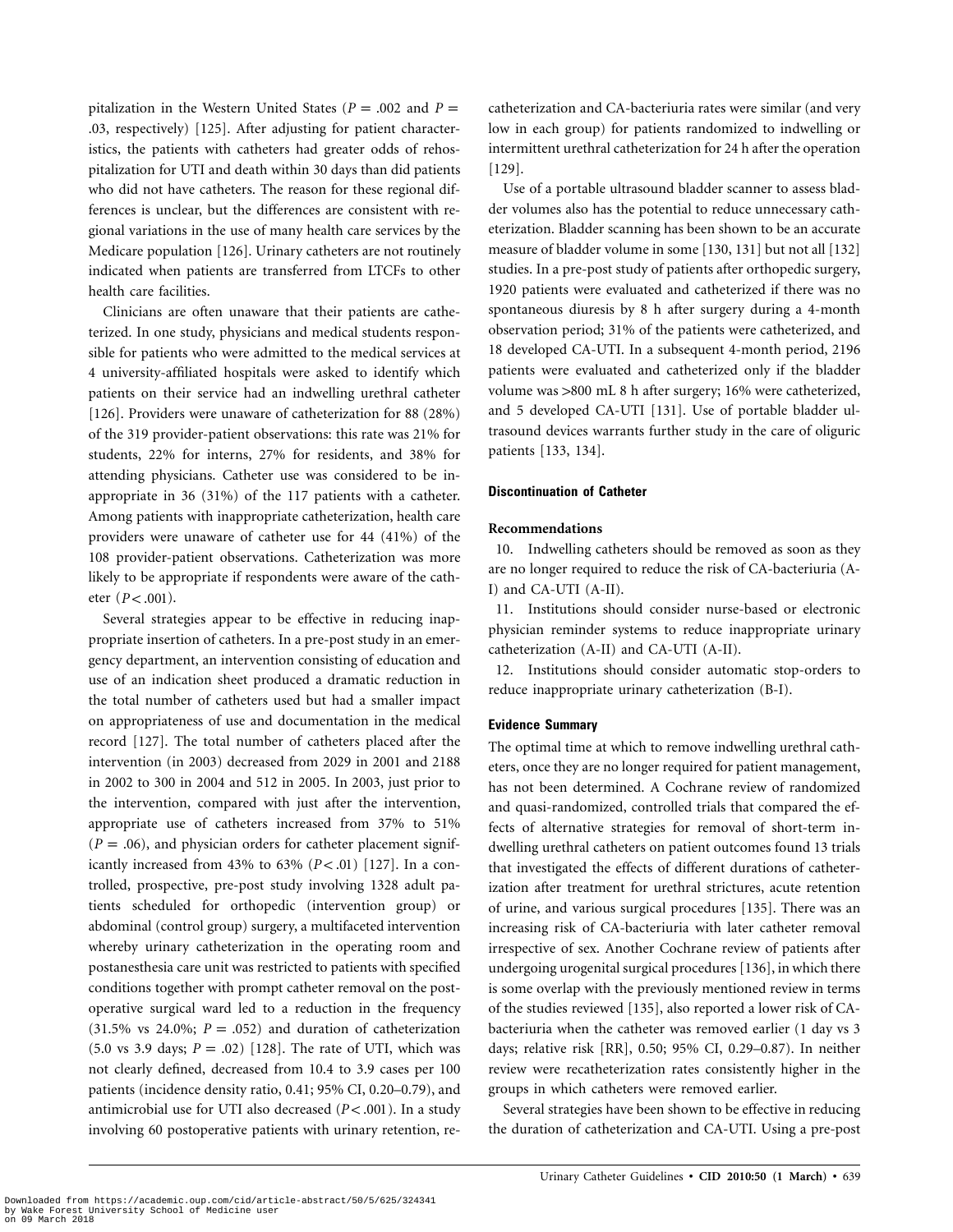intervention design in an ICU setting in a large Taiwanese hospital, daily prompts to remove unnecessary catheters by the nursing staff to physicians starting 5 days after hospital admission significantly decreased the duration of catheterization (from 7.0 to 4.6 days;  $P < .001$ ) and the incidence of CA-UTI (from 11.5 to 8.3 patients per 1000 catheter-days;  $P = .009$ ) [137]. Another pre-post intervention study involving 2412 patients in a tertiary hospital in Thailand evaluated nurse-based reminders to physicians to remove unnecessary catheters 3 days after insertion [138]. The intervention reduced the rate of inappropriate urinary catheterization (pre-intervention vs postintervention rate, 20% vs 11%;  $P = .04$ ), the rate of CA-UTI  $(21.5 \text{ vs } 5.2 \text{ infections per } 1000 \text{ catheter-days; } P < .001), \text{ the}$ duration of urinary catheterization (mean duration, 11 vs 3 days;  $P < .001$ ), and the duration of hospitalization (mean duration, 16 vs 5 days;  $P < .001$ ). The monthly hospital costs for antimicrobials to treat CA-UTI were also reduced by 63% and the hospitalization cost for each patient during the intervention was reduced by 58%. Using a pre-post controlled trial design, 2 of 4 wards at an academic medical center were assigned to an intervention group, and 2 wards served as controls [139]. The intervention consisted of a nurse-based written reminder placed on the chart of catheterized patients to remind the physicians that their patients were catheterized. The mean length of time that patients were catheterized increased by 15.1% in the control group but decreased by 7.6% in the intervention group ( $P = .007$ ), with no statistically significant difference in urethral recatheterizations between the 2 groups.

Computer reminders can be effective in improving patient care [140]. Using a before-and-after cross-over design, use of a computer-based order for placing an indwelling urinary catheter was found to decrease the average duration of catheterization from 8 to 5 days ( $P = .03$ ) on a medicine and cardiology service with no impact on recatheterization rates [141]. Of 36 patients who were on the study ward when their catheters were placed, 33 (92%) had the order documented in the medical record, compared with only 10 (29%) of 34 on the control ward ( $P < .001$ ). Another pre-post study used prompts in the computerized order/entry system together with handheld bladder scanners, staff education, and nurse empowerment and reported an 81% reduction in device use (calculated as the percentage of urinary catheter–days per 1000 patient-days) and a 69% reduction in the rate of CA-UTI (36 vs 11 cases per 1000 catheter-days;  $P < .001$ ) [142].

A recent Canadian randomized, controlled trial involving 692 hospitalized patients with indwelling urinary catheters in place for  $\leq 48$  h tested whether prewritten orders for the removal of urinary catheters if specified criteria were not met, with followup by a research nurse, reduced catheterization days, compared with usual care [36]. Stop-orders listed 6 criteria as acceptable for a urinary catheter: urinary obstruction, neurogenic bladder

and urinary retention, urological surgery, fluid challenge for acute renal failure, open sacral wound care for incontinent patients, and comfort care for incontinence in terminal illness. There were fewer days of inappropriate and total urinary catheter use in the intervention group than there were in the usual care group (2.20 vs 3.89 days [difference,  $-1.69$  days; 95% CI,  $-1.23$  to  $-2.15$  days;  $P < .001$ ] and 3.70 vs 5.04 days [difference,  $-1.34$  days; 95% CI,  $-0.64$  to  $-2.05$  days;  $P < .001$ ], respectively). However, there was no significant difference in the CA-bacteriuria rates between the 2 groups (19% vs 20%) or CA-UTI (2.1% in each group), perhaps because of the low overall reduction in duration of catheterization (1.34 days), the exposure of 58% of study participants to antimicrobials, and the lack of urine cultures obtained at study completion in ∼25% of patients. Nevertheless, it is unclear whether such an intervention could reduce the duration of catheterization to a degree necessary to reduce the risk of CA-bacteriuria or CA-UTI. Of note, the Panel did not find any evidence that the routine use of urinary catheters in patients with pressure ulcers improved wound healing when compared with other measures to prevent urinary incontinence. Therefore, in contrast with other recent guidelines [143, 144], the Panel did not recommend the presence of sacral ulcers as an appropriate indication for routine urinary catheter placement.

Danish national guidelines issued in 1985 encouraged a restrictive policy for use of urinary catheterization. In a 1995 survey to assess compliance of hospitals and LTCFs with the national recommendations, 84% of hospitals but only 27% of LTCFs reported daily or weekly review of whether to continue indwelling catheterization [145]. There are no national US guidelines similar to the Danish guidelines, and most US hospitals report that they do not have systems to monitor placement of urinary catheters or duration of urinary catheterization [7].

# **STRATEGIES TO CONSIDER PRIOR TO CATHETER INSERTION**

#### **Infection Prevention**

#### **Recommendations**

13. Hospitals and LTCFs should develop, maintain, and promulgate policies and procedures for recommended catheter insertion indications, insertion and maintenance techniques, discontinuation strategies, and replacement indications (A-III).

i. Strategies should include education and training of staff relevant to these policies and procedures (A-III).

14. Institutions may consider feedback of CA-bacteriuria rates to nurses and physicians on a regular basis to reduce the risk of CA-bacteriuria (C-II).

i. Data are insufficient to make a recommendation as to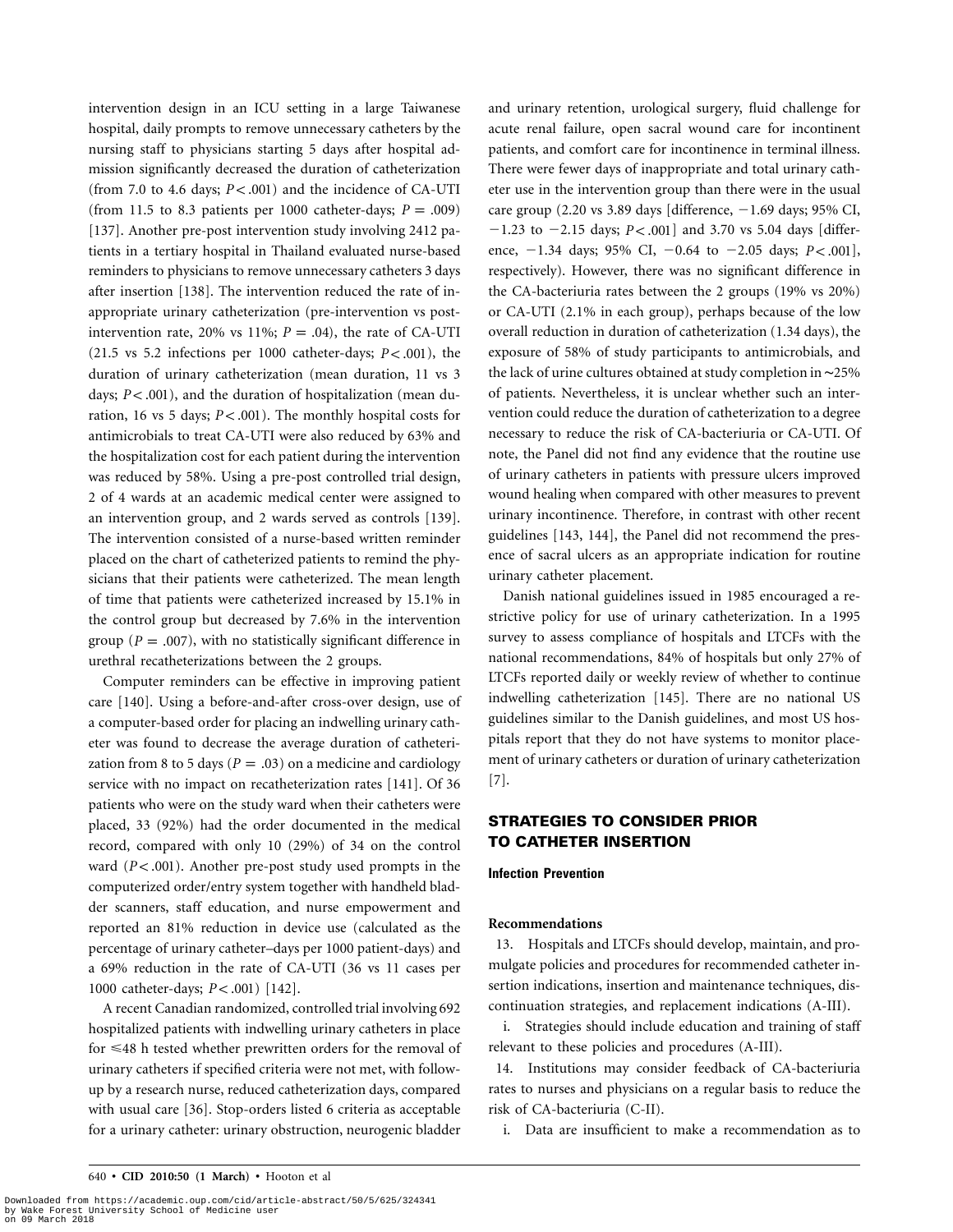whether such an intervention might reduce the risk of CA-UTI.

15. Data are insufficient to make a recommendation as to whether institutions should place patients with indwelling urinary catheters in different rooms from other patients who have indwelling urinary catheters or other invasive devices to reduce the risk of CA-bacteriuria or CA-UTI.

#### **Evidence Summary**

Intensive infection surveillance and prevention programs in US hospitals are strongly associated with reductions in the rates of nosocomial UTI [146]. Updated evidence-based guidelines have been recently published for prevention of CA-UTIs among hospitalized patients [143, 147] and residents of LTCFs [6, 147]. Institutions should incorporate optimal strategies for the prevention of CA-UTI in their infection prevention programs. At a minimum, the program should include appropriate indications for urinary catheterization, recommended insertion and maintenance techniques, discontinuation strategies, and catheter change indications.

Infection prevention programs should also address whether it is beneficial to segregate catheterized patients to reduce the risk of cross-infection, given that cross-infection in hospitals and presumably in LTCFs is common [50, 63, 148]. In a 1 month case-control study involving 40 LTCF residents with indwelling catheters and bacteriuria, 20 of whom were nursed together and 20 of whom were nursed in separate rooms, there was a higher transmission rate of urinary strains between patients within rooms (5 of 9 possible transmissions) than between patients in separate rooms (9 of 53 possible transmissions)  $(P = .02)$ , suggesting that catheterized patients should be segregated in different rooms whenever possible [149]. On the other hand, in a 6-month study of cross-infection in which the drainage bags of 12% of catheterized patients had microbial contamination, there was no cross-infection identified among 87 pairs of catheterized roommates and only 1 possible crossinfection identified among >700 pairs of catheterized patients simultaneously residing on the same nursing unit [150].

Feedback of infection rates and other relevant indices to physicians and other health care workers has been followed by reduced rates of CA-bacteriuria, presumably by drawing attention and improving adherence to good infection prevention techniques. In a pre-post study in which the intervention was the daily recording of hospitalized patients' urine culture information in their charts, CA-bacteriuria rates decreased significantly, from 17.9% to 12.5% [39]. However, the authors concluded that routine daily bacteriologic monitoring of urine specimens from all catheterized patients was not an efficient way to decrease the incidence of CA-UTI. In another pre-post study involving hospitalized patients in which nursing staff members were provided with a quarterly report of CA-bacteriuria rates by unit, the CA-bacteriuria rate decreased from 32

to 17.4 cases per 1000 catheter-days over the 18-month intervention period [151]. A pre-post study in ICUs in a hospital in Argentina that evaluated education and performance feedback regarding catheter care measures and hand washing compliance reported a significant reduction in CA-UTI rates, from 21.3 to 12.4 cases per 1000 catheter-days (RR, 0.58; 95% CI,  $0.39-0.86$ ;  $P = .006$  [152].

Many hospitals have not implemented infection prevention recommendations relevant to CA-bacteriuria. Saint and colleagues recently reported a national study of US hospitals that described practices used to reduce hospital-acquired UTI [7, 153]. Overall, 56% of hospitals did not have a system for monitoring which patients had urinary catheters placed, and 74% did not monitor duration of catheterization. There was no single strategy that appeared to be widely used to reduce hospital-acquired UTI. For example, 30% of hospitals reported regularly using antimicrobial urinary catheters and portable bladder scanners, 14% used condom catheters, and 9% used catheter reminders [7]. In a companion qualitative study that consisted of semistructured phone interviews and in-person interviews with personnel in 14 diverse hospitals, several key themes emerged [153]. First, although preventing hospital-acquired UTI was a low priority for most hospitals, there was substantial recognition of the value of early removal of a urinary catheter for patients. Second, those hospitals that made UTI prevention a high priority had committed advocates who facilitated prevention activities. Third, hospital-specific pilot studies were important in deciding whether to use devices such as antimicrobial-impregnated catheters. Finally, external forces, such as public reporting, influenced UTI surveillance and infection prevention activities.

CA-bacteriuria is common and has important implications for patient health. Thus, prevention of CA-bacteriuria and/or CA-UTI should receive high priority in infection prevention programs. In this regard, the link between hospital-acquired infection prevention and patient safety promotion has been recently highlighted [139]. Although US hospitals have not widely implemented strategies to reduce hospital-acquired UTI [7], this may change with the Centers for Medicare and Medicaid Services modification of the hospital reimbursement system, which is designed to eliminate payments previously provided to hospitals for the treatment of preventable complications during hospitalization, such as CA-UTI [8, 154].

#### **Alternatives to Indwelling Urethral Catheterization**

#### **Recommendations**

16. In men for whom a urinary catheter is indicated and who have minimal postvoid residual urine, condom catheterization should be considered as an alternative to short-term (A-II) and long-term (B-II) indwelling catheterization to reduce CA-bacteriuria in those who are not cognitively impaired.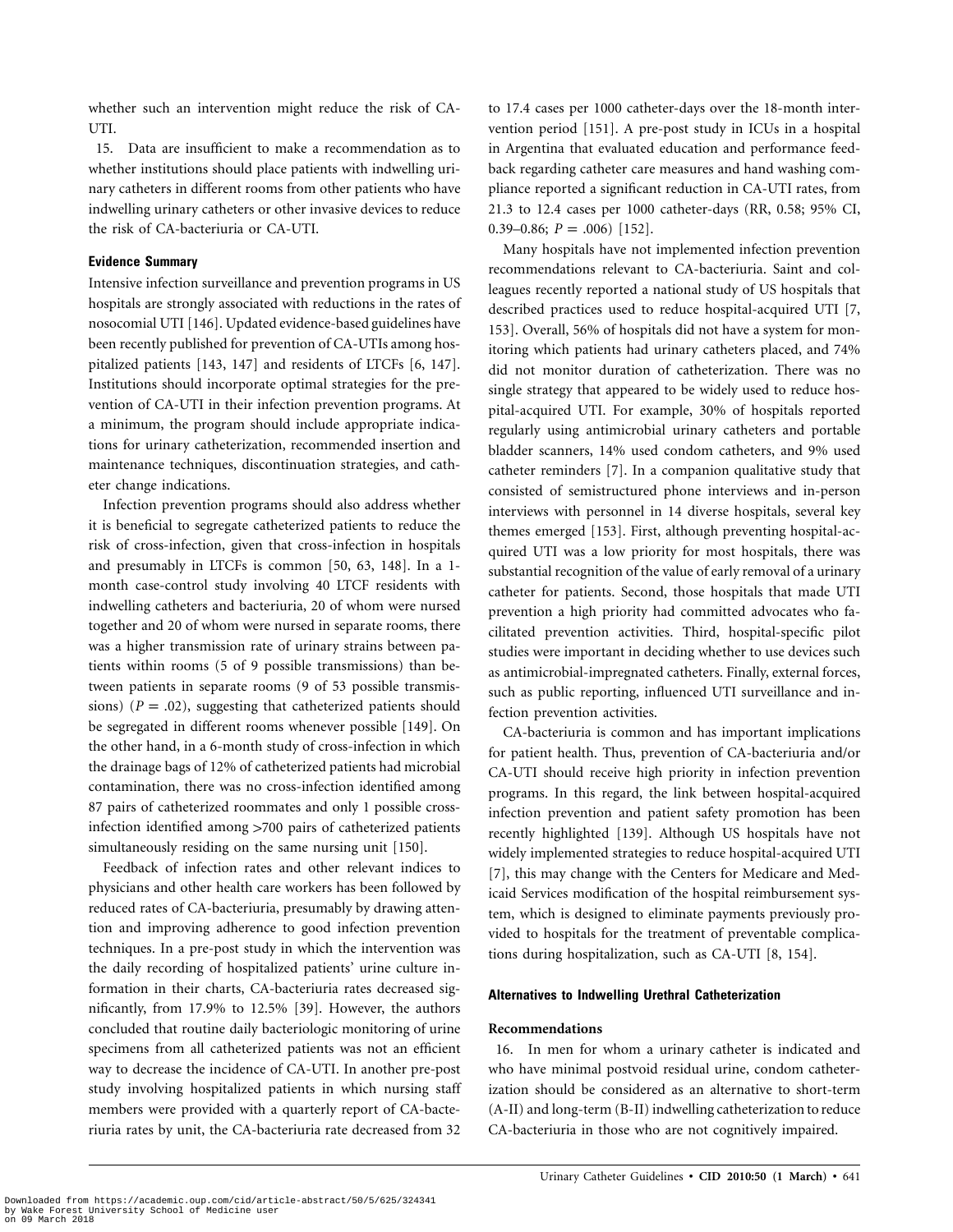i. Data are insufficient to make a recommendation as to whether condom catheterization is preferable to short-term or long-term indwelling urethral catheterization for reduction of CA-UTI.

ii. Data are insufficient to make a recommendation as to whether condom catheterization is preferable to short-term or long-term indwelling urethral catheterization for reduction of CA-bacteriuria in those who are cognitively impaired.

17. Intermittent catheterization should be considered as an alternative to short-term (C-I) or long-term (A-III) indwelling urethral catheterization to reduce CA-bacteriuria and an alternative to short-term (C-III) or long-term (A-III) indwelling urethral catheterization to reduce CA-UTI.

18. Suprapubic catheterization may be considered as an alternative to short-term indwelling urethral catheterization to reduce CA-bacteriuria (B-I) and CA-UTI (C-III).

i. Data are insufficient to make a recommendation as to whether suprapubic catheterization is preferable to long-term indwelling urethral catheterization for reduction of CA-bacteriuria or CA-UTI.

ii. Data are insufficient to make a recommendation as to whether intermittent catheterization is preferable to suprapubic catheterization for reduction of CA-bacteriuria or CA-UTI.

#### **Intermittent Catheterization Technique**

#### **Recommendations**

19. Clean (nonsterile) rather than sterile technique may be considered in outpatient (A-III) and institutional (B-I) settings with no difference in risk of CA-bacteriuria or CA-UTI.

20. Multiple-use catheters may be considered instead of sterile single-use catheters in outpatient (B-III) and institutional (C-I) settings with no difference in risk of CA-bacteriuria or CA-UTI.

21. Data are insufficient to make a recommendation as to whether one method of cleaning multiple-use catheters is superior to another.

22. Hydrophilic catheters are not recommended for routine use to reduce the risk of CA-bacteriuria (B-II) or CA-UTI (B-II).

23. Data are insufficient to make recommendations on whether use of portable bladder scanners or "no-touch" technique reduces the risk of CA-UTI, compared with standard care.

#### **Evidence Summary**

Alternatives to indwelling urethral catheterization include intermittent catheterization, suprapubic catheterization, and the use of external collection devices, including condom catheters, diapers or pads.

*Indications and limitations of intermittent catheterization.* Guttman and Frankel [155] in 1966 described intermittent catheterization using sterile technique in patients with neurogenic bladders. Lapides et al [156] later demonstrated in observational studies that the clean (nonsterile) technique was safe and associated with a low incidence of complications. Intermittent catheterization is widely viewed to be associated with fewer complications, compared with indwelling urethral catheterization, including fewer instances of CA-bacteriuria, pyelonephritis, epididymitis, periurethral abscess, urethral stricture, vesicoureteral reflux, hydronephrosis, bladder and renal calculi, bladder cancer, and autonomic dysreflexia [22, 24, 157, 158]. In a 38-month prospective observational study involving 128 patients with acute spinal cord injuries, the incidence rates per 100 person-days for CA-bacteriuria and CA-UTI, respectively, were 5 and 2.72 cases for men with indwelling urethral catheters (128 patients), 2.95 and 0.41 cases for men with clean intermittent catheterization (124 patients), 2.41 and 0.36 cases for men with condom catheters (41 patients), and 0.96 and 0.34 cases for women with suprapubic catheterization (10 patients), respectively [25]. Although there are no randomized, controlled trials that have compared long-term catheterization methods (intermittent urethral catheterization, indwelling urethral or suprapubic catheterization, and external catheter for men) in managing voiding problems in patients with [159] or without neurogenic bladders, clean intermittent catheterization has become the standard of care for appropriate women and men with spinal cord injuries [16]. In addition, clean intermittent catheterization is a more commonly used alternative in men with bladder atonia and elderly patients who need assistance with voiding [21, 77, 160].

In contrast to patients with long-term catheterization, patients with short-term catheterization have been the subject of randomized trials of catheterization techniques. A recent Cochrane review of randomized or quasi-randomized trials that compared catheterization methods in patients who underwent short-term bladder drainage  $(\leq 14$  days duration) found 2 trials (both involving patients who underwent surgical procedures) that compared indwelling urethral catheterization with intermittent catheterization [161]. The meta-analysis showed that significantly more cases of CA-bacteriuria occurred in the indwelling urethral catheterization group (RR, 2.90; 95% CI, 1.44–5.84).

Intermittent catheterization is not commonly used for shortterm catheterization, however, because of the educational, motivational, and staff-time requirements necessary for its implementation and because of discomfort in sensate patients. Other limitations to intermittent catheterization include the inability or unwillingness of patients to perform frequent catheterization because of comorbid conditions or discomfort, or abnormal urethral anatomy, such as stricture, false passages, or bladder neck obstruction. Upper extremity impairment because of cervical spinal cord injury or other abnormality, obesity, and spas-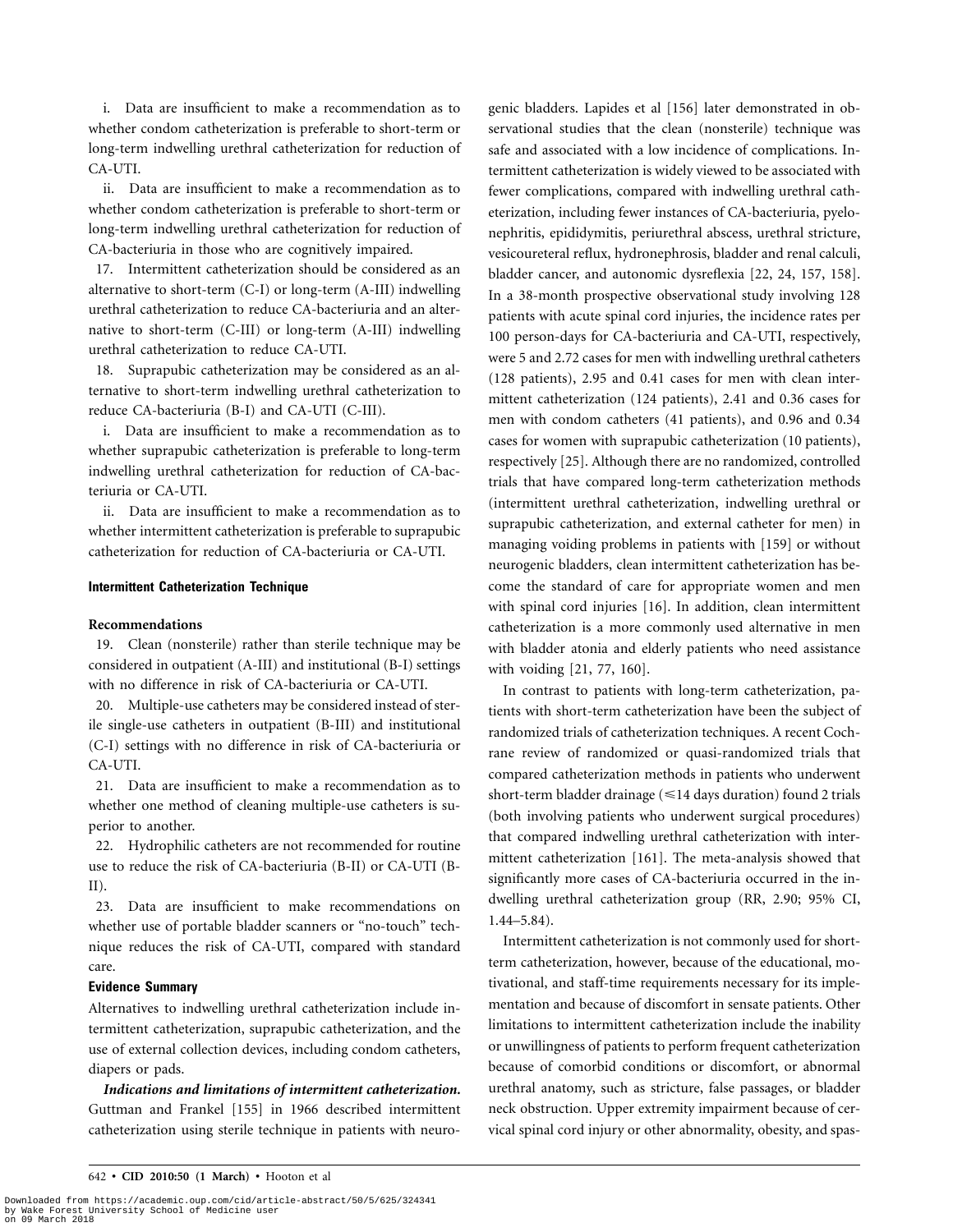ticity also make intermittent catheterization challenging for both male and female patients.

*Techniques used for intermittent catheterization.* There are many different techniques used in intermittent catheterization, such as sterile or clean technique, use of sterile or multiple-use catheters with the clean technique, whether a multipleuse catheter is changed daily or weekly, and use of hydrophilic or standard catheters. The main difference between sterile and clean (single-use) technique is that sterile gloves and drapes are used for the former but not for the latter technique. Studies that compared these techniques among patients managed with intermittent catheterization were evaluated in a recent Cochrane review [162]. The authors found studies to be methodologically weak, to have small sample sizes, and, in several trials, to combine use of catheters and of techniques leading to possible confounding. Nevertheless, the Cochrane authors concluded from a meta-analysis of these trials involving inpatients and outpatients with and without neurogenic bladders who received intermittent catheterization that there was no difference in the risk of CA-bacteriuria or CA-UTI with use of sterile or clean technique, with use of sterile catheters (single-use) or multiple-use catheters using the clean technique, or with use of multiple-use catheters changed daily or weekly using the clean technique [160, 163–167]. There are no randomized, controlled studies that compared clean or sterile technique for intermittently catheterized patients in the outpatient setting, although the clean technique is widely used by outpatients. Although there are no data that indicate that reusing urinary catheters when performing intermittent catheterization increases infection risk, it may be inconvenient for many patients who find it difficult to clean their catheters away from home, and some patients find it unaesthetic.

The Cochrane review also evaluated randomized, controlled trials of coated (hydrophilic or prelubricated with water soluble gel) or uncoated (separate lubricant) catheters in adults and children managed with intermittent catheterization [162]. Hydrophilic catheters are characterized by having a layer of polymer coating that is bound to the catheter surface that absorbs and binds water to the catheter, which results in reduced friction on catheter insertion and reduced urethral inflammation [168]. These catheters have been associated with improved patient satisfaction in some [169] but not all [166] studies. A crossover trial involving men with prostate enlargement showed no reduction in CA-bacteriuria or CA-UTI with the hydrophilic catheter [166]. Three parallel group trials compared a hydrophilic catheter with an uncoated catheter and reported data on CA-UTI [170–172]. In the largest of these 3 studies, a randomized study involving 123 male patients with spinal cord injury, there were fewer patients with CA-UTI in the hydrophilic catheter group, compared with the uncoated catheter group (39 [64%] of 61 vs 51 [82%] of 62; RR, 0.78; 95% CI,

0.62–0.97) [162, 170]. However, only 57 (46%) of the 123 subjects completed the 12-month study. The estimates from the smaller trials had wide confidence intervals that straddled the no-difference line [162, 171, 172]. In summary, current evidence does not support the routine use of hydrophilic catheters to reduce CA-bacteriuria, CA-UTI, or sequelae of urethral trauma in patients managed with intermittent catheterization [162, 173], but further studies are warranted.

In patients who undergo intermittent catheterization, ascension of bacteria colonizing the urethra into the bladder is more likely to be the source of CA-bacteriuria than is exogenous bacteria colonizing the catheter. Nevertheless, several procedures have been evaluated and have been shown to reduce bacterial contamination of reusable catheters, including rinsing catheters with running tap water after every use, air-drying, and keeping the catheters dry until reuse [174]; microwaving catheters [175–178]; and soaking catheters in hydrogen peroxide, bleach, or betadine [179]. However, there are no published trials evaluating the effectiveness of any of these cleaning methods in preventing CA-bacteriuria or CA-UTI among patients with intermittent catheterization.

In patients who undergo intermittent catheterization, portable bladder scanners accurately assess bladder volumes [180– 183]. In addition, studies that compared volume-dependent and time-dependent intermittent catheterization with these devices have shown the volume-dependent method to reduce incontinence, number of catheterizations, and cost [184–186]. However, the effectiveness of these devices in preventing CAbacteriuria or CA-UTI in patients who undergo intermittent catheterization has not been reported.

Use of the "no-touch" technique of intermittent catheterization (in which the catheter and preattached collecting system are not touched by the patient) reduces microbial contamination of the catheter [187]. Although studies have not been published that evaluate the effect of this technique on the risk of CA-bacteriuria or CA-UTI among patients with intermittent catheterization, it is unlikely to be superior to the sterile technique, which has not been demonstrated to be superior to the clean technique.

*Indications and limitations of suprapubic catheterization.* Potential advantages of suprapubic catheters in patients who need bladder drainage, compared with indwelling urethral catheters, include lower risk of CA-bacteriuria, reduced risk of urethral trauma and stricture, ability to attempt normal voiding without the need for recatheterization, and less interference with sexual activity. In the Cochrane review of randomized or quasi-randomized trials involving patients (almost all of whom were postsurgical patients) who underwent short-term bladder drainage  $(\leq 14$  days duration), 14 trials were found that compared indwelling urethral catheterization with suprapubic catheterization [161]. These trials showed that patients with in-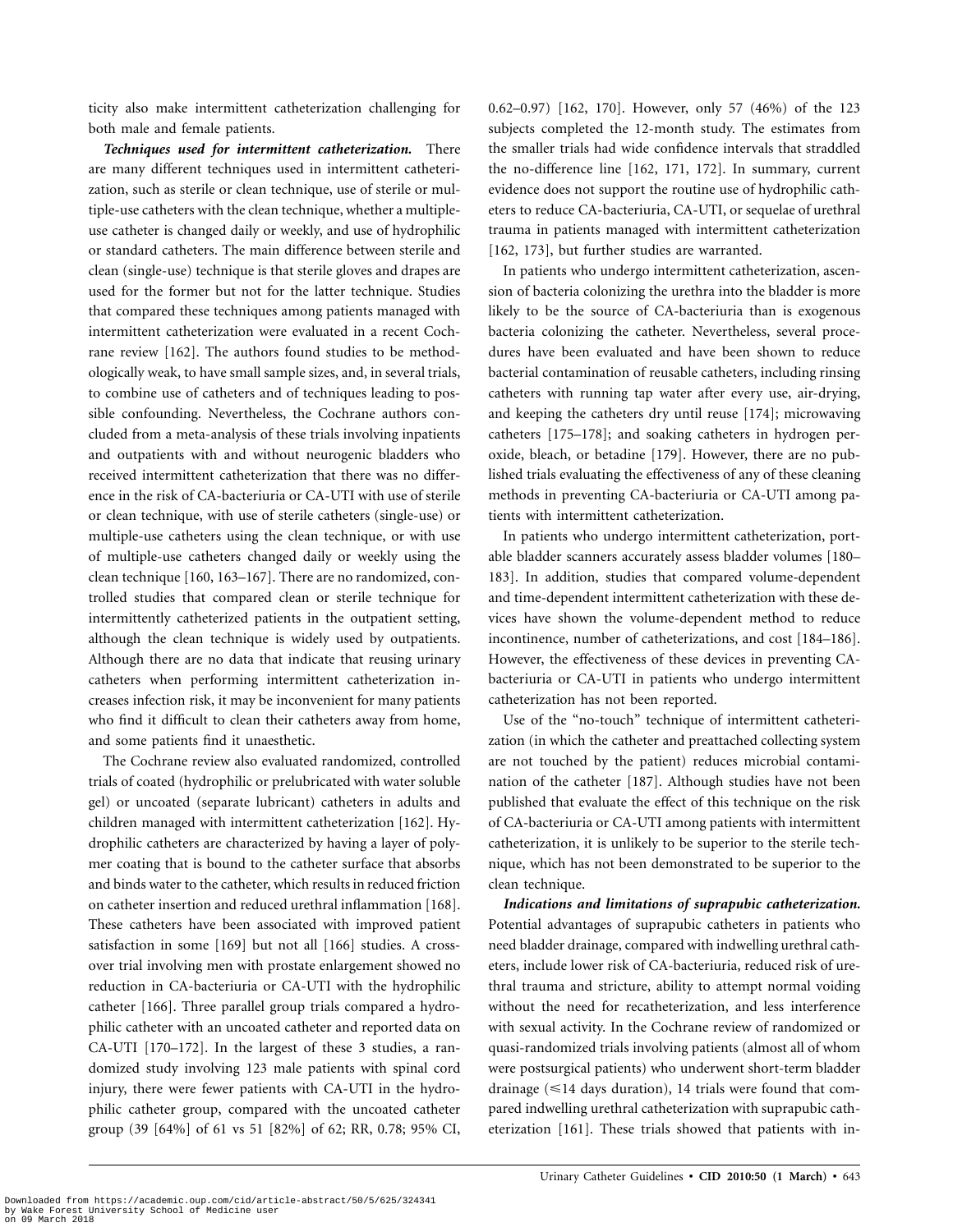dwelling urethral catheterization had more cases of CAbacteriuria (RR, 2.60; 95% CI, 2.12–3.18), more recatheterization (RR, 4.12; 95% CI, 2.94–7.56), and greater discomfort (RR, 2.98; 95% CI, 2.31–3.85). In the one trial that reported data on CA-UTI, there was no statistically significant difference between the 2 catheterization techniques. A review of randomized, controlled trials that compared indwelling urethral and suprapubic catheters among patients who underwent colorectal surgery had similar conclusions [188]. A more recent prospective randomized trial that compared clean intermittent selfcatheterization and suprapubic catheterization in a group of 248 women after urogynecologic surgery showed no statistically significant difference in the risk of CA-ASB (23% vs 31%;  $P = .23$ ), but patients with intermittent catheterization reported more frustration ( $P = .01$ ) and more difficulty ( $P =$ .003) [189].

Even though suprapubic catheterization appears to have advantages over indwelling urethral catheterization, it is not commonly used, except perhaps in gynecologic and urologic surgical procedures in some centers. The use of suprapubic catheterization is limited, because catheter insertion is an invasive procedure with risks of bleeding and visceral injury, the patient can still leak through the urethra, and—a problem especially for patients with long-term catheterization—specially trained caregivers are often needed to change the catheters. Further comparisons of intermittent urethral catheterization, suprapubic catheterization (both open surgical and percutaneous insertion techniques), and indwelling urethral catheterization are needed for patients who require long-term bladder drainage.

*Indications and limitations of condom catheter use.* External condom catheters are an effective alternative for bladder management in some men. Parallel studies involving patients at the same institution with condom catheters or indwelling urethral catheters have suggested a lower incidence of CA-bacteriuria among patients with condom catheters in most [25, 190–193] but not all [194] studies. Studies suggest that frequent manipulation of condom catheters increases the risk of CA-bacteriuria [192]. These impressions were confirmed in a recent prospective, randomized trial involving 75 men at a Veterans Affairs hospital with a maximum duration of followup of 30 days [195]. Patients without dementia who had an indwelling urethral catheter were ∼5 times as likely to develop CA-bacteriuria, to develop CA-UTI, or to die as were those patients with appropriately-sized condom catheters (hazard ratio, 4.84; 95% CI, 1.46–16.02;  $P = .01$ ). There was no statistically significant difference in this outcome variable between the condom and indwelling urethral catheterization groups among patients with dementia. The outcome variable was comprised mostly of CA-bacteriuria, but the differences between the condom and indwelling urethral catheterization groups

644 • **CID 2010:50 (1 March)** • Hooton et al

were not statistically significant when CA-bacteriuria alone was considered. Patients reported that condom catheters were more comfortable  $(P = .02)$  and less painful  $(P = .02)$  than were indwelling catheters. There have been no prospective trials that have compared condom catheterization and intermittent catheterization.

Thus, condom catheters appear to be associated with less risk for CA-bacteriuria than short-term indwelling urethral catheters in appropriately selected men with low postvoid residual urine volume. There is no standard definition of abnormal residual urine volume, because the association between residual urine volume and UTI is not well established, although studies often define abnormal retention as the presence of >100 mL of urine on  $\geq 2$  consecutive occasions. Another potential advantage is that condom catheters cause less urethral trauma, compared with that caused by indwelling urethral catheters. However, a condom catheter may not be an option in men whose penis is small or whose skin is ulcerated. In addition, condom catheters can lead to penile skin breakdown and scar formation. Men with neurogenic bladders secondary to spinal cord injury should undergo urodynamic testing to assess the safety of using a condom catheter, because assessment of the postvoid residual may not be a reliable indicator of detrusorsphincter dyssynergia, and long-term use of condom catheterization in the presence of dyssynergia may adversely affect renal function [196, 197].

There is currently no satisfactory external catheter suitable for use by women.

#### **Insertion Technique for Indwelling Urethral Catheter**

#### **Recommendations**

24. Indwelling urethral catheters should be inserted using aseptic technique and sterile equipment (B-III).

#### **Evidence Summary**

There are few data on the optimal level of sterility required to insert an indwelling urinary catheter. Tambyah et al [80], in a large prospective study involving catheterized patients, found that patients catheterized in the operating room had a lower incidence of early CA-bacteriuria than did those catheterized on the ward or in the emergency department (RR, 0.5; 95% CI, 0.2–1.0;  $P = .03$ ), which suggests that augmented barrier precautions at the time of insertion of a catheter may reduce the risk of early CA-bacteriuria. Other studies have also shown that catheter insertion outside of the operating room is associated with a higher risk of CA-bacteriuria [198]. However, in a prospective trial conducted in the operating room, 156 patients who were undergoing preoperative urethral catheterization were randomly allocated to sterile (strict asepsis) or clean/nonsterile (hands washed with soap and water only, no gowns, nonsterile gloves, no catheter pack, cleansing of external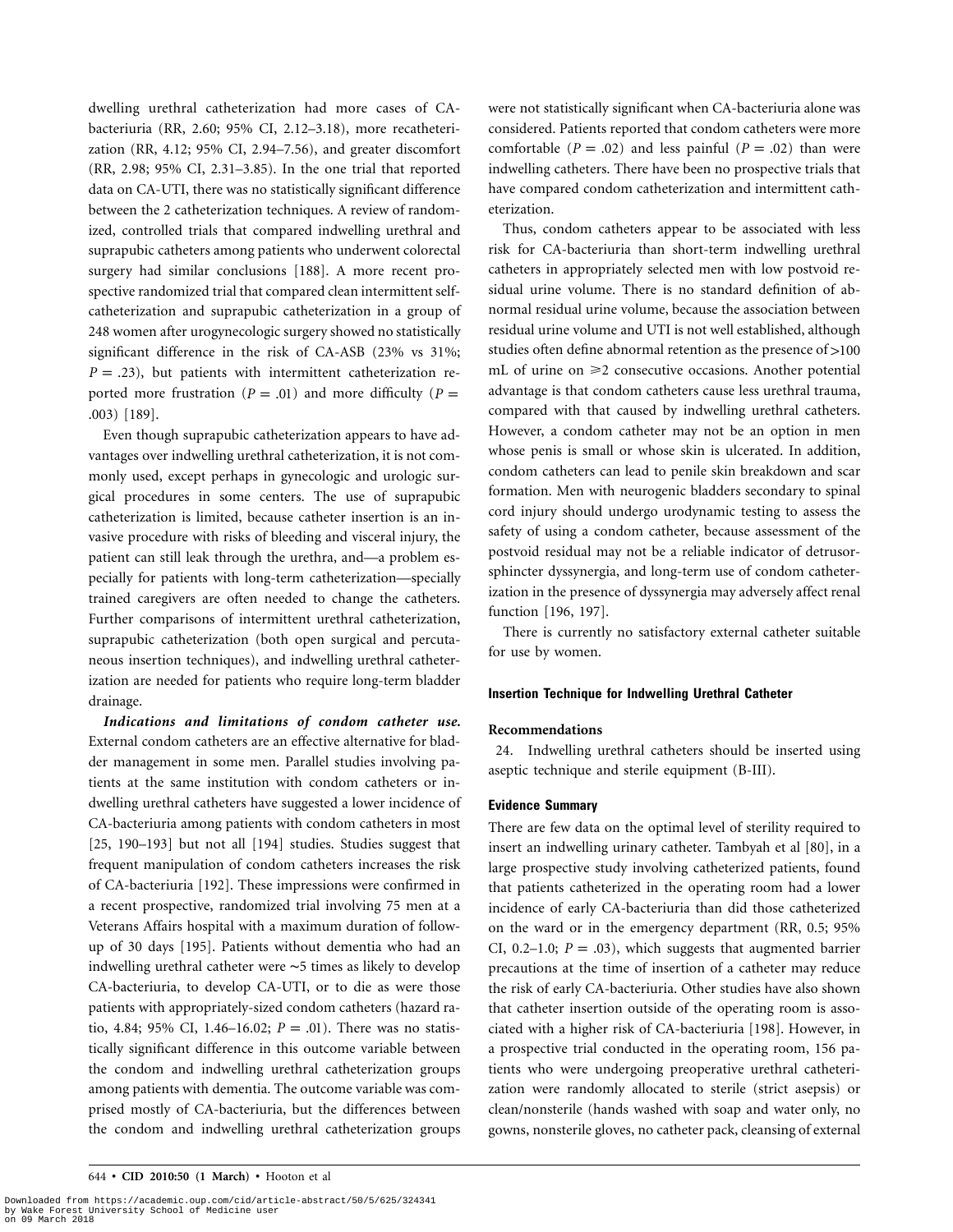genitalia with tap water only if visually unclean, and holding the catheter within its plastic sheath at all times) technique groups [199]. There was no statistically significant difference between the 2 groups with respect to the incidence of CAbacteriuria, but the sterile method was more than twice as expensive. Further support for the clean technique in inserting catheters comes from observations of patients managed with intermittent catheterization who are catheterized multiple times daily and in whom there appears to be no difference in infection risk with clean versus sterile technique [162]. The Panel concluded, however, given the lack of data on CA-UTI as an outcome measure and the ubiquity of multidrug-resistant flora in health care facilities, that the use of aseptic technique was preferred at insertion of an indwelling urethral catheter, although further study is warranted. A study comparing clean and aseptic techniques might be especially relevant for patients with longterm catheterization in LTCFs.

# **PREVENTION STRATEGIES TO CONSIDER AFTER CATHETER INSERTION**

#### **Closed Catheter System**

#### **Recommendations**

25. A closed catheter drainage system, with ports in the distal catheter for needle aspiration of urine, should be used to reduce CA-bacteriuria (A-II) and CA-UTI (A-III) in patients with short-term indwelling urethral or suprapubic catheters and to reduce CA-bacteriuria (A-III) and CA-UTI (A-III) in patients with long-term indwelling urethral or suprapubic catheters.

i. Institution-specific strategies should be developed to ensure that disconnection of the catheter junction is minimized (A-III) and that the drainage bag and connecting tube are always kept below the level of the bladder (A-III).

26. Use of a preconnected system (catheter preattached to the tubing of a closed drainage bag) may be considered to reduce CA-bacteriuria (C-II).

i. Data are insufficient to make a recommendation as to whether such a system reduces CA-UTI.

27. Use of a complex closed drainage system or application of tape at the catheter-drainage tubing junction after catheter insertion is not recommended to reduce CA-bacteriuria (A-I) or CA-UTI (A-III).

#### **Evidence Summary**

Introduction of the closed catheter drainage system, in which the collecting bag is attached to the distal end of the collecting tube, has been the most important infection prevention advance in CA-bacteriuria [4, 26, 200–202]. In noncomparative trials, use of closed drainage systems reduced the incidence of CAbacteriuria to ∼50% at 14 days of continuous catheterization [26], compared with an incidence of 95% among patients with catheter drainage into an open container for 96 h [203]. On the basis of such historical comparisons, closed systems have become the standard for bladder drainage. However, it is important that closed drainage systems remain closed, because disconnections at the catheter-collecting tube junctions have been shown to significantly increase the risk of CA-bacteriuria [46, 204].

Different methods to achieve closed drainage have been evaluated. In a randomized, controlled trial of 1494 catheter courses in a group of 1476 hospitalized patients, bladder catheters with preconnected drainage bags by sealed junctions were associated with a lower risk of catheter junction disconnection and CAbacteriuria than were catheters without presealed junctions [46]. The risk of CA-bacteriuria was 2.7 times higher prior to receipt of antimicrobials for patients who were assigned unsealed catheters (95% CI, 1.3–5.4;  $P = .007$ ). Among the 220 patients who received no antimicrobials, there was a significant association between mortality in the hospital and assignment to the unsealed junction group (RR, 3.4; 95% CI, 1.1–10.7;  $P = .03$ ). However, a smaller randomized study involving 202 hospitalized men showed no difference in CA-bacteriuria rates among patients with a preconnected system, compared with patients for whom the catheter and drainage system were attached after insertion of the catheter [205]. Likewise, a randomized trial involving 311 patients in an ICU reported that the use of a complex closed drainage system (preattached catheter, antireflux valve, drip chamber, and povidone-iodine releasing cartridge) did not reduce the risk of CA-bacteriuria, compared with a simple 2-chamber closed system [206]. Finally, a large randomized study found that the use of a tape seal applied to the catheter-drainage tubing junction within 24 h of catheter insertion, compared with no tape seal, was not associated with statistically significantly lower rates of CA-bacteriuria among patients with short-term catheterization [207].

After contamination of the drainage bag, subsequent CAbacteriuria occurs in almost all patients who remain catheterized [14, 27]. Improper positioning of the drainage tube above the level of the bladder or below the level of the collection bag is a predictor for an increased risk of CA-bacteriuria [31]. Indwelling catheters are usually anchored to minimize movement and urethral trauma, but it is not clear whether anchoring helps to reduce CA-bacteriuria. However, in a prospective, randomized trial involving 118 adults with spinal cord injury, use of a securing device to reduce the motion of indwelling catheters, compared with standard methods for anchoring catheters, was associated with a nonsignificant reduction in the rate of CA-UTI (13% vs 24%; RR, 0.55; 95% CI, 0.25–1.22) [208]. Studies that address the impact of a closed system on the risk of CA-bacteriuria or CA-UTI in patients with longterm indwelling urethral or suprapubic catheters have not been reported.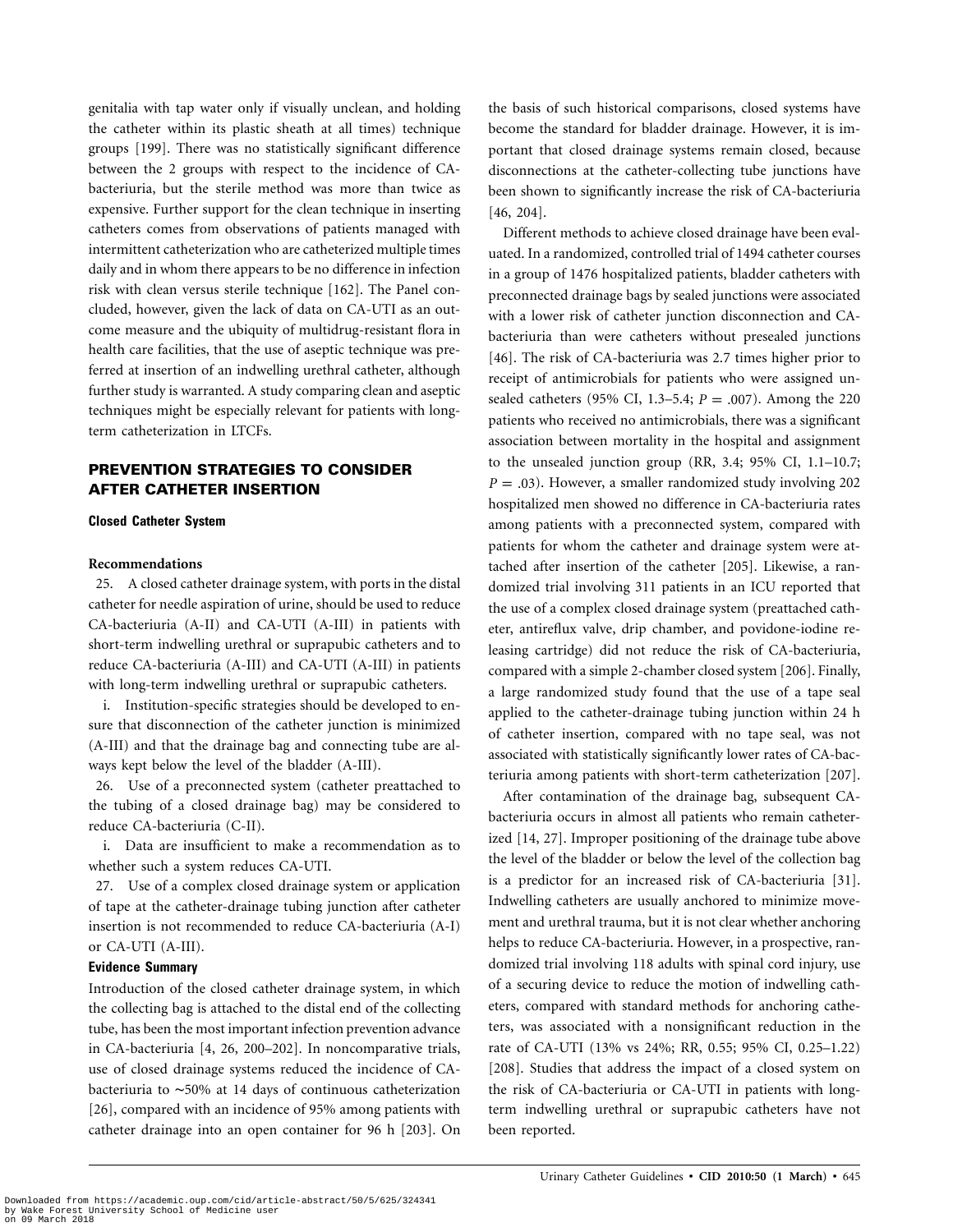#### **Antimicrobial-Coated Catheters**

#### **Recommendations**

28. In patients with short-term indwelling urethral catheterization, antimicrobial (silver alloy or antibiotic)–coated urinary catheters may be considered to reduce or delay the onset of CA-bacteriuria (B-II).

i. Data are insufficient to make a recommendation about whether use of such catheters reduces CA-UTI in patients with short-term indwelling urethral catheterization.

ii. Data are insufficient to make a recommendation as to whether use of such catheters reduces CA-bacteriuria or CA-UTI in patients with long-term catheterization.

#### **Evidence Summary**

In vitro studies have shown that antimicrobial-coated catheters have antimicrobial effects against UTI pathogens [209–211]. Antimicrobial-coated catheters have been developed to reduce the risk of CA-UTI by preventing or delaying the onset of bacteriuria. A recent Cochrane review evaluated 23 randomized and quasi-randomized trials that compared types of indwelling urinary catheters for short-term (<14 days) catheterization in hospitalized adults [212]. Silver oxide catheters were not associated with a statistically significant reduction in CA-bacteriuria; these catheters are no longer available. Silver alloy catheters were found to significantly reduce the incidence of  $CA-ASB$  in hospitalized adults catheterized for  $\lt 1$  week (RR, 0.54; 95% CI, 0.43-0.67) and at >1 week (RR, 0.64; 95% CI, 0.51–0.80). Other meta-analyses of antimicrobial catheter trials have also concluded that silver oxide–coated catheters lack efficacy and that silver alloy–coated catheters are protective against CA-bacteriuria [213–216].

These meta-analyses report consistent but variable evidence that antimicrobial-coated catheters reduce CA-bacteriuria during short-term catheterization. Of note, however, the treatment effect observed with silver alloy–coated catheters is smaller in more-recent studies than it is in earlier studies for reasons that are not entirely clear, although more-recent studies were performed in more institutions, had more-diverse study populations, and had lower background rates of CA-bacteriuria [213, 214]. Moreover, concern has been raised that the purported benefits of silver alloy may be attributable to the different catheters used in trials rather than to the silver alloy, in that silicone catheters may have better properties than latex catheters, as noted previously, and these catheters may be only minimally improved by the addition of silver alloy [66]. In this regard, a recent prospective, cross-over study that compared the efficacy of a silicone-based, silver hydrogel–coated catheter with that of a silicone-based, hydrogel-coated catheter in a group of 3036 adult hospitalized patients found no factors, including silver catheters, that were protective against CA-bacteriuria in a multivariable survival analysis [65]. Potential cost savings with the

silver alloy catheters are suggested by a prospective cross-over trial in which it was calculated that use of a silver alloy catheter would lead to a cost reduction of 3.3%–35.5% [57] and by 2 economic modeling studies [217, 218], but it has been questioned whether some of the assumptions used in these analyses are supported by data from more-recent trials [214].

The Cochrane review also evaluated trials performed with antibiotic-impregnated catheters [212]. In the only trial of minocycline and rifampin-impregnated catheters [219], which was conducted in a group of men after radical prostatectomy, coated catheters, compared with standard catheters, were associated with lower rates of CA-bacteriuria at  $<$ 1 week of catheterization (RR, 0.36; 95% CI, 0.18-0.73) but not at >1 week [212]. Patients who were assigned to the minocycline and rifampin catheter had significantly lower rates of CA gram-positive bacteriuria but did not have lower rates of CA gram-negative bacteria or CA candiduria, compared with the control catheter group [219]. One of 56 men in the minocycline-rifampin group had a CA-UTI, compared with 6 of 68 men in the standard catheter group (RR, 0.20; 95% CI, 0.03–1.63). In the 4 trials that compared nitrofurazone-coated catheters with standard catheters, the nitrofurazone catheters were associated with lower rates of CA-bacteriuria at  $<$ 1 week of catheterization (RR, 0.52; 95%) CI, 0.34–0.78), but the benefit at  $>1$  week was inconclusive [212]. A recent randomized trial showed that use of nitrofurazone catheters led to significantly fewer instances of new or changed antimicrobial therapy and decreased rates of CA-bacteriuria [220]. In vitro studies suggest that nitrofurazone catheters might have a more potent antibacterial effect than that of silver hydrogel catheters [210].

Data on the effectiveness of antimicrobial-coated catheters used in patients with long-term catheterization  $(>30$  days) were assessed in another Cochrane review of randomized trials [221]. Only 1 trial of impregnated catheters was identified, which was a randomized, controlled cross-over study in Japan involving 12 elderly patients and comparing a silver alloy catheter with a silicone catheter that reported a mean duration of intervention of 26 months. All patients developed CA-bacteriuria.

In summary, there is evidence from several trials that silver alloy– and antibiotic-coated catheters, compared with standard catheters, reduce the risk of CA-ASB in patients catheterized for short periods of time. However, the clinical benefit of these catheters, especially regarding CA-UTI, morbidity, secondary bloodstream infection, other health care–associated infections, and cost savings have yet to be demonstrated in a randomized trial with any of these devices and in any patient population [212, 214]. Moreover, the benefit of the silver alloy–coated catheter in reducing CA-bacteriuria has been less impressive in more-recent trials. No trial has yet directly compared antibioticcoated versus silver alloy–coated catheters or one type of silver alloy–coated catheter versus another. Resistance development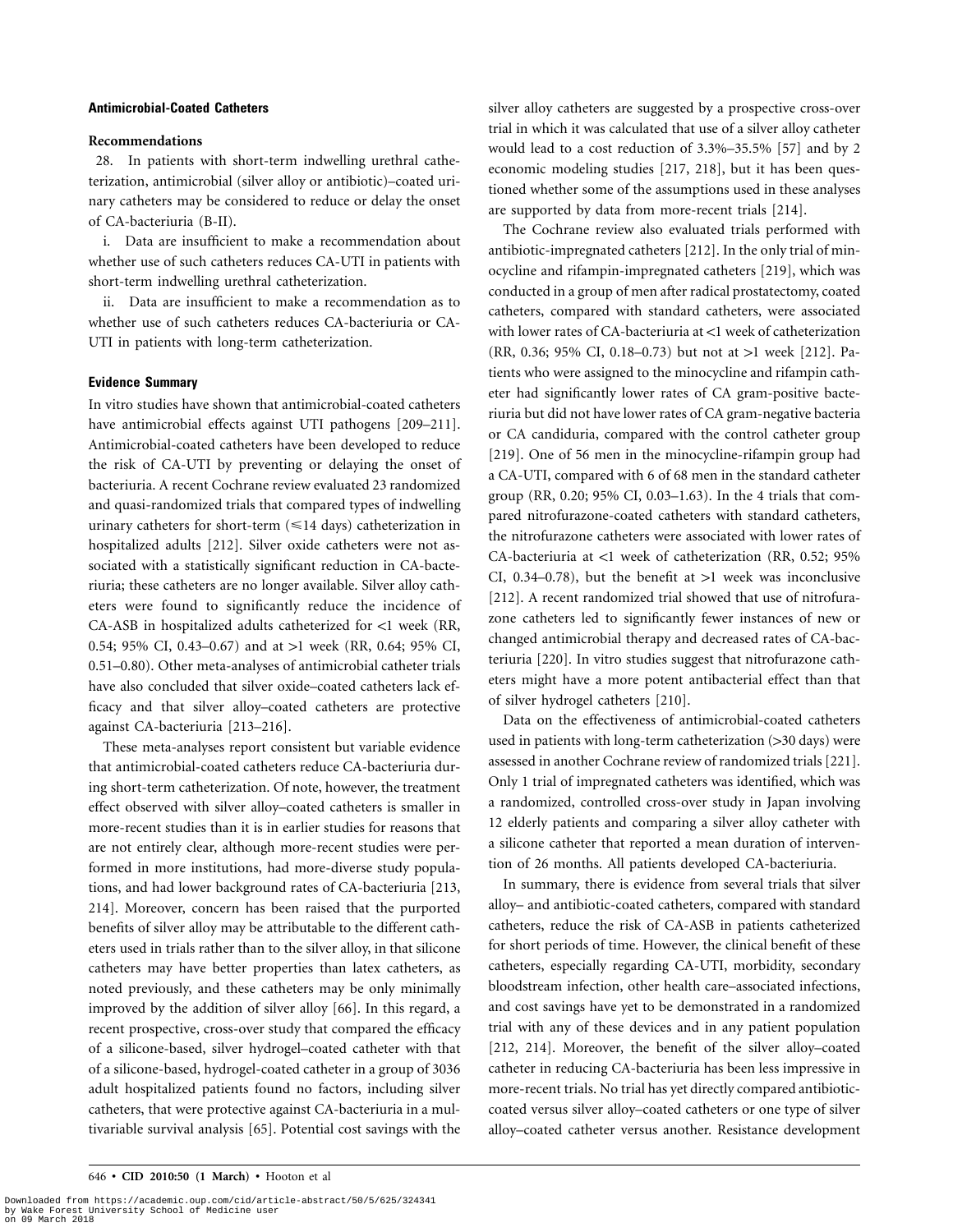to catheter antimicrobials has not been demonstrated in published trials [212, 222], and it has been suggested that the likelihood of antimicrobial resistance selection is likely to be considerably less than that with use of systemic antimicrobials [210]. However, possible resistance will remain a concern with the antibiotic-coated catheters until it is appropriately addressed in larger studies with adequate follow-up. Clearly, we need more information on the role that silver-coated and antibiotic-coated catheters have in reducing CA-bacteriuria and clinical events.

#### **Prophylaxis with Systemic Antimicrobials**

#### **Recommendations**

29. Systemic antimicrobial prophylaxis should not be routinely used in patients with short-term (A-III) or long-term (A-II) catheterization, including patients who undergo surgical procedures, to reduce CA-bacteriuria or CA-UTI because of concern about selection of antimicrobial resistance.

#### **Evidence Summary**

Systemic antimicrobial drug therapy has been shown repeatedly to lower the risk or to postpone the development of CA-bacteriuria [14, 35, 198, 223–226]. In one such study of hospitalized patients who underwent short-term catheterization, the beneficial effects of systemic antimicrobials on CA-bacteriuria were noted during each of the first 4 days after catheterization, but thereafter the rates of CA-bacteriuria were similar between those who did and those who did not receive antimicrobials, and antimicrobial use selected for more-resistant flora [14]. Studies involving patients with short-term catheterization have mainly been conducted among postoperative patients, whereas studies involving patients with long-term catheterization have largely been conducted among LTCF residents [30].

In a recent Cochrane review of antimicrobial policies for short-term (<14 days) catheterization in adult patients, randomized, controlled trials involving patients who did and patients who did not undergo surgical procedures were evaluated [227]. The Cochrane authors concluded that there was (1) weak evidence that antimicrobial prophylaxis reduced the rate of CA-UTI among women with abdominal surgery and a urethral catheter for 24 h, (2) limited evidence that receiving antimicrobial drugs during the first 3 postoperative days or from postoperative day 2 until catheter removal reduced the rate of CA-bacteriuria among patients who underwent surgical procedures with bladder drainage for at least 24 h after undergoing the surgical procedure, and (3) limited evidence that prophylactic antimicrobials reduced CA-bacteriuria among patients who did not undergo surgical procedures. In a randomized placebo-controlled trial, a single dose of trimethoprim-sulfamethoxazole administered intravenously during the 30-min period preceding the surgical procedure in women undergoing elective abdominal hysterectomy who had a urethral catheter in place for 24 h resulted in a significantly reduced rate of CA-UTI 6 days after surgery, compared with placebo (RR, 0.20; 95% CI, 0.06–0.66) [228]. In another randomized, doubleblind, placebo-controlled trial of prophylactic ciprofloxacin in patients who underwent surgical procedures who had postoperative bladder drainage scheduled to last for 3–14 days, 75% of patients in the placebo group had CA-bacteriuria at catheter removal, compared with 16% of ciprofloxacin-treated patients (RR, 4.7; 95% CI, 3.0–7.4) [229]. Twenty percent of patients who received placebo had CA-UTI, including 3 patients with septicemia, compared with 5% of the patients who received ciprofloxacin (RR, 4.0; 95% CI, 1.6–10.2) [229]. The Cochrane authors raised concerns that adverse drug reactions and selection for antimicrobial resistance associated with antimicrobial prophylaxis had not been adequately addressed in the trials that they reviewed [227].

Several studies have examined systemic antimicrobials in the prevention of CA-bacteriuria or CA-UTI among patients with long-term catheterization [112, 161, 230, 231]. A recent Cochrane review evaluated all randomized and quasi-randomized trials that compared antimicrobial prophylaxis policies for adults and children catheterized for >14 days [231]. One randomized, double-blind, cross-over trial involving 34 elderly nursing home patients with indwelling catheters compared prophylaxis with norfloxacin versus placebo [232]. Norfloxacin prophylaxis was associated with statistically significant reductions in gram-negative isolates  $(P < .005)$ , CA-UTI  $(1 \text{ in } 276)$ catheterization weeks vs  $12$  in  $259$  weeks;  $P < .02$ ), and CA encrustations and blockage ( $P < .05$ ). However, at the end of the prophylaxis period, 25% of strains in patients who received placebo, compared with 90% of strains among patients who received norfloxacin, were resistant to norfloxacin. Four other trials that involved adult patients with neurogenic bladders managed with intermittent catheterization were identified that compared antimicrobial prophylaxis with administration of antimicrobials when microbiologically indicated [231, 233–236]. The antimicrobials studied were nitrofurantoin and trimethoprim-sulfamethoxazole. All 4 trials consistently showed a reduction in the rate of CA-bacteriuria. In 1 trial, at least 1 episode of CA-UTI (bacteriuria and fever and at least 1 classical manifestation of UTI) occurred in 4 of 57 trimethoprim-sulfamethoxazole–treated men, compared with 18 of 52 placebotreated men ( $P < .001$ ) [236]. Among episodes of CA-bacteriuria that occurred during follow-up, 95% of isolates from the treatment group were resistant to trimethoprim-sulfamethoxazole, compared with 51% of isolates from the placebo group.

An earlier review of controlled trials of antimicrobial prophylaxis (mainly with nitrofurantoin, trimethoprim-sulfamethoxazole, or methenamine) involving adolescents and adults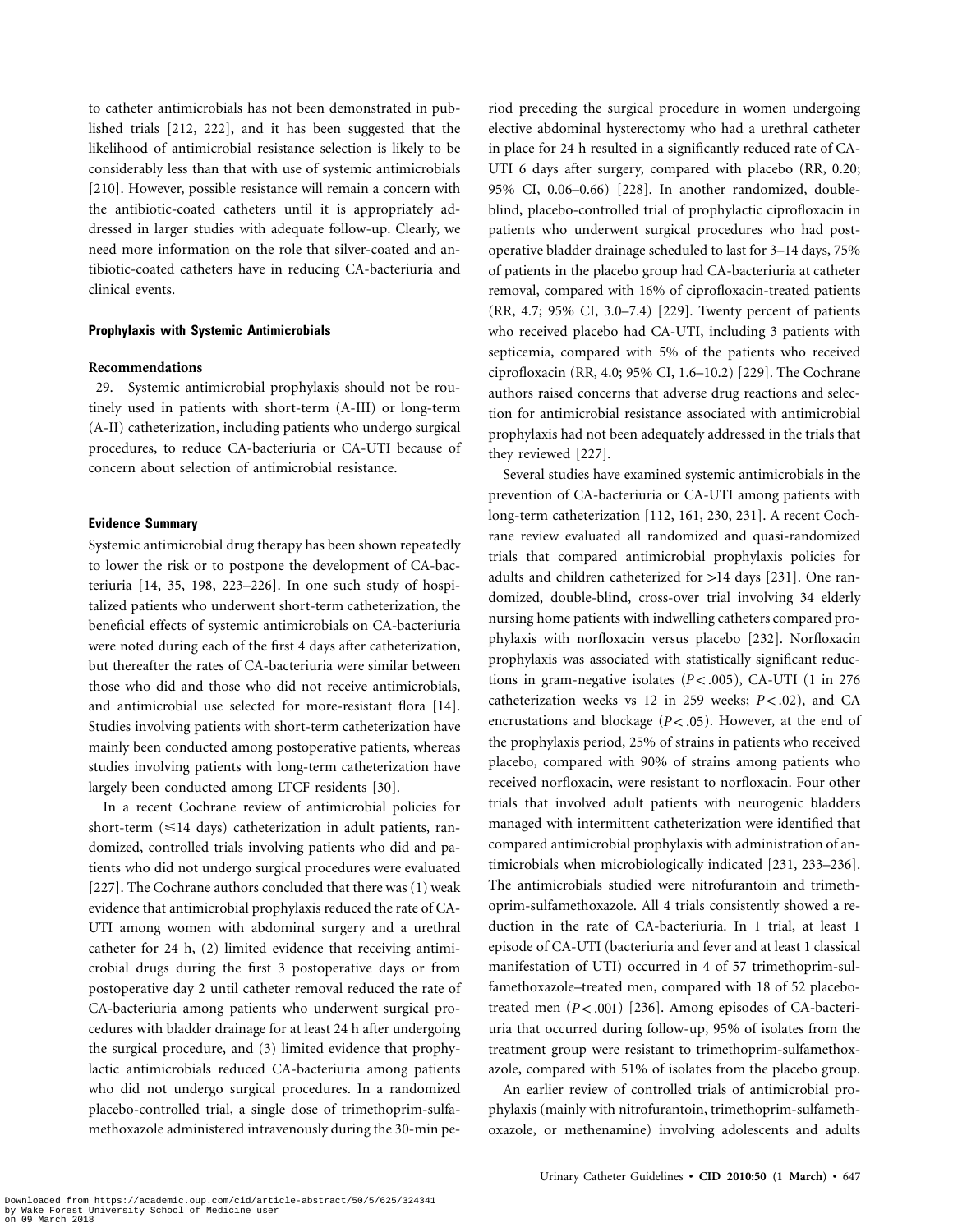with spinal cord injury [230] showed that prophylaxis significantly reduced CA-ASB among patients <90 days after spinal cord injury (pooled difference,  $-0.27$ ; 95% CI,  $-0.40$  to  $-0.15$ ;  $P$  < .05) but that the association was weaker in those who had been injured for  $>90$  days ( $P = .06$ ). There was no statistically significant reduction in CA-UTI. In patients who received antimicrobial drugs other than methenamine, there was a 2-fold increase in the proportion of antimicrobial-resistant bacteria cultured from patients.

Although systemic antimicrobial agents reduce or delay the onset of CA-bacteriuria and CA-UTI, authorities discourage their routine use in catheterized persons because of the cost, the potential for adverse effects, and the potential for the development of antimicrobial resistance [14, 16, 30, 32]. For the same reasons, the Panel's recommendation not to use systemic antimicrobial prophylaxis in catheterized patients applies to patients who undergo surgical procedures and have short-term indwelling catheterization, even though systemic prophylaxis has been shown to reduce CA-bacteriuria and CA-UTI in such patients in randomized, controlled trials. Thus, the quality of evidence supporting the recommendation not to use prophylaxis in patients with short-term catheterization is based on opinion rather than trial data.

Some authorities have suggested a possible role for systemic antimicrobial prophylaxis in patients with short-term catheterization at high risk for serious complications if UTI occurs, such as patients who are granulocytopenic, who undergo urologic or gynecologic surgical procedures, or who undergo a surgical procedure involving a foreign body [16, 31, 47, 83, 237]. However, no studies of prophylactic antimicrobials have been performed that involve catheterized persons in these highrisk groups. Of note, studies have shown that up to 80% of hospitalized patients with an indwelling catheter receive antimicrobial therapy for some indication [26, 226]. Moreover, most patients who undergo surgical procedures receive at least a short duration of antimicrobial prophylaxis.

#### **Prophylaxis with Methenamine Salts**

#### **Recommendations**

30. Methenamine salts should not be used routinely to reduce CA-bacteriuria or CA-UTI in patients with long-term intermittent (A-II) or long-term indwelling urethral or suprapubic (A-III) catheterization.

i. Data are insufficient to make a recommendation about the use of methenamine salts to reduce CA-UTI in patients with condom catheterization.

31. Methenamine salts may be considered for the reduction of CA-bacteriuria and CA-UTI in patients after a gynecologic surgical procedure who are catheterized for no more than 1 week (C-I). It is reasonable to assume that a similar effect would be seen after other types of surgical procedures.

i. Data are insufficient to make recommendations about whether one methenamine salt is superior to another.

32. When using a methenamine salt to reduce CA-UTI, the urinary pH should be maintained below 6.0 (B-III).

i. Data are insufficient to recommend how best to achieve a low urinary pH.

#### **Evidence Summary**

Methenamine salts (methenamine mandelate and methenamine hippurate) have been used for the suppression and prevention of UTI for years, although their use is limited because of doubts about their effectiveness and the availability of many other effective urinary antimicrobials. The main advantage to their use is their lack of selection for resistant organisms. Methenamine salts are hydrolyzed to ammonia and formaldehyde, a denaturant of proteins and nucleic acids responsible for the antibacterial activity of methenamine. Antimicrobial activity in urine is correlated with urinary concentrations of formaldehyde, which has a broad spectrum of activity against urinary pathogens [238], and the urinary concentration of formaldehyde is dependent on the concentration of methenamine in the urine, the urine pH, and the time the drug remains in the bladder [239, 240]. However, the association between formaldehyde concentration and urinary pH has not been confirmed consistently [238, 241], and ascorbic acid may increase urinary formaldehyde concentrations with only slight changes in urinary pH [242]. Maintaining urinary pH below 6 or even below 5.5 is thought to be necessary to achieve bactericidal concentrations of formaldehyde [240]. Studies of ascorbic acid in dosages of up to 4 g per day have shown no significant effect on mean urinary pH [243–245], and dosages as high as 12 g per day or more frequent administration (eg, every 4 h) may be required to adequately acidify the urine [238]. Ammonium chloride might be more effective in acidifying the urine, but the potential for metabolic acidosis is a concern [244].

Methenamine is generally considered to have limited effectiveness in catheterized patients for whom the dwell time, and thus the time for hydrolysis to formaldehyde, is limited [238]. In a double-blind, randomized, controlled trial involving 305 community-dwelling patients with spinal cord injury with neurogenic bladder and stable bladder management (indwelling urethral or suprapubic catheterization [51%], clean intermittent catheterization [30%], or reflex voiding [19%]), methenamine hippurate administered at a dosage of 1 g twice daily did not result in a significantly longer CA-UTI–free period, compared with placebo (hazard ratio, 0.96; 95% CI, 0.68–1.35), irrespective of bladder management [246]. Of note, 73% of patients in the methenamine group and 55% of patients in the placebo group were bacteriuric at enrollment. A randomized study involving men with spinal cord injury who underwent intermittent catheterization and whose urine was rendered ster-

<sup>648</sup> • **CID 2010:50 (1 March)** • Hooton et al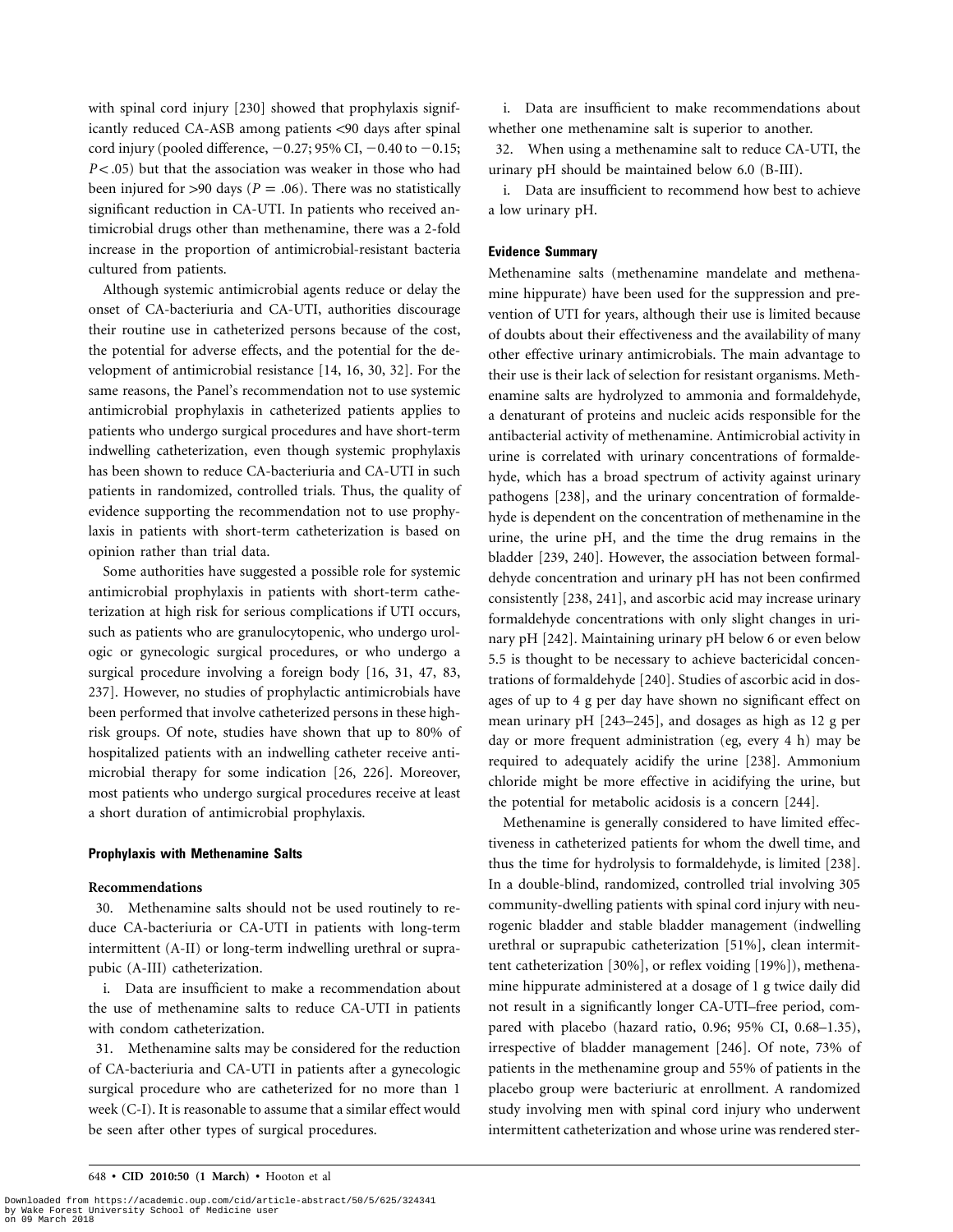ile with antimicrobials before enrollment reported that prophylactic use of methenamine was not beneficial in preventing CA-bacteriuria [247]. On the other hand, in a double-blind, randomized, placebo-controlled trial involving 39 nonbacteriuric hospitalized patients with neurogenic bladders who underwent intermittent catheterization and bladder retraining, methenamine mandelate with ammonium chloride (1 g every 6 h for both drugs) reduced the CA-ASB rate over a 3-week period, compared with placebo (9 [53%] of 17 vs 19 [86%] of 22;  $P < .02$ ) [248].

A recent Cochrane review [249] of randomized, controlled studies of methenamine hippurate for prevention of UTI included 4 studies involving patients who underwent short-term catheterization for  $\leq 7$  days after a gynecologic surgical procedure (eg, uterovaginal prolapse or vaginal plastic surgery). CA-UTI was significantly reduced in the methenamine group, compared with the control group, in the 3 trials that reported this outcome (RR, 0.14; 95% CI, 0.05–0.38), and CA-bacteriuria was significantly reduced in all 4 trials (RR, 0.48; 95% CI, 0.23–0.99) [250–253]. For example, in a prospective, randomized, double-blind, placebo-controlled trial involving 145 patients who underwent gynecologic surgical procedures, CAbacteriuria and CA-UTI were less common soon after surgery in the methenamine group, compared with the placebo group (rate of CA-bacteriuria, 30% vs 50%;  $P = .02$ ; rate of CA-UTI, 2.7% vs 13.9%;  $P = .03$  [251]. Of note, methenamine was administered for several days after the catheters had been removed, which may help to explain its effectiveness.

In summary, the data are unconvincing that methenamine is effective in reducing the risk of CA-bacteriuria or CA-UTI in patients managed with long-term indwelling urethral catheterization, probably because there is insufficient time in the bladder to achieve adequate concentrations of formaldehyde to be clinically effective [30, 238, 241], and its routine use in such patients should be discouraged. Although the data are mixed, methenamine also does not appear to be effective in patients with intermittent catheterization. On the other hand, methenamine is effective in patients after gynecologic surgical procedures who undergo short-term catheterization, although this group experiences limited morbidity from CA-bacteriuria. There are no published data on the use of methenamine in men who use condom catheters. Methenamine is likely to be most effective in situations in which the urine pH is low and there is time for hydrolysis of methenamine to achieve sufficient concentrations of formaldehyde. It may be reasonable to consider a trial of methenamine involving selected patients with intermittent catheterization who have frequent recurrent episodes of CA-UTI, even though the benefit of methenamine in such patients is unproven. If used, the manufacturers' recommended dosage is 1 g twice daily for methenamine hippurate and 1 g 4 times daily for methenamine mandelate. However,

concentrations achieved with methenamine hippurate dosed at 12 h may be suboptimal [254]. It is reasonable to try to reduce the urinary pH below 6.0 when using methenamine, but the optimal method to achieve low urinary pH is not known.

#### **Prophylaxis with Cranberry Products**

#### **Recommendations**

33. Cranberry products should not be used routinely to reduce CA-bacteriuria or CA-UTI in patients with neurogenic bladders managed with intermittent or indwelling catheterization (A-II).

i. Data are insufficient to make a recommendation on the use of cranberry products to reduce CA-bacteriuria or CA-UTI in other groups of catheterized patients, including those using condom catheters.

#### **Evidence Summary**

Cranberry products are used widely in different patient populations to reduce UTI. A recent Cochrane review of randomized, controlled trials concluded that there is some evidence that cranberry may be effective in reducing symptomatic UTIs in young women with recurrent UTIs, but effectiveness for other groups, including elderly men and women or people requiring catheterization, is uncertain [255]. Only 2 doubleblinded, placebo-controlled studies of cranberry for the prevention of CA-UTI in adults with spinal cord injury were identified [256, 257]. Both of these small studies enrolled outpatients managed with various bladder drainage methods; subjects in one study were bacteriuric [257], and the other study did not provide data on whether patients were bacteriuric [256]. No beneficial effect of cranberry was found on CA-bacteriuria [256, 257] or CA-UTI [257]. Two trials have been published since this review. In a double-blind, factorial-design, randomized, controlled trial involving 305 community-dwelling spinal cord injury patients with neurogenic bladder and stable bladder management, almost two-thirds of whom were bacteriuric at enrollment, no significant benefit was seen from cranberry (800 mg twice daily) in the CA-UTI–free period, compared with placebo [246]. However, in a more recent randomized, doubleblind, placebo-controlled trial with a cross-over design, 47 men with spinal cord injury and neurogenic bladder who used condom catheters (74%), intermittent catheterization (17%), or indwelling catheterization (9%) received 6 months of cranberry extract (a 500-mg tablet) or placebo [258]. During the cranberry period, 6 subjects experienced 7 CA-UTIs, compared with 16 subjects who experienced 21 CA-UTIs in the placebo period ( $P$ <.05 for both number of subjects and incidence). There was no difference in the CA-ASB rate between the 2 groups, but the authors do not state what proportion of patients were bacteriuric at the start of the trial.

Thus, the data on effectiveness of cranberry in preventing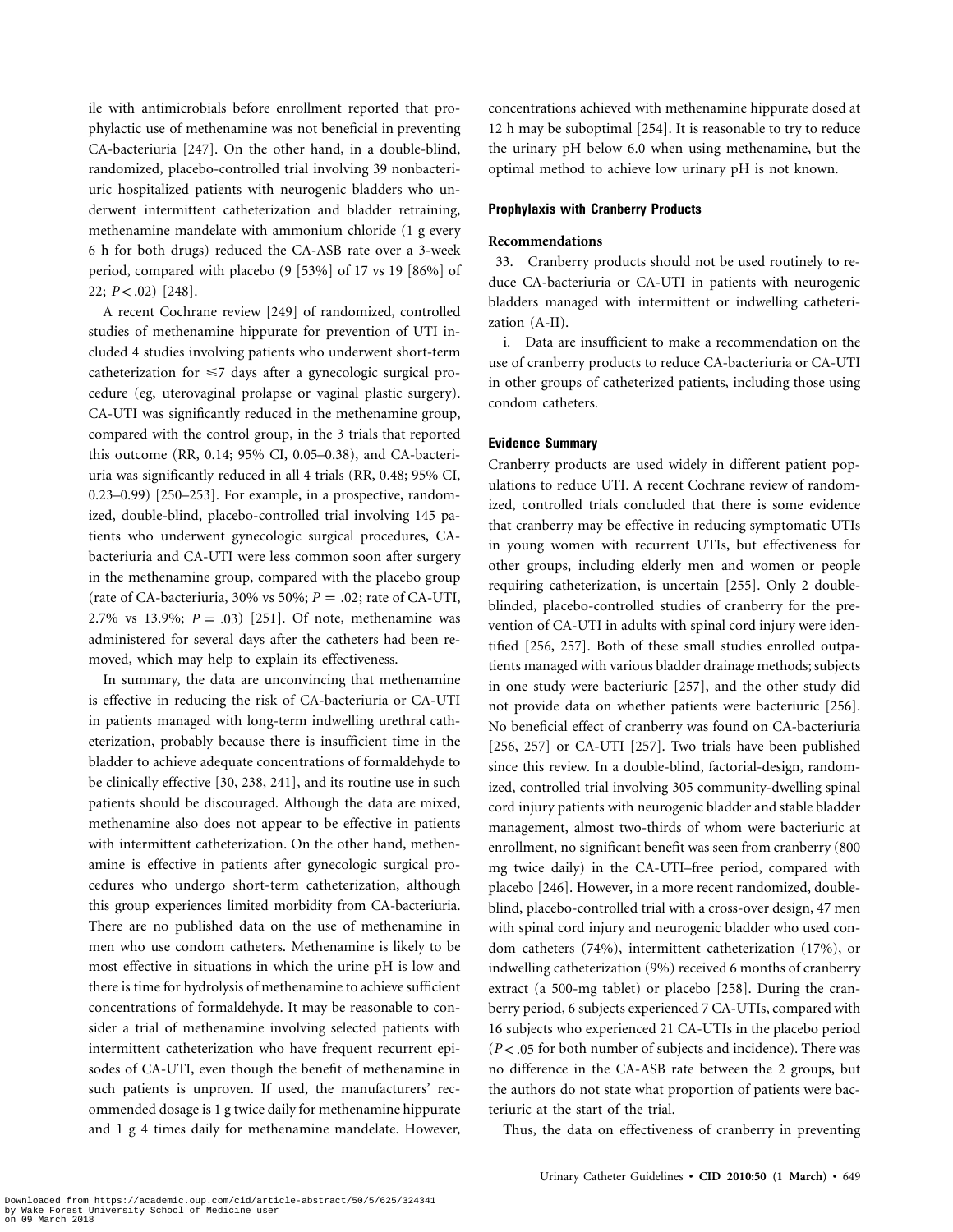CA-bacteriuria or CA-UTI in patients with neurogenic bladders are mostly negative, but the quality of the studies is poor. In the Hess trial [258], which was the only 1 of 4 trials that involved patients with neurogenic bladders to show positive results, most patients were using condom catheterization. Routine use of cranberry should be discouraged in patients with neurogenic bladders who require catheterization because of the lack of clearly demonstrated efficacy in preventing CA-UTI, problems with tolerance associated with long-term use, and cost. However, it may be reasonable to consider a trial use of cranberry in men who use condom catheterization who have recurrent episodes of CA-UTI.

There are no published data on the use of cranberry products for the prevention of CA-bacteriuria or CA-UTI in catheterized adults without neurogenic bladder.

#### **Enhanced Meatal Care**

#### **Recommendations**

34. Daily meatal cleansing with povidone-iodine solution, silver sulfadiazine, polyantibiotic ointment or cream, or green soap and water is not recommended for routine use in men or women with indwelling urethral catheters to reduce CAbacteriuria (A-I).

i. Data are insufficient to make a recommendation as to whether meatal cleansing reduces the risk of CA-UTI.

#### **Evidence Summary**

Bacteria causing CA-bacteriuria in closed catheter systems predominantly enter the bladder along the catheter-urethral interface [34, 80]. Thus, reducing meatal colonization would seem to be a reasonable measure to reduce the risk of CA-UTI. However, results of large randomized trials have shown no benefit to meatal cleansing with either green soap or application of antimicrobials in men or women [259, 260]. In a trial that evaluated 2 interventions, twice-daily application of a povidone-iodine solution and ointment to the urethral meatuscatheter interface and once-daily meatal cleansing with a nonantiseptic solution of green soap and water were compared with usual care (debris removal at daily baths) [259]. CA-bacteriuria rates were higher in both treated groups, compared with rates in the untreated groups. In addition, a subset of high-risk women in each treatment group had significantly increased rates of CA-bacteriuria. In other trials, meatal care with polyantibiotic ointment or cream applied twice or 3 times daily, respectively, was not statistically significantly better than usual care in preventing CA-bacteriuria, although application of the polyantibiotic ointment showed significant benefit in a subset of high-risk women [29, 260]. Silver sulfadiazine 1% cream applied twice daily to the meatus was also found to be ineffective in preventing CA-bacteriuria, compared with usual care [33]. Another randomized, controlled trial was performed to

assess whether simultaneous interventions to block the 3 potential sites of bacterial entry—namely, the urethral insertion site, the catheter drainage tube junction, and the outflow tube of the drainage bag—was beneficial. The interventions included daily catheter care, use of a preconnected sealed catheter system, and disinfection of the outflow tube of the drainage bag with povidone-iodine [29]. Among treated patients, 14 (4.7%) of 300 acquired CA-bacteriuria, compared with 15 (4.9%) of 306 who did not receive the protocol interventions. The authors concluded that the use of these simultaneous measures to reduce CA-bacteriuria was not effective and was more expensive than usual care.

Possible reasons why meatal care has not been effective in reducing CA-bacteriuria include the negative effect of increased catheter manipulation, inadequate residual antiseptic activity of the topical agent, lack of effect on the intraluminal route of infection, and the possible development of protective biofilms at the catheter-urethra interface [33, 259, 261].

#### **Catheter Irrigation**

#### **Recommendations**

35. Catheter irrigation with antimicrobials should not be used routinely to reduce or eradicate CA-bacteriuria (A-I) or CA-UTI (A-II) in patients with indwelling catheters.

36. Catheter irrigation with antimicrobials may be considered in selected patients who undergo surgical procedures and short-term catheterization to reduce CA-bacteriuria (C-I).

i. Data are insufficient to make a recommendation about whether bladder irrigation in such patients reduces CA-UTI.

37. Catheter irrigation with normal saline should not be used routinely to reduce CA-bacteriuria, CA-UTI, or obstruction in patients with long-term indwelling catheterization (B-II).

#### **Evidence Summary**

Periodic catheter irrigation is intended to prevent catheter obstruction and infection, but little overall benefit has been seen in studies with closed systems [262]. Agents used for continuous or intermittent bladder irrigation include antiseptics (povidone-iodine or chlorhexidine digluconate) and antibiotics (neomycin or polymyxin B sulfate) [30]. Warren et al [204] randomized 187 nonbacteriuric adult patients who required short-term urinary catheterization to closed drainage with a triple-lumen, neomycin-polymyxin irrigated system or a double-lumen nonirrigated catheter system. There was no significant difference in the proportion (16% vs 18%, respectively) or in the cumulative prevalence of CA-bacteriuria between the 2 groups, but uropathogens in the irrigation group were significantly more resistant to the irrigating antibiotic than were those in the other group. In a prospective randomized trial involving 52 elderly men and women without neurogenic blad-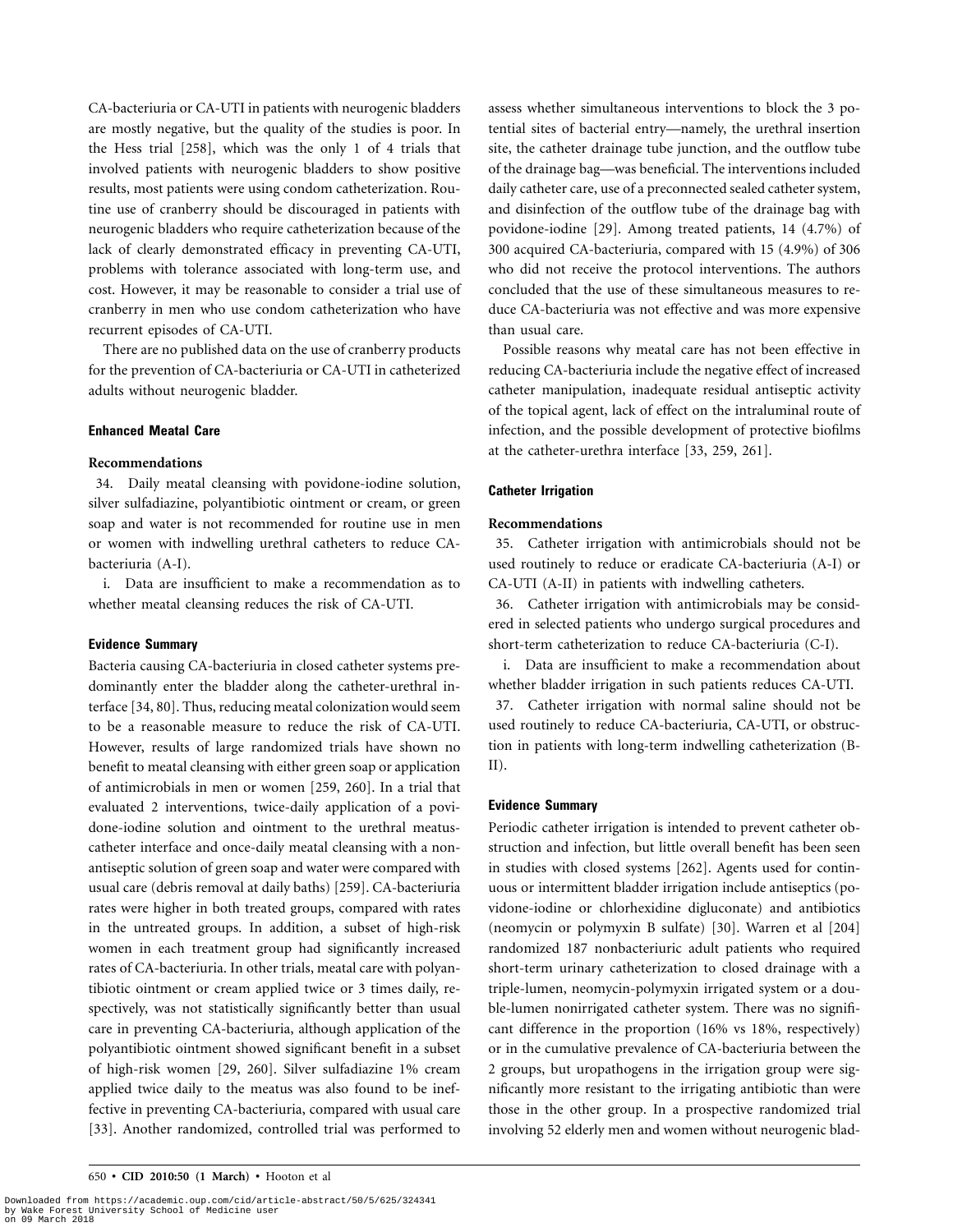ders who were managed with indwelling urinary catheters, twice-daily bladder instillation of chlorhexidine had no effect, compared with normal saline, on CA-bacteriuria (all patients were bacteriuric, and colony counts did not drop in either group) or CA-UTI [263]. Likewise, in a randomized doubleblind study of 89 community-residing persons with neurogenic bladders with indwelling catheters and CA-bacteriuria, there was no effect on levels of CA-bacteriuria from twice-daily bladder irrigation with neomycin-polymyxin or acetic acid versus sterile saline [264].

On the other hand, bladder irrigation with antiseptics has been effective in preventing CA-bacteriuria in some studies involving patients who undergo surgical procedures and have short-term catheterization. In a randomized, controlled study of 57 orthopedic patients who underwent single or short-term intermittent urethral catheterization, bladder irrigation after each catheterization with povidone-iodine, compared with no irrigation, reduced the percentage of patients who developed CA-bacteriuria to 4%, compared with 28% in the control group  $(P = .03)$  [265]. In a randomized, controlled study of 89 men who underwent transurethral operations, postoperative bladder irrigation with chlorhexidine reduced the percentage of patients with postoperative CA-bacteriuria to 12.8%, compared with 36.7% of saline control group patients  $(P < .02)$  [266]. In a prepost study involving 156 consecutive patients with an indwelling catheter and bacteriuria who underwent open prostatectomy with preoperative bladder washing with povidone-iodine, compared with no irrigation, the rate of postoperative CAbacteriuria remained unchanged in the control group (100%) but was reduced to 22.5% in the treated group ( $P = .001$ ) [267].

Catheter blockage can result from encrustation formed by urease-producing organisms in the catheter biofilm. In 1135 weekly urine specimens from 32 patients with long-term catheterization, 86% had urease-positive bacterial species at  $\geq 10^5$ cfu/mL; *P. mirabilis*, but no other urease-positive species, was significantly associated with the 67 obstructions observed in 23 patients [268]. Patients with blocked catheters are more often colonized with *P. mirabilis* and *P. stuartii* than are patients without blocked catheters [93]. In a randomized cross-over trial involving 32 women with long-term catheterization and bacteriuria in whom 10 weeks of once-daily normal saline irrigation was compared with 10 weeks of no irrigation, the prevalence and species of CA-bacteriuria and the incidence of catheter obstructions and febrile episodes, including those that appeared to be of urinary origin (ie, CA-UTIs), were similar [269].

These data suggest that catheter irrigation is not effective in preventing or eradicating CA-bacteriuria in patients with indwelling catheterization but may reduce CA-bacteriuria in selected surgical populations who undergo short-term catheterization. However, catheter irrigation is time consuming, and some studies, at least those with long-term use of antimicrobial irrigating solutions, have shown that irrigation may promote infection due to organisms that are resistant to the antimicrobials. Routine bladder irrigation may also cause irritation of the bladder mucosa [270].

## **Antimicrobials in the Drainage Bag**

#### **Recommendations**

38. Routine addition of antimicrobials or antiseptics to the drainage bag of catheterized patients should not be used to reduce CA-bacteriuria (A-I) or CA-UTI (A-I).

#### **Evidence Summary**

Both animal and human studies have demonstrated that CAbacteriuria rapidly follows entrance of bacteria into the drainage bag [14, 27, 82]. Studies have also shown that as many as 34%– 42% of CA-bacteriuria episodes originated from an intraluminal source [80, 271]. Raising the drainage bag above the level of the bladder or collecting tube will facilitate this.

Randomized trials of the addition of antimicrobials (including chlorhexidine, hydrogen peroxide, povidone-iodine, or slowly released silver ions) to the drainage bag to decrease the risk of CA-bacteriuria have generally shown no benefit [29, 150, 272–274]. For example, in 668 patients with indwelling urethral catheters (mean duration, 4 days), there was no difference between the hydrogen peroxide group and the control group with respect to the mean duration of catheterization before the onset of bacteriuria, the rate of CA-bacteriuria, or the spectrum of etiologic agents recovered [150]. However, bag contamination with the same organism responsible for bacteriuria preceded infection in only 5 (7%) of the 68 patients who developed bacteriuria, which suggests that infections arising intraluminally from contamination of the drainage bag are uncommon among catheterized patients in some general hospital settings. An intraluminal source of infection may be more common among patients catheterized for longer periods of time [201], but CA-bacteriuria or CA-UTI rates were not reduced with bag disinfection with hydrogen peroxide in a randomized trial involving 134 patients catheterized for  $\geq 5$  days (mean duration, 9.6 days) [272].

The evidence strongly suggests that bag disinfection does not result in reduced risk of CA-bacteriuria or CA-UTI. Adherence to the closed drainage system minimizes the importance of the drainage bag as the source of CA-bacteriuria and thus the usefulness of drainage bag disinfection [273]. Because of the potential role of contaminated drainage bags in infection clusters [58, 63], it may be appropriate to consider drainage bag disinfection as an infection prevention measure during nosocomial outbreaks [275, 276], but this has not been evaluated in randomized trials.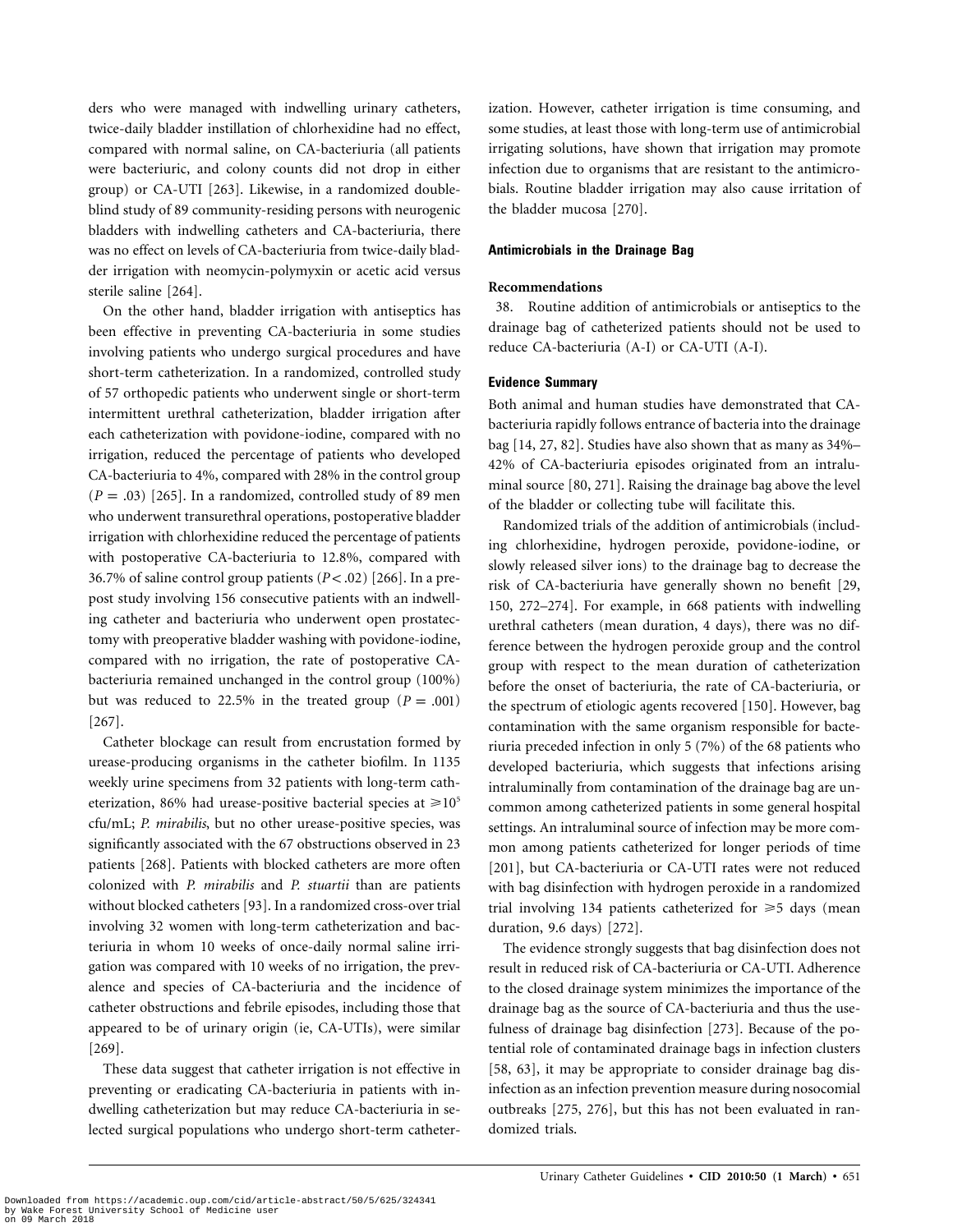#### **Routine Catheter Change**

#### **Recommendations**

39. Data are insufficient to make a recommendation as to whether routine catheter change (eg, every 2–4 weeks) in patients with functional long-term indwelling urethral or suprapubic catheters reduces the risk of CA-ASB or CA-UTI, even in patients who experience repeated early catheter blockage from encrustation.

#### **Evidence Summary**

Urinary catheters readily develop biofilms on their inner and outer surfaces once they are inserted [32]. Established biofilms inherently protect uropathogens from antimicrobials and the host immune response. Many species decrease substantially in prevalence when paired indwelling urethral catheter urine cultures and replacement catheter urine cultures are compared, especially for patients with long-term catheterization [89–91]. Catheters are often changed routinely at periodic intervals (eg, monthly) to reduce the risk of CA-bacteriuria or obstruction, but this practice is not evidence-based. It has also been recommended that the subgroup of patients who experience repeated early catheter blockage should have their catheters changed every 7–10 days to avoid obstruction, but this intervention has also not been evaluated in clinical trials [92]. The common practice of routine periodic change of indwelling urinary catheters to prevent CA-bacteriuria and obstruction warrants study.

# **Prophylactic Antimicrobials at Time of Catheter Removal or Replacement**

#### **Recommendations**

40. Prophylactic antimicrobials, given systemically or by bladder irrigation, should not be administered routinely to patients at the time of catheter placement to reduce CA-UTI (A-I) or at the time of catheter removal (B-I) or replacement (A-III) to reduce CA-bacteriuria.

i. Data are insufficient to make a recommendation as to whether administration of prophylactic antimicrobials to such patients reduces bacteremia.

#### **Evidence Summary**

Fever and/or bacteremia can occur at the time of removal or replacement of a urethral catheter in a patient with CA-bacteriuria. In addition, CA-bacteriuria can occur after a catheter has been removed, although the frequency with which this happens is not known. Prophylactic antimicrobials are sometimes used to prevent such events. In a questionnaire study of health care professionals in England, 60% advocated the use of antimicrobials for either all or selected groups of patients at the time of removal of a urethral catheter, citing concerns about the potential for bacteremia, infection in a prosthesis, or UTI [277]. In a study describing catheterized and bacteriuric women in LTCFs, Warren et al [28] reported an incidence of 2.1 cases of fever per 100 resident-days that occurred within 24 h of catheter replacement, compared with 1.1 cases of fever per 100 resident-days that did not occur within 24 h of catheter replacement. The episodes of fever that occurred within 24 h of catheter replacement generally resolved promptly, even without antibacterial therapy.

Several studies evaluating the risk of bacteremia associated with catheter removal or replacement have been performed. In a study describing 115 men and women with long-term catheterization (most patients did not have a neurogenic bladder) who were bacteriuric and living at home, Jewes et al [73] reported bacteremia after 20 (10%) of 197 urethral catheter changes and 1 (5%) of 19 suprapubic catheter changes. All bacteremic episodes were asymptomatic, and patients were afebrile. Other prospective studies in geriatric populations with long-term catheterization and bacteriuria have found a ∼4% rate of transient bacteremia among patients who had removal or replacement of their indwelling catheters, and none of the patients were clinically symptomatic [74, 75].

Studies have evaluated the effectiveness of antimicrobial prophylaxis in preventing CA-bacteriuria in patients who are having a catheter placed or removed. In a randomized doubleblind, placebo-controlled trial involving 162 elderly hospitalized patients who needed indwelling urethral catheterization, singledose aztreonam versus placebo administered 3 h before catheterization resulted in no CA-UTIs at 7 days in 89% of the patients in the aztreonam group and 46% of the patients in the placebo group [278]. Concerns about this study include the unexpectedly high rates of CA-UTI during the first week of catheterization, short follow-up, and the absence of data on antimicrobial resistance in infection episodes. In another randomized, double-blind, placebo-controlled study involving 48 patients across specialties with a urethral catheter in situ for 2–7 days, patients (15% with CA-bacteriuria) assigned to a 48 h course of either ciprofloxacin or placebo tablets starting 2 h before catheter removal reported no difference in the rates of CA-bacteriuria by 2 weeks after removing the urethral catheter (16% vs 13%) [279]. Likewise, in a randomized, controlled trial involving 264 catheterized patients (14% with CA-bacteriuria) on a urological ward whose catheters were being removed, bladder irrigation with povidone-iodine before catheter removal, compared with no irrigation, showed no benefit with respect to subsequent CA-bacteriuria rates (47 [18%] of 264 patients vs 52 [22%] of 233 patients) [280]. On the other hand, a more recent prospective, randomized, nonblinded trial involving 239 patients who underwent elective abdominal surgical procedures in which patients were randomized to 3 doses of trimethoprimsulfamethoxazole or no treatment at urinary catheter removal showed significantly fewer CA-UTIs  $(4.9\% \text{ vs } 21.6\%; P < .001)$ and fewer cases of CA-bacteriuria  $(16.5\% \text{ vs } 41.2\%; P < .001)$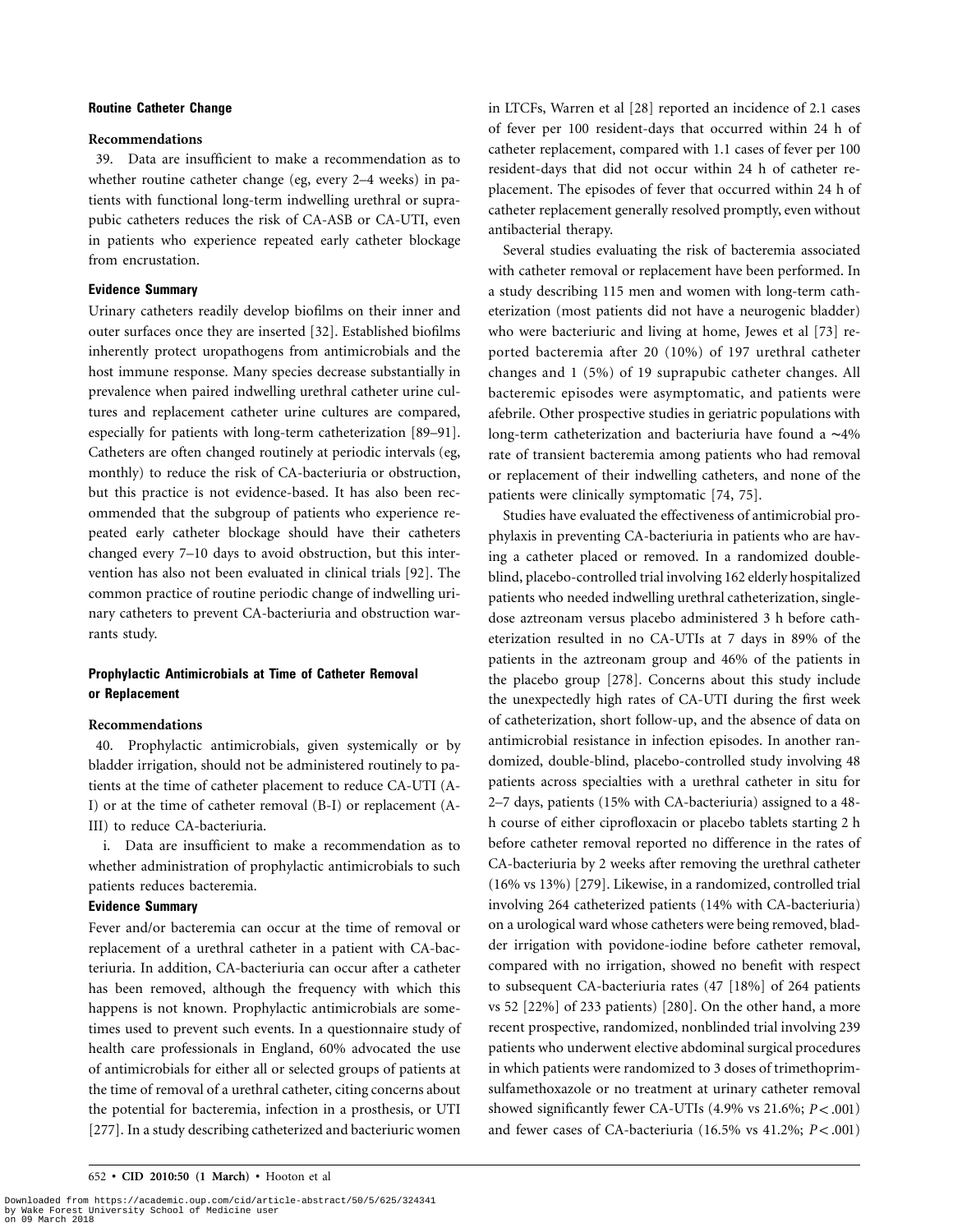in the treatment group [281]. There are no published studies of the efficacy of prophylactic antimicrobials in preventing CAbacteriuria or CA-UTI in patients whose catheters are being replaced or in preventing bacteremia in patients whose catheters are being removed or replaced.

On the basis of these observations and concerns about increasing antimicrobial resistance, prophylactic antimicrobials are not routinely recommended for catheter placement, removal, or replacement. This recommendation is also supported by the low rate of serious complications among the large number of patients who undergo long-term intermittent catheterization with clean technique in the setting of chronic bacteriuria. However, this is an area that warrants further study, given the findings reported above.

# **III. IN CATHETERIZED PATIENTS WITH ASB, WHAT IS THE APPROPRIATE MANAGEMENT TO REDUCE THE RISK OF CA-UTI?**

## **Screening for and Treatment of CA-ASB in Catheterized Patients to Reduce CA-UTI**

#### **Recommendations**

41. Screening for and treatment of CA-ASB are not recommended to reduce subsequent CA-bacteriuria or CA-UTI in patients with short-term (A-II) or long-term (A-I) indwelling urethral catheters.

42. Screening for and treatment of CA-ASB are not recommended to reduce subsequent CA-bacteriuria or CA-UTI in patients with neurogenic bladders managed with intermittent catheterization (A-II).

43. Screening for and treatment of CA-ASB are not recommended to reduce subsequent CA-bacteriuria or CA-UTI in other catheterized patients (A-III), except in pregnant women (A-III) and patients who undergo urologic procedures for which visible mucosal bleeding is anticipated (A-III).

#### **Evidence Summary**

The recommendations and supporting data for screening for and treatment of CA-ASB in catheterized patients were previously published in the IDSA guidelines for the diagnosis and treatment of ASB in 2005 [105]. To summarize, patients with short-term indwelling catheters in acute care facilities often receive antimicrobial therapy, usually for an indication other than UTI [26, 224, 226], which complicates assessment of outcomes unique to treatment of CA-ASB. However, complications of CA-ASB in patients with short-term catheterization are rare, as shown in a large prospective cohort study of CA-bacteriuria [40]. In a prospective randomized trial in a medical-surgical ICU, 60 patients who had an indwelling urethral catheter for 148 h and developed CA-ASB were randomized to receive either a 3-day course of antimicrobials associated with the replacement of the indwelling urethral catheter or no antimicrobials and no catheter replacement [282]. There were no statistically significant differences between the 2 groups with respect to the subsequent occurrence of urosepsis or CA-bacteriuria. Furthermore, in a case-control study that involved hospitalized patients and showed that CA-bacteriuria was associated with increased mortality, multivariate analysis demonstrated that antimicrobial therapy did not alter the association with mortality [4].

Residents in LTCFs frequently receive antimicrobials for ASB. For these residents, the ordering of urine cultures and prescribing of antimicrobials is influenced by a wide range of nonspecific symptoms and signs, and nurses play a central role in both the ordering of urine cultures and the decision as to whether antimicrobials are prescribed [115]. A prospective, randomized trial of cephalexin or no antimicrobial therapy for episodes of CA-ASB caused by susceptible organisms, conducted among 35 patients with long-term catheterization, reported no differences between the 2 groups in incidence or prevalence of CA-bacteriuria, CA-UTI, or obstructed catheters in patients who were followed up for 12–44 weeks [283]. Although rates of reinfection were similar, 47% of reinfecting organisms in the cephalexin group but only 26% of reinfecting organisms in the control group were highly resistant to cephalexin. In a pre-post noncomparative study of consecutive courses of different antimicrobials to eradicate bacteriuria among elderly hospitalized patients, most of whom had indwelling catheters, there was no decrease in the number of episodes of fever, compared with the pretreatment period, and when bacteriuria was eliminated, replacement by antimicrobialresistant strains was common [284].

Screening for and treatment of CA-ASB in patients with spinal cord injury are also not beneficial [105]. Treatment of CA-ASB is followed by early recurrence with more-resistant strains in catheter-free patients with spinal cord injury [285], has no effect on the rate of subsequent CA-ASB or CA-UTI among patients managed by intermittent catheterization [235, 286], and when CA-UTIs do occur, they respond promptly to treatment [287]. Although there are limited clinical trials, and although interpretation is compromised by relatively short follow-up periods and small study numbers, review articles [288] and consensus guidelines [98] uniformly recommend that only CA-UTI should be treated in patients with spinal cord injury.

In summary, patients with short-term and long-term catheterization with CA-ASB have a low rate of complications, and treatment is not beneficial in reducing subsequent CA-bacteriuria or CA-UTI, although it does lead to selection of antimicrobial-resistant uropathogens. One exception is pregnant women; randomized, controlled treatment trials involving noncatheterized women have shown that eradication of ASB reduces the risk of pyelonephritis and adverse consequences of pregnancy [105]. There are no CA-ASB treatment trials in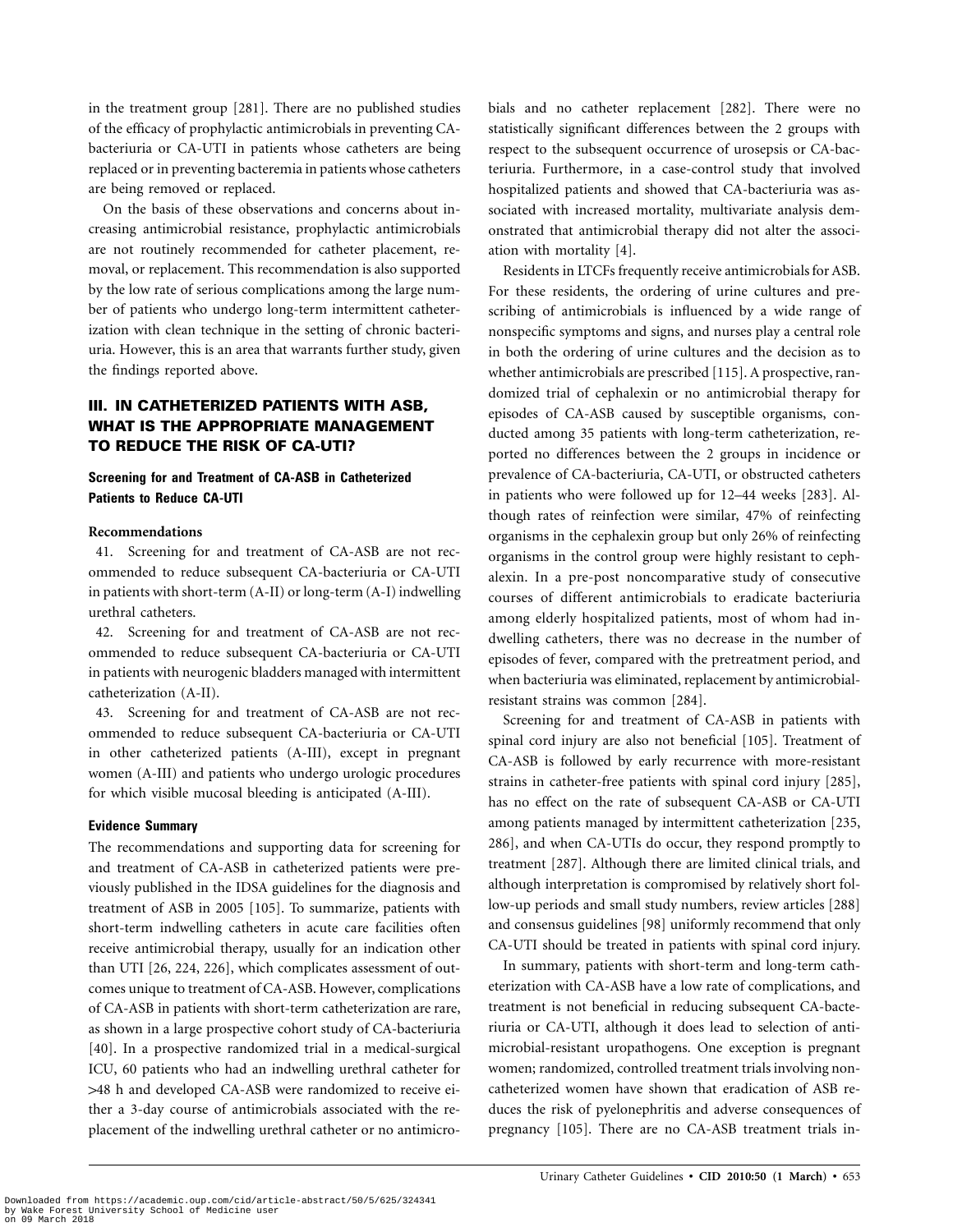volving pregnant catheterized women. Another exception is patients with CA-ASB who undergo traumatic genitourinary procedures associated with mucosal bleeding, for whom studies have shown a high rate of postprocedure bacteremia and sepsis [105]. Avoiding inappropriate treatment of CA-ASB in adults should reduce the risk of development of antimicrobial resistance and is consistent with the IDSA [105] and US Preventive Services Task Force [289, 290] guidelines on bacteriuria. A proposal has been made that a hospital and ambulatory performance measure should be developed for not treating ASB in adults [291].

## **Screening for and Treatment of CA-ASB at Catheter Removal to Reduce CA-UTI**

#### **Recommendations**

44. Antimicrobial treatment of CA-ASB that persists 48 h after short-term indwelling catheter removal in women may be considered to reduce the risk of subsequent CA-UTI (C-I).

i. Data are insufficient, however, to make a recommendation as to whether all women should be uniformly screened for CA-ASB at catheter removal.

ii. Data are insufficient to make a recommendation about screening for or treatment of persistent CA-ASB in men.

#### **Evidence Summary**

A prospective, randomized, placebo-controlled trial of antimicrobial treatment of CA-ASB persisting at 48 h after shortterm catheter removal (median duration of catheterization, 3 days) in hospitalized women (median age, 50 years) reported significantly improved microbiologic and clinical outcomes at 14 days in treated women [292]. Seven (17%) of 42 women who were randomized to receive no therapy developed CA-UTI by 14 days, whereas none of 70 women in the treatment group became symptomatic. The long-term benefit of screening for and eradicating postcatheterization CA-ASB to reduce CA-UTI warrants further study [16].

# **IV. WHAT ARE THE APPROPRIATE MANAGEMENT STRATEGIES FOR PATIENTS WITH CA-UTI?**

#### **Urine Culture and Catheter Replacement before Treatment**

#### **Recommendations**

45. A urine specimen for culture should be obtained prior to initiating antimicrobial therapy for presumed CA-UTI because of the wide spectrum of potential infecting organisms and the increased likelihood of antimicrobial resistance (A-III).

46. If an indwelling catheter has been in place for  $>2$  weeks at the onset of CA-UTI and is still indicated, the catheter should be replaced to hasten resolution of symptoms and to reduce the risk of subsequent CA-bacteriuria and CA-UTI (A-I).

i. The urine culture should be obtained from the freshly placed catheter prior to the initiation of antimicrobial therapy to help guide treatment (A-II).

ii. If use of the catheter can be discontinued, a culture of a voided midstream urine specimen should be obtained prior to the initiation of antimicrobial therapy to help guide treatment (A-III).

#### **Evidence Summary**

CA-UTIs are often polymicrobial and caused by multidrugresistant uropathogens. Urine cultures are recommended prior to treatment to confirm that an empirical regimen provides appropriate coverage and to allow tailoring of the regimen on the basis of antimicrobial susceptibility data [293]. A prospective, randomized, controlled trial evaluated whether long-term urinary catheters should be replaced prior to treatment of CA-UTI [107]. Twenty-one male and 33 female elderly nursing home residents with long-term indwelling urinary catheters (time since most recent replacement, 2.5–5 weeks) and CA-UTI were randomized to indwelling catheter replacement or no replacement before initiating antimicrobial therapy with a fluoroquinolone. Patients who underwent catheter replacement had significantly decreased polymicrobic CA-bacteriuria 28 days after antimicrobials were discontinued ( $P = .02$ ), a shorter time to improved clinical status at 72 h after the initiation of therapy  $(P < .001)$  and a lower rate of CA-UTI within 28 days after therapy ( $P = .015$ ). These findings support catheter replacement prior to antimicrobial treatment for CA-UTI if the catheter has been in place for at least 2 weeks and its use cannot be discontinued. Because catheter urine culture results in a patient with a catheter biofilm may not accurately reflect the status of infection in the bladder [89–91], urine culture specimens should be obtained from the freshly placed catheters, if feasible, prior to the initiation of antimicrobial therapy.

#### **Duration of Treatment**

#### **Recommendations**

47. Seven days is the recommended duration of antimicrobial treatment for patients with CA-UTI who have prompt resolution of symptoms (A-III), and 10–14 days of treatment is recommended for those with a delayed response (A-III), regardless of whether the patient remains catheterized or not.

i. A 5-day regimen of levofloxacin may be considered in patients with CA-UTI who are not severely ill (B-III). Data are insufficient to make such a recommendation about other fluoroquinolones.

ii. A 3-day antimicrobial regimen may be considered for women aged -65 years who develop CA-UTI without upper urinary tract symptoms after an indwelling catheter has been removed (B-II).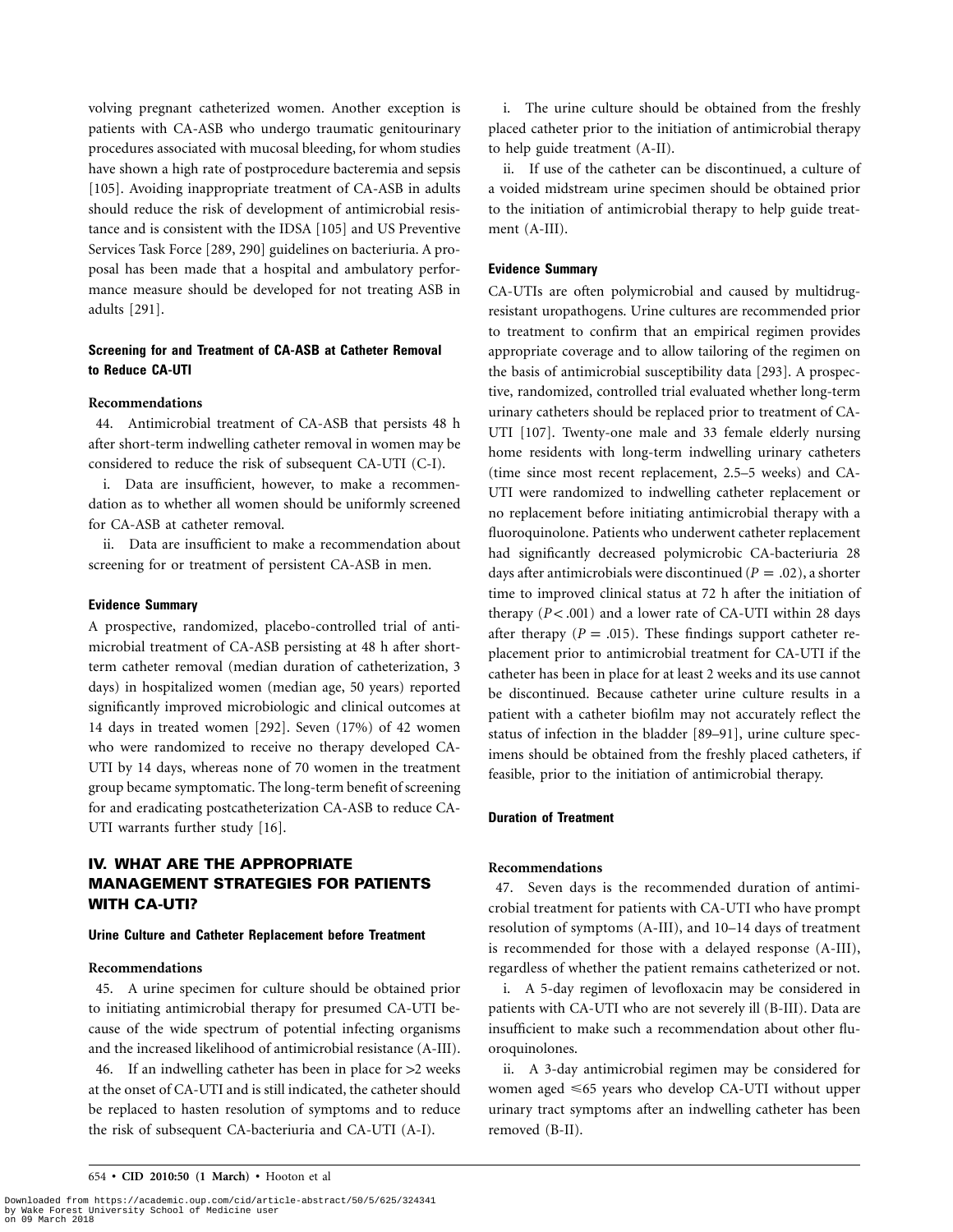#### **Evidence Summary**

There is a wide spectrum of conditions represented in patients with complicated UTI, including those with CA-UTI, such as simple cystitis, pyelonephritis, pyelonephritis with abscess, prostatitis, and bacteremia. There are no published trial data that provide treatment outcomes for these different types of patients with CA-UTI, and thus the optimal duration of antimicrobial treatment for CA-UTI is not known. In published reviews, recommended treatment durations for complicated UTI have included 7–10 days [18], 7–14 days [77], and 10–21 days [237], depending on the severity of the infection. Courses of 5–14 days have often been recommended for CA-UTI in patients with neurogenic bladders [98]. It is desirable to limit the duration of treatment, especially for milder infections and infections that respond promptly to treatment, to reduce the selection pressure for drug-resistant flora, especially in patients with long-term catheterization. Harding et al [292] demonstrated in a randomized, controlled trial that women with lower urinary tract CA-UTI after catheter removal had similar resolution rates with single-dose therapy and 10 days of therapy with trimethoprim-sulfamethoxazole (11 [79%] of 14 patients vs 13 [81%] of 16 patients), with better outcomes among women <65 years of age. In an open trial involving women with upper urinary tract CA-UTI, 10 days of treatment led to resolution in 6 (67%) of 9 patients [292].

In a study involving 46 men and women with neurogenic bladders managed by intermittent catheterization, a 10-day course of an antimicrobial to which the infecting strain was susceptible (most patients received trimethoprim-sulfamethoxazole) was no more effective than a 3-day course in treating episodes (29 in each group) of CA-bacteriuria, approximately one-half of which were CA-UTI (41% in the 3-day group vs 55% in the 10-day group) [235]. Rates of cure, persistence, and relapse were similar in the 2 treatment groups. A more recent randomized, double-blind, placebo-controlled trial was performed that compared 3-day and 14-day regimens of ciprofloxacin (250 mg twice daily) for the treatment of mild CA-UTI in a group of 60 patients with spinal cord injury, most of whom used intermittent catheterization [294]. Microbiological cure, but not clinical cure, at long-term follow-up was significantly better among patients who received therapy for 14 days than it was among patients who received therapy for 3 days. Microbiological and symptomatic relapse were significantly more common in the 3-day treatment group. The authors concluded that, for patients with spinal cord injury, treatment of CA-UTI for 14 days leads to improved clinical and microbiological outcomes, compared with short-course therapy. Because there was no difference in clinical outcome between the 2 treatment groups at long-term follow-up, it seems likely that the optimal treatment duration in such patients is between 3 and 14 days.

In another recent multicenter, double-blind, randomized, noninferiority study involving 619 patients with acute pyelonephritis or complicated UTI (only 68 [11%] of whom were catheterized), levofloxacin (750 mg intravenously or orally once daily for 5 days) was compared with ciprofloxacin (400 mg intravenously and/or ciprofloxacin 500 mg orally twice daily for 10 days) [295]. A detailed description of the types of complicated UTI in the treatment groups was not provided. Clinical success rates after treatment were similar (81% vs 80%), as were microbiologic eradication rates (80% vs 80%). Microbiologic eradication was lower among subjects with a catheter than it was among those without a catheter, but among catheterized patients, the microbiologic eradication rate was higher in the levofloxacin group (79%) than it was in the ciprofloxacin group (53%; 95% CI, 3.6%–47.7%). Clinical outcomes for catheterized subjects were not reported.

Use of the urinary catheter should always be discontinued as soon as appropriate. A 7–14-day regimen is recommended for most patients with CA-UTI, regardless whether the patient remains catheterized or not. A 5-day regimen with levofloxacin is likely to be sufficient for most patients with mild CA-UTI. A shorter course, such as a 3-day regimen commonly used in uncomplicated UTI [296], is reasonable for younger women with mild CA-UTI after the catheter has been removed. Moxifloxacin should be avoided for the treatment of UTI because of uncertainty regarding effective concentrations in urine. Data on local antimicrobial resistance, when available, should be used to help guide empirical treatment. Shorter durations of treatment are preferred in appropriate patients to limit development of resistance. Regimens should be adjusted as appropriate depending on the culture and susceptibility results and the clinical course. Treatment may need to be extended and a urologic evaluation may need to be performed if the patient does not have a prompt clinical response with defervescence by 72 h.

# **FUTURE DIRECTIONS AND GAPS IN KNOWLEDGE IN DIAGNOSIS, PREVENTION, AND MANAGEMENT OF CA-UTI**

There are many gaps in our knowledge about CA-ASB and CA-UTI. This is attributable in part to the poor quality of many clinical studies, which are often poorly designed and underpowered. Methodology in these studies is often not adequately described, the terminology is not standardized, and outcomes are usually limited to CA-bacteriuria (which is largely comprised of CA-ASB). A better understanding of the relationship between CA-ASB and CA-UTI is needed, particularly whether a reduction in CA-ASB results in a reduction in CA-UTI, inappropriate antimicrobial use, or cross-infection. How bacteria ascend into the bladder in catheterized patients and why meatal cleansing strategies have not been successful in reducing CAbacteriuria, given the apparent importance of meatal coloni-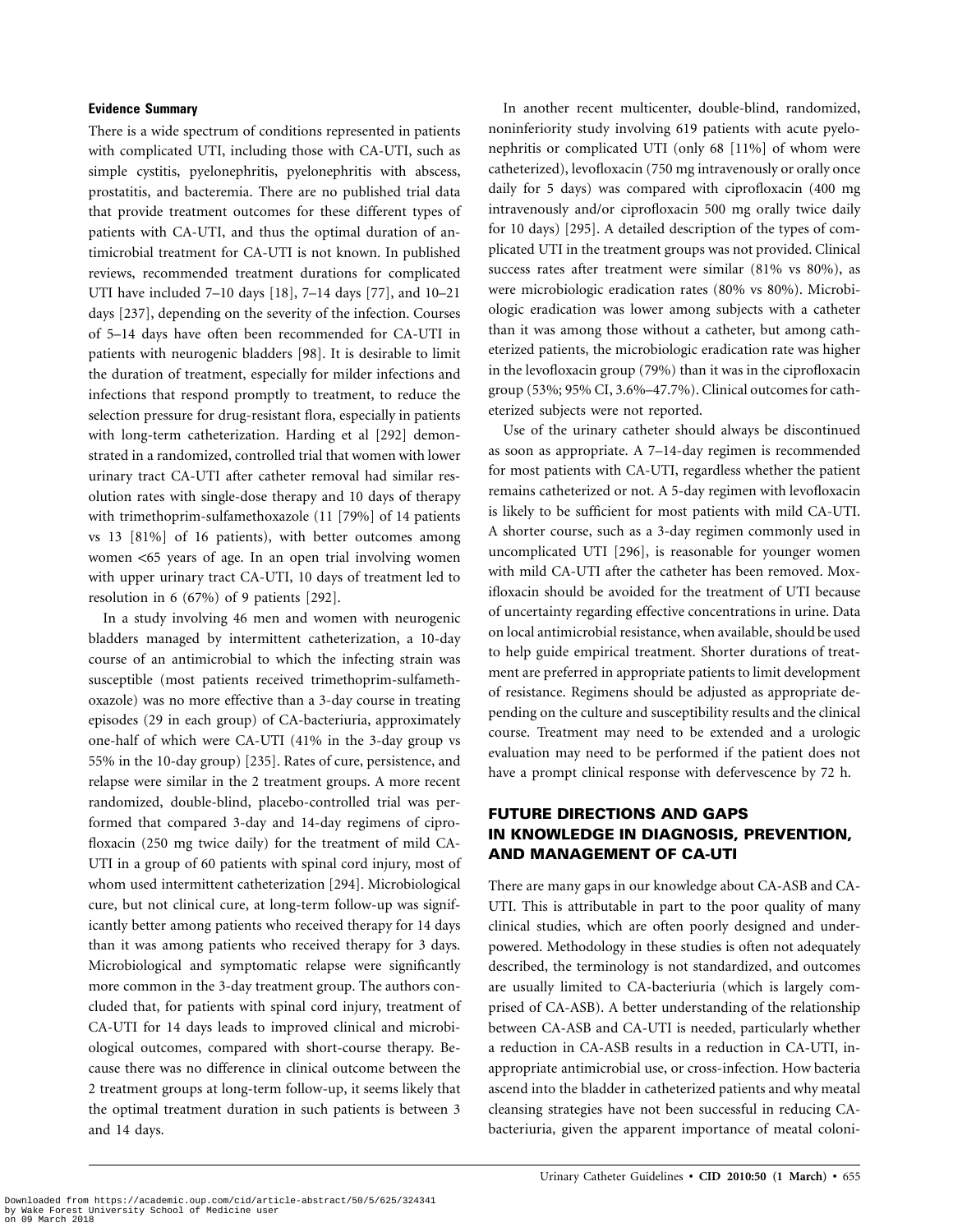zation in the pathogenesis of CA-UTI, are important questions. There is a need for better tools to distinguish CA-ASB from CA-UTI, including colony count criteria, because the classic symptoms and signs that denote symptomatic infection are seldom useful for catheterized patients. Nonspecificity of symptoms and signs leads to frequent inappropriate treatment of CA-bacteriuria. Further analysis of the cost-benefit of interventions, such as use of antimicrobial-coated catheters, is warranted. Funguria is more common among nosocomial UTIs than is widely recognized, and more research is warranted into its diagnosis, need for treatment, and prevention.

Continued development of intraurethral alternatives to indwelling catheterization in men and women and external urine collection alternatives to indwelling catheterization in women, as well as evaluations of whether these devices reduce the risk of CA-UTI, are needed. Use of bacterial interference by inoculation of organisms of low virulence into the bladder to reduce the risk of CA-UTI in patients with long-term catheterization is promising, but the clinical data are sparse [297]. Major advances in the prevention of CA-ASB and CA-UTI will require development of biomaterials that prevent or limit biofilm formation. Unfortunately, despite significant advances in basic science research involving biocompatibility issues and biofilm formation, infection and encrustation remain associated with the use of biomaterials in the urinary tract and, therefore, limit their long-term indwelling time [298], but research is promising in this area [96, 97, 299].

# **PERFORMANCE MEASURES**

Performance measures are indicators to help guideline users gauge potential effects and benefits of implementation of the guidelines. Such tools can be indicators of the actual process, short-term and long-term outcomes, or both. Reduction of indwelling urinary catheterization is the most effective way to reduce the morbidity and mortality associated with CA-bacteriuria.

1. Institutions should develop a list of appropriate indications for inserting indwelling urinary catheters, educate staff about such indications, and periodically assess adherence to the institution-specific guidelines. A reasonable target is that at least 90% of indwelling urinary catheters placed in the institution be for appropriate indications.

2. Institutions should require a physician's order in the chart before an indwelling catheter is placed and periodically assess adherence to this requirement. A reasonable target is that at least 95% of indwelling urinary catheters placed in the institution be preceded by a physician's order.

3. Institutions should consider nurse-based or electronic physician reminder systems and/or automatic stop-orders to reduce inappropriate urinary catheterization. A reasonable target is that at least 90% of indwelling urinary catheter–days be for appropriate indications.

#### **Acknowledgments**

The Guideline Panel wishes to express its gratitude to Drs Alan Ronald, Jack Warren, and Barbara Trautner, for their thoughtful reviews of earlier drafts of the manuscript.

*Financial support.* Support for these guidelines was provided by the Infectious Diseases Society of America.

*Potential conflicts of interest.* T.M.H. has served as a consultant to Alita Pharmaceuticals. D.D.C. has served as a consultant to Coloplast A/ S, has received research funding from Coloplast A/C and AstraTech and has received honoraria from Alita Pharmaceuticals. A.J.S. has served as a consultant to Pfizer, Novabay Pharmaceuticals, Exoxemis, Alita Pharmaceuticals, American Medical Systems, Monitor Company Group, Propagate Pharma, Hagen/Sinclair Research Recruiting, and Advanstar Communications; has received honoraria from Haymarket Media, CombinatoRx, The Scientific Consulting Group, and the Multidisciplinary Alliance Against Device–Related Infections; and has received other remuneration from the American Society of Microbiology and the American Urological Association. S.E.G. has served as a consultant to and received honoraria from Merck, GlaxoSmithKline, Bristol-Myers Squibb, and AstraZeneca. S.S. has received honoraria from VHA. P.A.T. has received research support from Baxter, Merck, Pfizer, Merlion Pharma, and Interimmune. R.C. has served as consultant to Johnson & Johnson. L.E.N. has served as a consultant to Pfizer, Johnson & Johnson, and Leo Pharmaceuticals. All other authors: no conflicts.

#### **References**

- 1. Pappas PG, Kauffman CA, Andes D, et al. Clinical practice guidelines for the management of candidiasis: 2009 update by the Infectious Diseases Society of America. Clin Infect Dis **2009**; 48:503–535.
- 2. National Nosocomial Infections Surveillance (NNIS) System Report, data summary from January 1992 through June 2004, issued October 2004. Am J Infect Control **2004**; 32:470–485.
- 3. Haley RW, Hooton TM, Culver DH, et al. Nosocomial infections in U.S. hospitals, 1975–1976: estimated frequency by selected characteristics of patients. Am J Med **1981**; 70:947–959.
- 4. Platt R, Polk BF, Murdock B, et al. Mortality associated with nosocomial urinary-tract infection. N Engl J Med **1982**; 307:637–642.
- 5. Nicolle LE, Strausbaugh LJ, Garibaldi RA. Infections and antibiotic resistance in nursing homes. Clin Microbiol Rev **1996**; 9:1–17.
- 6. Smith PW, Bennett G, Bradley S, et al. SHEA/APIC guideline: infection prevention and control in the long-term care facility, July 2008. Infect Control Hosp Epidemiol **2008**; 29:785–814.
- 7. Saint S, Kowalski CP, Kaufman SR, et al. Preventing hospital-acquired urinary tract infection in the United States: a national study. Clin Infect Dis **2008**; 46:243–250.
- 8. Wald HL, Kramer AM. Nonpayment for harms resulting from medical care: catheter-associated urinary tract infections. JAMA **2007**; 298: 2782–2784.
- 9. Field MJ, Lohr KN. Institute of Medicine Committee to Advise the Public Health Service on Clinical Practice Guidelines. Clinical practice guidelines: directions for a new program. Washington, DC: National Academy Press, **1990**:52–77.
- 10. The periodic health examination. Canadian Task Force on the Periodic Health Examination. Can Med Assoc J **1979**; 121:1193–1254.
- 11. Tambyah PA. Catheter-associated urinary tract infections: diagnosis and prophylaxis. Int J Antimicrob Agents **2004**; 24(Suppl 1):S44–S48.
- 12. Haley RW, Culver DH, White JW, et al. The nationwide nosocomial infection rate: a new need for vital statistics. Am J Epidemiol **1985**; 121:159–167.
- 13. Warren JW. The catheter and urinary tract infection. Med Clin North Am **1991**; 75:481–493.

Downloaded from https://academic.oup.com/cid/article-abstract/50/5/625/324341 by Wake Forest University School of Medicine user on 09 March 2018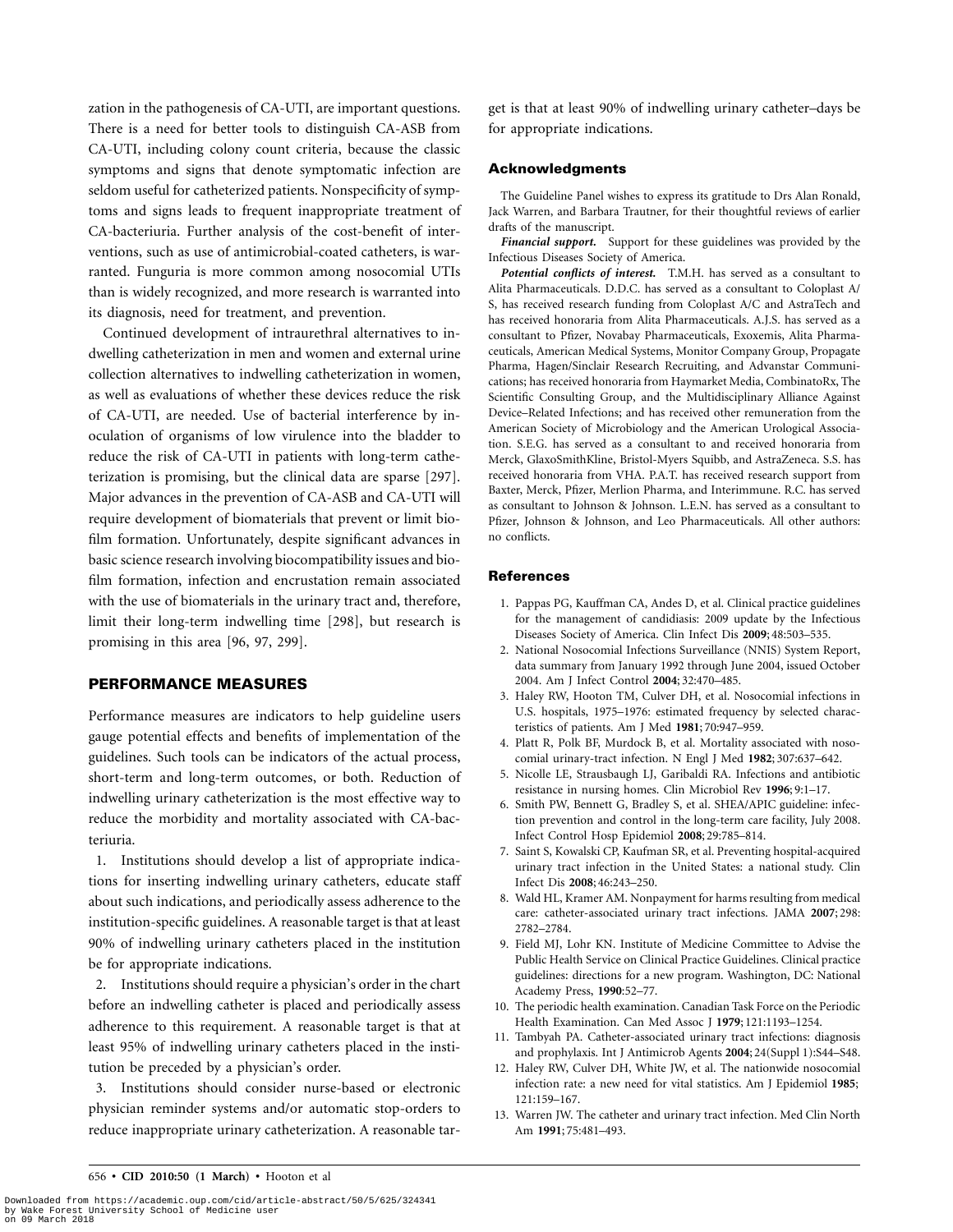- 14. Garibaldi RA, Burke JP, Dickman ML, et al. Factors predisposing to bacteriuria during indwelling urethral catheterization. N Engl J Med **1974**; 291:215–219.
- 15. Weinstein JW, Mazon D, Pantelick E, et al. A decade of prevalence surveys in a tertiary-care center: trends in nosocomial infection rates, device utilization, and patient acuity. Infect Control Hosp Epidemiol **1999**; 20:543–548.
- 16. Warren JW. Catheter-associated urinary tract infections. Infect Dis Clin North Am **1997**; 11:609–622.
- 17. Warren JW, Steinberg L, Hebel JR, et al. The prevalence of urethral catheterization in Maryland nursing homes. Arch Intern Med **1989**; 149:1535–1537.
- 18. Warren JW. Catheter-associated bacteriuria in long-term care facilities. Infect Control Hosp Epidemiol **1994**; 15:557–562.
- 19. Garibaldi RA, Brodine S, Matsumiya S. Infections among patients in nursing homes: policies, prevalence, problems. N Engl J Med **1981**; 305:731–735.
- 20. Warren JW, Tenney JH, Hoopes JM, et al. A prospective microbiologic study of bacteriuria in patients with chronic indwelling urethral catheters. J Infect Dis **1982**; 146:719–723.
- 21. Terpenning MS, Allada R, Kauffman CA. Intermittent urethral catheterization in the elderly. J Am Geriatr Soc **1989**; 37:411–416.
- 22. Bladder management for adults with spinal cord injury: a clinical practice guideline for health-care providers. J Spinal Cord Med **2006**; 29:527–573.
- 23. Jamil F. Towards a catheter free status in neurogenic bladder dysfunction: a review of bladder management options in spinal cord injury (SCI). Spinal Cord **2001**; 39:355–361.
- 24. Wyndaele JJ. Complications of intermittent catheterization: their prevention and treatment. Spinal Cord **2002**; 40:536–541.
- 25. Esclarin De Ruz A, Garcia Leoni E, Herruzo Cabrera R. Epidemiology and risk factors for urinary tract infection in patients with spinal cord injury. J Urol **2000**; 164:1285–1289.
- 26. Kunin CM, McCormack RC. Prevention of catheter-induced urinarytract infections by sterile closed drainage. N Engl J Med **1966**; 274: 1155–1161.
- 27. Hartstein AI, Garber SB, Ward TT, et al. Nosocomial urinary tract infection: a prospective evaluation of 108 catheterized patients. Infect Control **1981**; 2:380–386.
- 28. Warren JW, Damron D, Tenney JH, et al. Fever, bacteremia, and death as complications of bacteriuria in women with long-term urethral catheters. J Infect Dis **1987**; 155:1151–1158.
- 29. Classen DC, Larsen RA, Burke JP, et al. Prevention of catheter-associated bacteriuria: clinical trial of methods to block three known pathways of infection. Am J Infect Control **1991**; 19:136–142.
- 30. Saint S, Lipsky BA. Preventing catheter-related bacteriuria: should we? Can we? How? Arch Intern Med **1999**; 159:800–808.
- 31. Maki DG, Tambyah PA. Engineering out the risk for infection with urinary catheters. Emerg Infect Dis **2001**; 7:342–347.
- 32. Saint S, Chenoweth CE. Biofilms and catheter-associated urinary tract infections. Infect Dis Clin North Am **2003**; 17:411–432.
- 33. Huth TS, Burke JP, Larsen RA, et al. Randomized trial of meatal care with silver sulfadiazine cream for the prevention of catheter-associated bacteriuria. J Infect Dis **1992**; 165:14–18.
- 34. Garibaldi RA, Burke JP, Britt MR, et al. Meatal colonization and catheter-associated bacteriuria. N Engl J Med **1980**; 303:316–318.
- 35. Platt R, Polk BF, Murdock B, et al. Risk factors for nosocomial urinary tract infection. Am J Epidemiol **1986**; 124:977–985.
- 36. Loeb M, Hunt D, O'Halloran K, et al. Stop orders to reduce inappropriate urinary catheterization in hospitalized patients: a randomized, controlled trial. J Gen Intern Med **2008**; 23:816–820.
- 37. Bakke A, Digranes A, Hoisaeter PA. Physical predictors of infection in patients treated with clean intermittent catheterization: a prospective 7-year study. Br J Urol **1997**; 79:85–90.
- 38. Saint S. Clinical and economic consequences of nosocomial catheterrelated bacteriuria. Am J Infect Control **2000**; 28:68–75.
- 39. Garibaldi RA, Mooney BR, Epstein BJ, et al. An evaluation of daily

bacteriologic monitoring to identify preventable episodes of catheterassociated urinary tract infection. Infect Control **1982**; 3:466–470.

- 40. Tambyah PA, Maki DG. Catheter-associated urinary tract infection is rarely symptomatic: a prospective study of 1,497 catheterized patients. Arch Intern Med **2000**; 160:678–682.
- 41. Golob JF Jr, Claridge JA, Sando MJ, et al. Fever and leukocytosis in critically ill trauma patients: it's not the urine. Surg Infect (Larchmt) **2008**; 9:49–56.
- 42. Bryan CS, Reynolds KL. Hospital-acquired bacteremic urinary tract infection: epidemiology and outcome. J Urol **1984**; 132:494–498.
- 43. Kreger BE, Craven DE, Carling PC, et al. Gram-negative bacteremia. III. Reassessment of etiology, epidemiology and ecology in 612 patients. Am J Med **1980**; 68:332–343.
- 44. Krieger JN, Kaiser DL, Wenzel RP. Urinary tract etiology of bloodstream infections in hospitalized patients. J Infect Dis **1983**; 148:57–62.
- 45. Edgeworth JD, Treacher DF, Eykyn SJ. A 25-year study of nosocomial bacteremia in an adult intensive care unit. Crit Care Med **1999**; 27: 1421–1428.
- 46. Platt R, Polk BF, Murdock B, et al. Reduction of mortality associated with nosocomial urinary tract infection. Lancet **1983**; 1:893–897.
- 47. Stamm WE. Catheter-associated urinary tract infections: epidemiology, pathogenesis, and prevention. Am J Med **1991**; 91:65S-71S.
- 48. Laupland KB, Bagshaw SM, Gregson DB, et al. Intensive care unitacquired urinary tract infections in a regional critical care system. Crit Care **2005**; 9:R60–R65.
- 49. Gross PA, Van Antwerpen C. Nosocomial infections and hospital deaths: a case-control study. Am J Med **1983**; 75:658–662.
- 50. Bagshaw SM, Laupland KB. Epidemiology of intensive care unit-acquired urinary tract infections. Curr Opin Infect Dis **2006**; 19:67–71.
- 51. Clec'h C, Schwebel C, Francais A, et al. Does catheter-associated urinary tract infection increase mortality in critically ill patients? Infect Control Hosp Epidemiol **2007**; 28:1367–1373.
- 52. Kunin CM, Chin QF, Chambers S. Morbidity and mortality associated with indwelling urinary catheters in elderly patients in a nursing home—confounding due to the presence of associated diseases. J Am Geriatr Soc **1987**; 35:1001–1006.
- 53. Givens CD, Wenzel RP. Catheter-associated urinary tract infections in surgical patients: a controlled study on the excess morbidity and costs. J Urol **1980**; 124:646–648.
- 54. Green MS, Rubinstein E, Amit P. Estimating the effects of nosocomial infections on the length of hospitalization. J Infect Dis **1982**; 145: 667–672.
- 55. Haley RW, Schaberg DR, Crossley KB, et al. Extra charges and prolongation of stay attributable to nosocomial infections: a prospective interhospital comparison. Am J Med **1981**; 70:51–58.
- 56. Tambyah PA, Knasinski V, Maki DG. The direct costs of nosocomial catheter-associated urinary tract infection in the era of managed care. Infect Control Hosp Epidemiol **2002**; 23:27–31.
- 57. Karchmer TB, Giannetta ET, Muto CA, et al. A randomized crossover study of silver-coated urinary catheters in hospitalized patients. Arch Intern Med **2000**; 160:3294–3298.
- 58. Schaberg DR, Haley RW, Highsmith AK, et al. Nosocomial bacteriuria: a prospective study of case clustering and antimicrobial resistance. Ann Intern Med **1980**; 93:420–424.
- 59. Schaberg DR, Alford RH, Anderson R, et al. An outbreak of nosocomial infection due to multiply resistant *Serratia marcescen:* evidence of interhospital spread. J Infect Dis **1976**; 134:181–188.
- 60. Jarlier V, Fosse T, Philippon A. Antibiotic susceptibility in aerobic gram-negative bacilli isolated in intensive care units in 39 French teaching hospitals (ICU study). Intensive Care Med **1996**; 22:1057– 1065.
- 61. Bjork DT, Pelletier LL, Tight RR. Urinary tract infections with antibiotic resistant organisms in catheterized nursing home patients. Infect Control **1984**; 5:173–176.
- 62. Krieger JN, Kaiser DL, Wenzel RP. Nosocomial urinary tract infections cause wound infections postoperatively in surgical patients. Surg Gynecol Obstet **1983**; 156:313–318.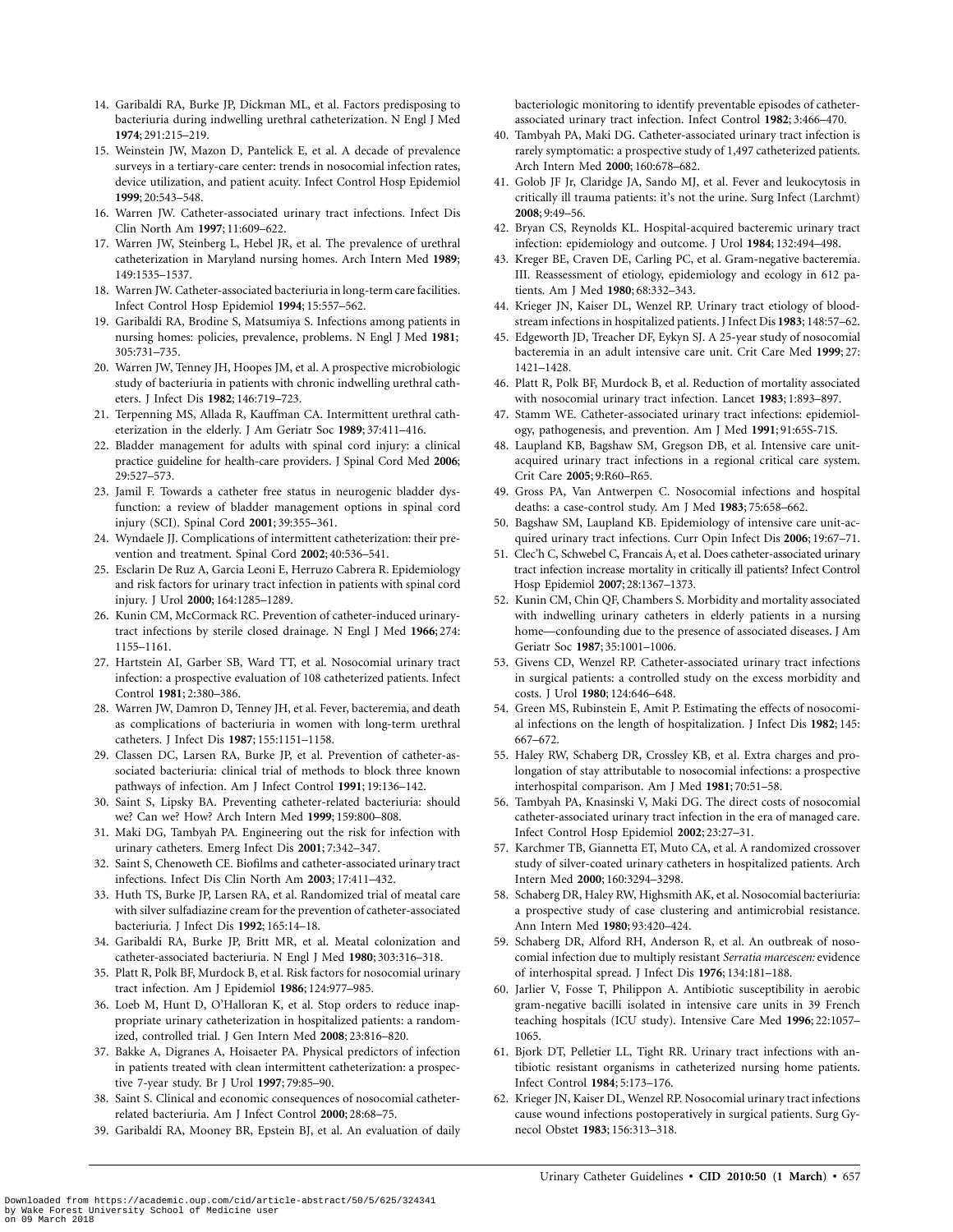- 63. Wagenlehner FM, Krcmery S, Held C, et al. Epidemiological analysis of the spread of pathogens from a urological ward using genotypic, phenotypic and clinical parameters. Int J Antimicrob Agents **2002**; 19:583–591.
- 64. Dalen DM, Zvonar RK, Jessamine PG. An evaluation of the management of asymptomatic catheter-associated bacteriuria and candiduria at The Ottawa Hospital. Can J Infect Dis Med Microbiol **2005**;16: 166–170.
- 65. Srinivasan A, Karchmer T, Richards A, et al. A prospective trial of a novel, silicone-based, silver-coated foley catheter for the prevention of nosocomial urinary tract infections. Infect Control Hosp Epidemiol **2006**; 27:38–43.
- 66. Crnich CJ, Drinka PJ. Does the composition of urinary catheters influence clinical outcomes and the results of research studies? Infect Control Hosp Epidemiol **2007**; 28:102–103.
- 67. Warren JW, Muncie HL Jr, Hall-Craggs M. Acute pyelonephritis associated with bacteriuria during long-term catheterization: a prospective clinicopathological study. J Infect Dis **1988**; 158:1341–1346.
- 68. Warren JW, Muncie HL Jr, Hebel JR, et al. Long-term urethral catheterization increases risk of chronic pyelonephritis and renal inflammation. J Am Geriatr Soc **1994**; 42:1286–1290.
- 69. Mylotte JM. Nursing home-acquired bloodstream infection. Infect Control Hosp Epidemiol **2005**; 26:833–837.
- 70. Muder RR, Brennen C, Wagener MM, et al. Bacteremia in a longterm-care facility: a five-year prospective study of 163 consecutive episodes. Clin Infect Dis **1992**; 14:647–654.
- 71. Rudman D, Hontanosas A, Cohen Z, et al. Clinical correlates of bacteremia in a Veterans Administration extended care facility. J Am Geriatr Soc **1988**; 36:726–732.
- 72. Stevenson K. Standardized infection surveillance in long-term care: interfacility comparisons from a regional cohort of facilities. Infect Control Hosp Epidemiol **2005**; 26:231–238.
- 73. Jewes LA, Gillespie WA, Leadbetter A, et al. Bacteriuria and bacteraemia in patients with long-term indwelling catheters—a domiciliary study. J Med Microbiol **1988**; 26:61–65.
- 74. Polastri F, Auckenthaler R, Loew F, et al. Absence of significant bacteremia during urinary catheter manipulation in patients with chronic indwelling catheters. J Am Geriatr Soc **1990**; 38:1203–1208.
- 75. Bregenzer T, Frei R, Widmer AF, et al. Low risk of bacteremia during catheter replacement in patients with long-term urinary catheters. Arch Intern Med **1997**; 157:521–525.
- 76. Kunin CM, Douthitt S, Dancing J, et al. The association between the use of urinary catheters and morbidity and mortality among elderly patients in nursing homes. Am J Epidemiol **1992**; 135:291–301.
- 77. Nicolle LE. Catheter-related urinary tract infection. Drugs Aging **2005**; 22:627–639.
- 78. Cohen A. A microbiological comparison of a povidone-iodine lubricating gel and a control as catheter lubricants. J Hosp Infect **1985**; 6(Suppl A):155–161.
- 79. Daifuku R, Stamm WE. Bacterial adherence to bladder uroepithelial cells in catheter-associated urinary tract infection. N Engl J Med **1986**; 314:1208–1213.
- 80. Tambyah PA, Halvorson KT, Maki DG. A prospective study of pathogenesis of catheter-associated urinary tract infections. Mayo Clin Proc **1999**; 74:131–136.
- 81. Daifuku R, Stamm WE. Association of rectal and urethral colonization with urinary tract infection in patients with indwelling catheters. JAMA **1984**; 252:2028–2030.
- 82. Nickel JC, Grant SK, Costerton JW. Catheter-associated bacteriuria: an experimental study. Urology **1985**; 26:369–375.
- 83. Schaeffer AJ. Catheter-associated bacteriuria. Urol Clin North Am **1986**; 13:735–747.
- 84. Jacobsen SM, Stickler DJ, Mobley HL, et al. Complicated catheterassociated urinary tract infections due to *Escherichia coli* and *Proteus mirabilis.* Clin Microbiol Rev **2008**; 21:26–59.
- 85. Ikaheimo R, Siitonen A, Karkkainen U, et al. Virulence characteristics

of *Escherichia coli* in nosocomial urinary tract infection. Clin Infect Dis **1993**; 16:785–791.

- 86. Guyer DM, Kao JS, Mobley HL. Genomic analysis of a pathogenicity island in uropathogenic *Escherichia coli* CFT073: distribution of homologous sequences among isolates from patients with pyelonephritis, cystitis, and catheter-associated bacteriuria and from fecal samples. Infect Immun **1998**; 66:4411–4417.
- 87. Johnson JR. Microbial virulence determinants and the pathogenesis of urinary tract infection. Infect Dis Clin North Am **2003**; 17:261–278, viii.
- 88. Ganderton L, Chawla J, Winters C, et al. Scanning electron microscopy of bacterial biofilms on indwelling bladder catheters. Eur J Clin Microbiol Infect Dis **1992**; 11:789–796.
- 89. Bergqvist D, Bronnestam R, Hedelin H, et al. The relevance of urinary sampling methods in patients with indwelling Foley catheters. Br J Urol **1980**; 52:92–95.
- 90. Grahn D, Norman DC, White ML, et al. Validity of urinary catheter specimen for diagnosis of urinary tract infection in the elderly. Arch Intern Med **1985**; 145:1858–1860.
- 91. Tenney JH, Warren JW. Bacteriuria in women with long-term catheters: paired comparison of indwelling and replacement catheters. J Infect Dis **1988**; 157:199–202.
- 92. Kunin CM, Chin QF, Chambers S. Indwelling urinary catheters in the elderly: relation of "catheter life" to formation of encrustations in patients with and without blocked catheters. Am J Med **1987**; 82: 405–411.
- 93. Kunin CM. Blockage of urinary catheters: role of microorganisms and constituents of the urine on formation of encrustations. J Clin Epidemiol **1989**; 42:835–842.
- 94. Morris NS, Stickler DJ, Winters C. Which indwelling urethral catheters resist encrustation by *Proteus mirabilis* biofilms? Br J Urol **1997**; 80:58–63.
- 95. Morris NS, Stickler DJ. Encrustation of indwelling urethral catheters by *Proteus mirabilis* biofilms growing in human urine. J Hosp Infect **1998**; 39:227–234.
- 96. Stickler DJ, Evans A, Morris N, et al. Strategies for the control of catheter encrustation. Int J Antimicrob Agents **2002**; 19:499–506.
- 97. Tenke P, Riedl CR, Jones GL, et al. Bacterial biofilm formation on urologic devices and heparin coating as preventive strategy. Int J Antimicrob Agents **2004**; 23(Suppl 1):S67–S74.
- 98. The prevention and management of urinary tract infections among people with spinal cord injuries. National Institute on Disability and Rehabilitation Research Consensus Statement. 27–29 January 1992. J Am Paraplegia Soc **1992**; 15:194–204.
- 99. Stark RP, Maki DG. Bacteriuria in the catheterized patient: what quantitative level of bacteriuria is relevant? N Engl J Med **1984**; 311: 560–564.
- 100. Stamm WE, Counts GW, Running KR, et al. Diagnosis of coliform infection in acutely dysuric women. N Engl J Med **1982**; 307:463–468.
- 101. Gribble MJ, McCallum NM, Schechter MT. Evaluation of diagnostic criteria for bacteriuria in acutely spinal cord injured patients undergoing intermittent catheterization. Diagn Microbiol Infect Dis **1988**;9: 197–206.
- 102. Ouslander JG, Greengold BA, Silverblatt FJ, et al. An accurate method to obtain urine for culture in men with external catheters. Arch Intern Med **1987**; 147:286–288.
- 103. Nicolle LE, Harding GK, Kennedy J, et al. Urine specimen collection with external devices for diagnosis of bacteriuria in elderly incontinent men. J Clin Microbiol **1988**; 26:1115–1119.
- 104. Lipsky BA, Ireton RC, Fihn SD, et al. Diagnosis of bacteriuria in men: specimen collection and culture interpretation. J Infect Dis **1987**; 155: 847–854.
- 105. Nicolle LE, Bradley S, Colgan R, et al. Infectious Diseases Society of America guidelines for the diagnosis and treatment of asymptomatic bacteriuria in adults. Clin Infect Dis **2005**; 40:643–654.
- 106. Horan TC, Andrus M, Dudeck MA. CDC/NHSN surveillance definition of health care-associated infection and criteria for specific types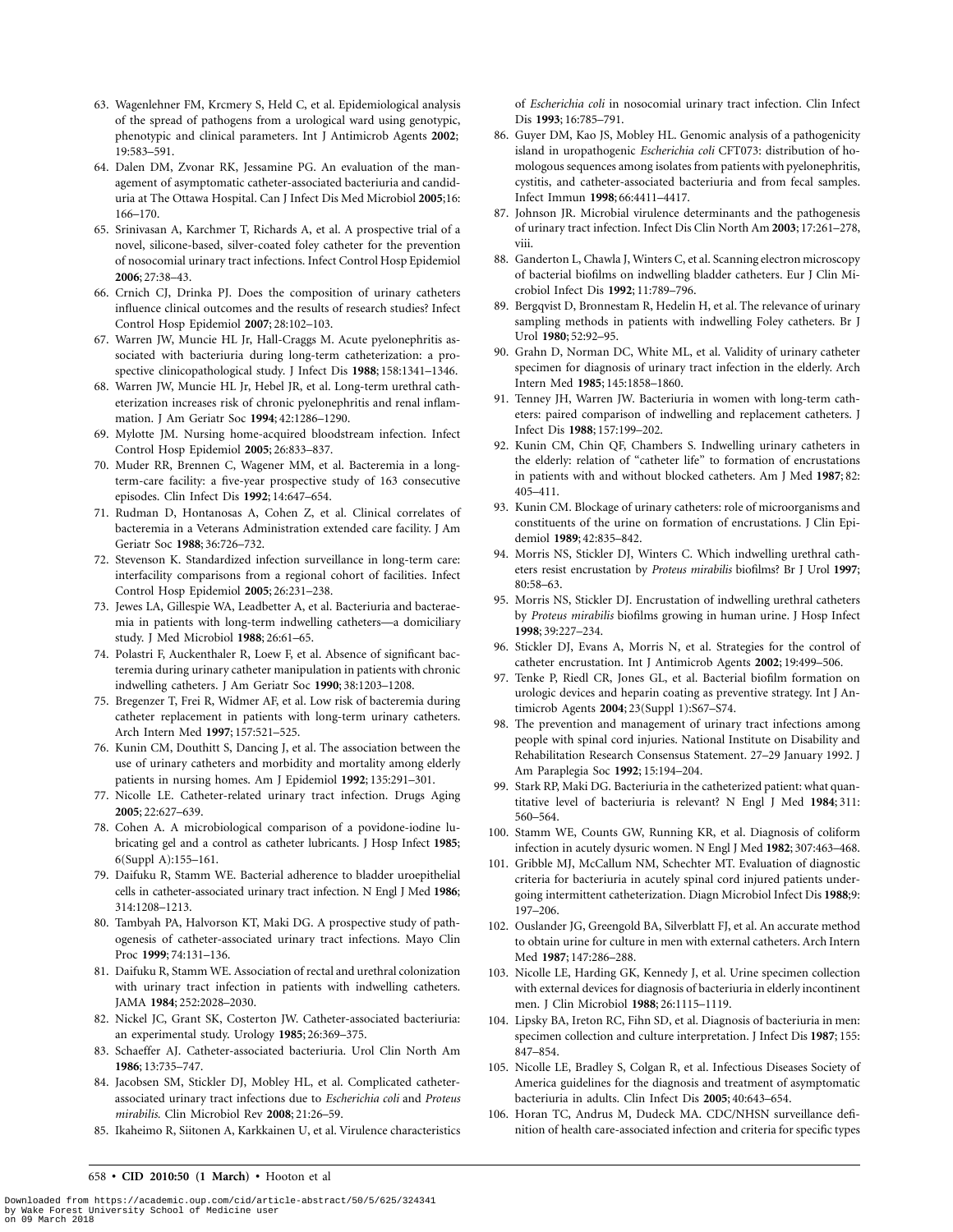of infections in the acute care setting. Am J Infect Control **2008**; 36: 309–332.

- 107. Raz R, Schiller D, Nicolle LE. Chronic indwelling catheter replacement before antimicrobial therapy for symptomatic urinary tract infection. J Urol **2000**; 164:1254–1258.
- 108. Tambyah PA, Maki DG. The relationship between pyuria and infection in patients with indwelling urinary catheters: a prospective study of 761 patients. Arch Intern Med **2000**; 160:673–677.
- 109. Musher DM, Thorsteinsson SB, Airola VM, II. Quantitative urinalysis: diagnosing urinary tract infection in men. JAMA **1976**; 236:2069– 2072.
- 110. Steward DK, Wood GL, Cohen RL, et al. Failure of the urinalysis and quantitative urine culture in diagnosing symptomatic urinary tract infections in patients with long-term urinary catheters. Am J Infect Control **1985**; 13:154–160.
- 111. Gribble MJ, Puterman ML, McCallum NM. Pyuria: its relationship to bacteriuria in spinal cord injured patients on intermittent catheterization. Arch Phys Med Rehabil **1989**; 70:376–379.
- 112. Cardenas DD, Hooton TM. Urinary tract infection in persons with spinal cord injury. Arch Phys Med Rehabil **1995**; 76:272–80.
- 113. Schwartz DS, Barone JE. Correlation of urinalysis and dipstick results with catheter-associated urinary tract infections in surgical ICU patients. Intensive Care Med **2006**; 32:1797–1801.
- 114. Norberg B, Norberg A, Parkhede U, et al. Effect of short-term highdose treatment with methenamine hippurate on urinary infection in geriatric patients with an indwelling catheter. IV. Clinical evaluation. Eur J Clin Pharmacol **1979**; 15:357–361.
- 115. Walker S, McGeer A, Simor AE, et al. Why are antibiotics prescribed for asymptomatic bacteriuria in institutionalized elderly people? A qualitative study of physicians' and nurses' perceptions. CMAJ **2000**; 163:273–277.
- 116. Nicolle LE. Consequences of asymptomatic bacteriuria in the elderly. Int J Antimicrob Agents **1994**; 4:107–111.
- 117. Nicolle LE. Urinary tract infections in long-term-care facilities. Infect Control Hosp Epidemiol **2001**; 22:167–175.
- 118. Loeb M, Bentley DW, Bradley S, et al. Development of minimum criteria for the initiation of antibiotics in residents of long-term-care facilities: results of a consensus conference. Infect Control Hosp Epidemiol **2001**; 22:120–124.
- 119. Loeb M, Brazil K, Lohfeld L, et al. Effect of a multifaceted intervention on number of antimicrobial prescriptions for suspected urinary tract infections in residents of nursing homes: cluster randomised controlled trial. BMJ **2005**; 331:669.
- 120. Jain P, Parada JP, David A, et al. Overuse of the indwelling urinary tract catheter in hospitalized medical patients. Arch Intern Med **1995**; 155:1425–1429.
- 121. Wong ES. Guideline for prevention of catheter-associated urinary tract infections. Am J Infect Control **1983**; 11:28–36.
- 122. Munasinghe RL, Yazdani H, Siddique M, et al. Appropriateness of use of indwelling urinary catheters in patients admitted to the medical service. Infect Control Hosp Epidemiol **2001**; 22:647–649.
- 123. Gardam MA, Amihod B, Orenstein P, et al. Overutilization of indwelling urinary catheters and the development of nosocomial urinary tract infections. Clin Perform Qual Health Care **1998**; 6:99–102.
- 124. Gokula RR, Hickner JA, Smith MA. Inappropriate use of urinary catheters in elderly patients at a midwestern community teaching hospital. Am J Infect Control **2004**; 32:196–199.
- 125. Wald HL, Epstein AM, Radcliff TA, et al. Extended use of urinary catheters in older surgical patients: a patient safety problem? Infect Control Hosp Epidemiol **2008**; 29:116–124.
- 126. Saint S, Wiese J, Amory JK, et al. Are physicians aware of which of their patients have indwelling urinary catheters? Am J Med **2000**; 109: 476–480.
- 127. Gokula RM, Smith MA, Hickner J. Emergency room staff education and use of a urinary catheter indication sheet improves appropriate use of foley catheters. Am J Infect Control **2007**; 35:589–593.
- 128. Stephan F, Sax H, Wachsmuth M, et al. Reduction of urinary tract

infection and antibiotic use after surgery: a controlled, prospective, before-after intervention study. Clin Infect Dis **2006**; 42:1544–1551.

- 129. Lau H, Lam B. Management of postoperative urinary retention: a randomized trial of in-out versus overnight catheterization. ANZ J Surg **2004**; 74:658–661.
- 130. Lukasse M, Cederkvist HR, Rosseland LA. Reliability of an automatic ultrasound system for detecting postpartum urinary retention after vaginal birth. Acta Obstet Gynecol Scand **2007**:1–5.
- 131. Slappendel R, Weber EW. Non-invasive measurement of bladder volume as an indication for bladder catheterization after orthopaedic surgery and its effect on urinary tract infections. Eur J Anaesthesiol **1999**; 16:503–506.
- 132. Fedorkow DM, Dore S, Cotton A. The use of an ultrasound bladder scanning device in women undergoing urogynaecologic surgery. J Obstet Gynaecol Can **2005**; 27:945–948.
- 133. Kunin CM. Nosocomial urinary tract infections and the indwelling catheter: what is new and what is true? Chest **2001**; 120:10–12.
- 134. Stevens E. Bladder ultrasound: avoiding unnecessary catheterizations. Medsurg Nurs **2005**; 14:249–253.
- 135. Griffiths R, Fernandez R. Strategies for the removal of short-term indwelling urethral catheters in adults. Cochrane Database Syst Rev **2007**:CD004011.
- 136. Phipps S, Lim YN, McClinton S, et al. Short term urinary catheter policies following urogenital surgery in adults. Cochrane Database Syst Rev **2006**:CD004374.
- 137. Huang WC, Wann SR, Lin SL, et al. Catheter-associated urinary tract infections in intensive care units can be reduced by prompting physicians to remove unnecessary catheters. Infect Control Hosp Epidemiol **2004**; 25:974–978.
- 138. Apisarnthanarak A, Thongphubeth K, Sirinvaravong S, et al. Effectiveness of multifaceted hospitalwide quality improvement programs featuring an intervention to remove unnecessary urinary catheters at a tertiary care center in Thailand. Infect Control Hosp Epidemiol **2007**; 28:791–798.
- 139. Saint S, Kaufman SR, Thompson M, et al. A reminder reduces urinary catheterization in hospitalized patients. Jt Comm J Qual Patient Saf **2005**; 31:455–462.
- 140. Evans RS, Pestotnik SL, Classen DC, et al. A computer-assisted management program for antibiotics and other antiinfective agents. N Engl J Med **1998**; 338:232–238.
- 141. Cornia PB, Amory JK, Fraser S, et al. Computer-based order entry decreases duration of indwelling urinary catheterization in hospitalized patients. Am J Med **2003**; 114:404–407.
- 142. Topal J, Conklin S, Camp K, et al. Prevention of nosocomial catheterassociated urinary tract infections through computerized feedback to physicians and a nurse-directed protocol. Am J Med Qual **2005**; 20: 121–126.
- 143. Lo E, Nicolle L, Classen D, et al. Strategies to prevent catheter-associated urinary tract infections in acute care hospitals. Infect Control Hosp Epidemiol **2008**; 29(Suppl 1):S41–S50.
- 144. Centers for Disease Control and Prevention. Healthcare Infection Control Practices Advisory Committee (HICPAC) Web page. http:// www.cdc.gov/hicpac/index.html. Accessed 21 January 2010.
- 145. Zimakoff JD, Pontoppidan B, Larsen SO, et al. The management of urinary catheters: compliance of practice in Danish hospitals, nursing homes and home care to national guidelines. Scand J Urol Nephrol **1995**; 29:299–309.
- 146. Haley RW, Culver DH, White JW, et al. The efficacy of infection surveillance and control programs in preventing nosocomial infections in US hospitals. Am J Epidemiol **1985**; 121:182–205.
- 147. Tenke P, Kovacs B, Bjerklund Johansen TE, et al. European and Asian guidelines on management and prevention of catheter-associated urinary tract infections. Int J Antimicrob Agents **2008**; 31(Suppl 1): S68–S78.
- 148. Bukhari SS, Sanderson PJ, Richardson DM, et al. Endemic crossinfection in an acute medical ward. J Hosp Infect **1993**; 24:261–271.
- 149. Fryklund B, Haeggman S, Burman LG. Transmission of urinary bac-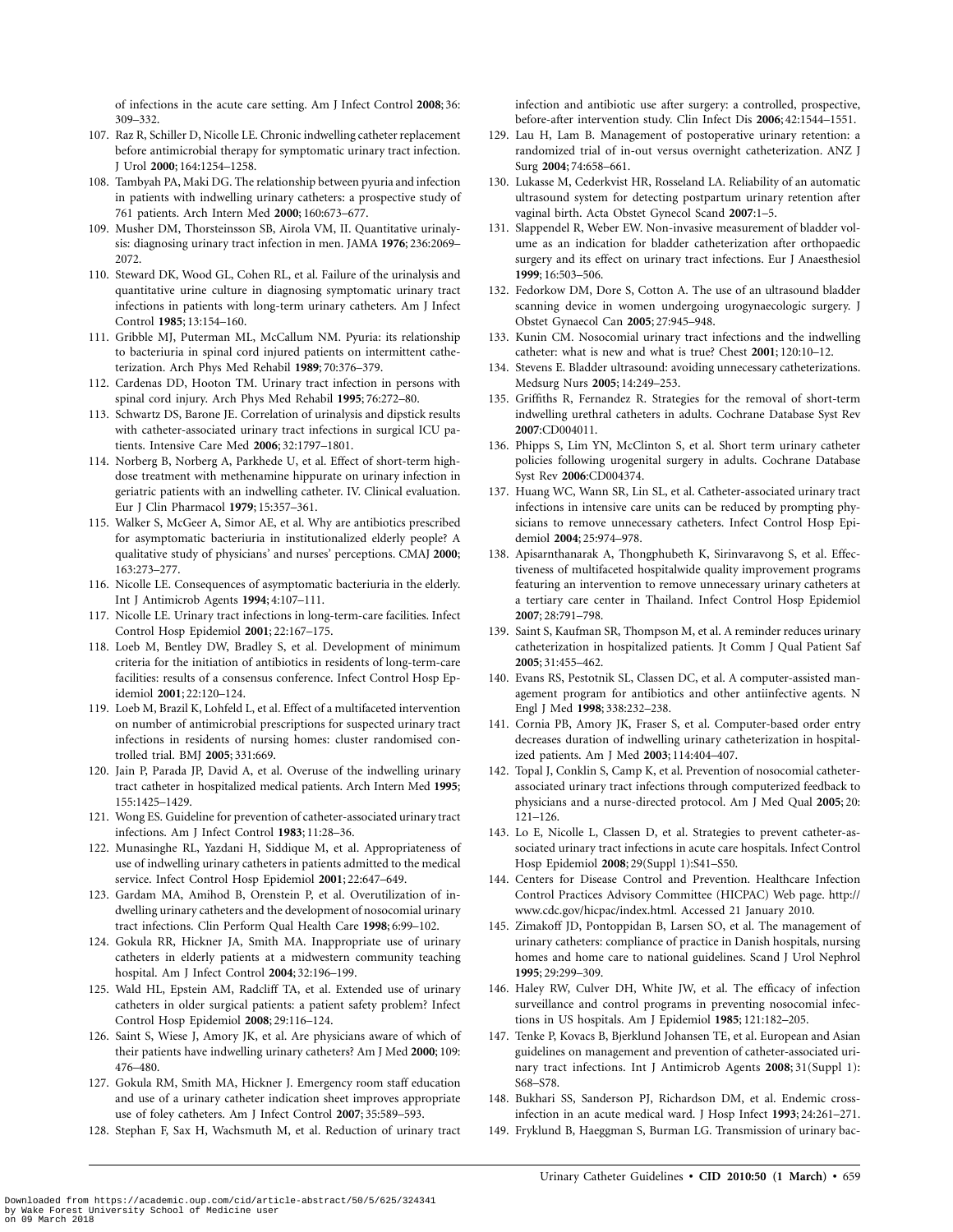terial strains between patients with indwelling catheters—nursing in the same room and in separate rooms compared. J Hosp Infect **1997**; 36:147–153.

- 150. Thompson RL, Haley CE, Searcy MA, et al. Catheter-associated bacteriuria: failure to reduce attack rates using periodic instillations of a disinfectant into urinary drainage systems. JAMA **1984**; 251:747–751.
- 151. Goetz AM, Kedzuf S, Wagener M, et al. Feedback to nursing staff as an intervention to reduce catheter-associated urinary tract infections. Am J Infect Control **1999**; 27:402–404.
- 152. Rosenthal VD, Guzman S, Safdar N. Effect of education and performance feedback on rates of catheter-associated urinary tract infection in intensive care units in Argentina. Infect Control Hosp Epidemiol **2004**; 25:47–50.
- 153. Saint S, Kowalski CP, Forman J, et al. A multicenter qualitative study on preventing hospital-acquired urinary tract infection in US hospitals. Infect Control Hosp Epidemiol **2008**; 29:333–341.
- 154. Saint S, Meddings JA, Calfee D, et al. Catheter-associated urinary tract infection and the Medicare rule changes. Ann Intern Med **2009**; 150: 877–884.
- 155. Guttman L, Frankel H. The value of intermittent catheterization in the early management of traumatic paraplegia and tetraplegia. Paraplegia **1966**; 4:63–84.
- 156. Lapides J, Diokno AC, Silber SJ, et al. Clean, intermittent self-catheterization in the treatment of urinary tract disease. J Urol **1972**; 107: 458–461.
- 157. Erickson RP, Merritt JL, Opitz JL, et al. Bacteriuria during follow-up in patients with spinal cord injury: I. Rates of bacteriuria in various bladder-emptying methods. Arch Phys Med Rehabil **1982**; 63:409–412.
- 158. Weld KJ, Dmochowski RR. Effect of bladder management on urological complications in spinal cord injured patients. J Urol **2000**; 163: 768–772.
- 159. Jamison J, Maguire S, McCann J. Catheter policies for management of long term voiding problems in adults with neurogenic bladder disorders. Cochrane Database Syst Rev **2004**:CD004375.
- 160. Duffy LM, Cleary J, Ahern S, et al. Clean intermittent catheterization: safe, cost-effective bladder management for male residents of VA nursing homes. J Am Geriatr Soc **1995**; 43:865–870.
- 161. Niel-Weise BS, van den Broek PJ. Urinary catheter policies for shortterm bladder drainage in adults. Cochrane Database Syst Rev **2005**: CD004203.
- 162. Moore KN, Fader M, Getliffe K. Long-term bladder management by intermittent catheterisation in adults and children. Cochrane Database Syst Rev **2007**:CD006008.
- 163. Moore KN, Burt J, Voaklander DC. Intermittent catheterization in the rehabilitation setting: a comparison of clean and sterile technique. Clin Rehabil **2006**; 20:461–468.
- 164. King RB, Carlson CE, Mervine J, et al. Clean and sterile intermittent catheterization methods in hospitalized patients with spinal cord injury. Arch Phys Med Rehabil **1992**; 73:798–802.
- 165. Moore KN, Kelm M, Sinclair O, et al. Bacteriuria in intermittent catheterization users: the effect of sterile versus clean reused catheters. Rehabil Nurs **1993**; 18:306–309.
- 166. Pachler J, Frimodt-Moller C. A comparison of prelubricated hydrophilic and non-hydrophilic polyvinyl chloride catheters for urethral catheterization. BJU Int **1999**; 83:767–769.
- 167. Prieto-Fingerhut T, Banovac K, Lynne CM. A study comparing sterile and nonsterile urethral catheterization in patients with spinal cord injury. Rehabil Nurs **1997**; 22:299–302.
- 168. Vaidyanathan S, Soni BM, Dundas S, et al. Urethral cytology in spinal cord injury patients performing intermittent catheterisation. Paraplegia **1994**; 32:493–500.
- 169. Diokno AC, Mitchell BA, Nash AJ, et al. Patient satisfaction and the LoFric catheter for clean intermittent catheterization. J Urol **1995**; 153:349–351.
- 170. De Ridder DJ, Everaert K, Fernandez LG, et al. Intermittent catheterisation with hydrophilic-coated catheters (SpeediCath) reduces the

risk of clinical urinary tract infection in spinal cord injured patients: a prospective randomised parallel comparative trial. Eur Urol **2005**; 48:991–995.

- 171. Vapnek JM, Maynard FM, Kim J. A prospective randomized trial of the LoFric hydrophilic coated catheter versus conventional plastic catheter for clean intermittent catheterization. J Urol **2003**; 169:994– 998.
- 172. Sutherland RS, Kogan BA, Baskin LS, et al. Clean intermittent catheterization in boys using the LoFric catheter. J Urol **1996**; 156:2041– 2043.
- 173. Hedlund H, Hjelmas K, Jonsson O, et al. Hydrophilic versus noncoated catheters for intermittent catheterization. Scand J Urol Nephrol **2001**; 35:49–53.
- 174. Lavallee DJ, Lapierre NM, Henwood PK, et al. Catheter cleaning for re-use in intermittent catheterization: new light on an old problem. SCI Nurs **1995**; 12:10–12.
- 175. Silbar EC, Cicmanec JF, Burke BM, et al. Microwave sterilization: a method for home sterilization of urinary catheters. J Urol **1989**; 141: 88–90.
- 176. Griffith D, Nacey J, Robinson R, et al. Microwave sterilization of polyethylene catheters for intermittent self-catheterization. Aust N Z J Surg **1993**; 63:203–204.
- 177. Bogaert GA, Goeman L, de Ridder D, et al. The physical and antimicrobial effects of microwave heating and alcohol immersion on catheters that are reused for clean intermittent catheterisation. Eur Urol **2004**; 46:641–646.
- 178. Douglas C, Burke B, Kessler DL, et al. Microwave: practical costeffective method for sterilizing urinary catheters in the home. Urology **1990**; 35:219–222.
- 179. Kurtz MJ, Van Zandt K, Burns JL. Comparison study of home catheter cleaning methods. Rehabil Nurs **1995**; 20:212–214, 217.
- 180. Cardenas DD, Kelly E, Krieger JN, et al. Residual urine volumes in patients with spinal cord injury: measurement with a portable ultrasound instrument. Arch Phys Med Rehabil **1988**; 69:514–516.
- 181. Coombes GM, Millard RJ. The accuracy of portable ultrasound scanning in the measurement of residual urine volume. J Urol **1994**; 152: 2083–2085.
- 182. Goode PS, Locher JL, Bryant RL, et al. Measurement of postvoid residual urine with portable transabdominal bladder ultrasound scanner and urethral catheterization. Int Urogynecol J Pelvic Floor Dysfunct **2000**; 11:296–300.
- 183. Ding YY, Sahadevan S, Pang WS, et al. Clinical utility of a portable ultrasound scanner in the measurement of residual urine volume. Singapore Med J **1996**; 37:365–368.
- 184. Polliack T, Bluvshtein V, Philo O, et al. Clinical and economic consequences of volume- or time-dependent intermittent catheterization in patients with spinal cord lesions and neuropathic bladder. Spinal Cord **2005**; 43:615–619.
- 185. De Ridder D, Van Poppel H, Baert L, et al. From time dependent intermittent self-catheterisation to volume dependent self-catheterisation in multiple sclerosis using the PCI 5000 Bladdermanager. Spinal Cord **1997**; 35:613–616.
- 186. Anton HA, Chambers K, Clifton J, et al. Clinical utility of a portable ultrasound device in intermittent catheterization. Arch Phys Med Rehabil **1998**; 79:172–175.
- 187. Hudson E, Murahata RI. The 'no-touch' method of intermittent urinary catheter insertion: can it reduce the risk of bacteria entering the bladder? Spinal Cord **2005**; 43:611–614.
- 188. Branagan GW, Moran BJ. Published evidence favors the use of suprapubic catheters in pelvic colorectal surgery. Dis Colon Rectum **2002**; 45:1104–1108.
- 189. Jannelli ML, Wu JM, Plunkett LW, et al. A randomized, controlled trial of clean intermittent self-catheterization versus suprapubic catheterization after urogynecologic surgery. Am J Obstet Gynecol **2007**; 197:72 e1–e4.
- 190. Ouslander JG, Greengold B, Chen S. External catheter use and urinary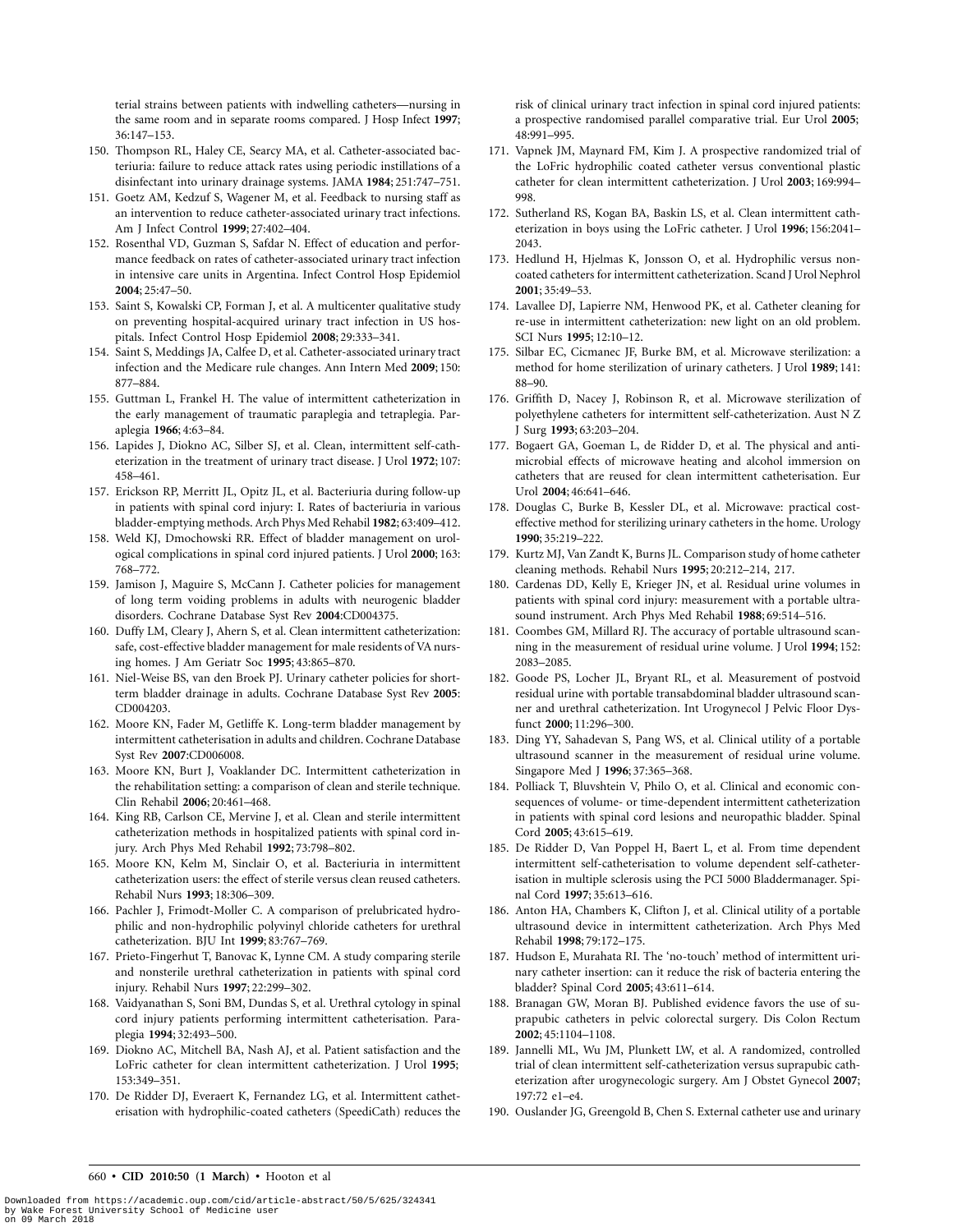tract infections among incontinent male nursing home patients. J Am Geriatr Soc **1987**; 35:1063–1070.

- 191. Ouslander JG, Greengold B, Chen S. Complications of chronic indwelling urinary catheters among male nursing home patients: a prospective study. J Urol **1987**; 138:1191–1195.
- 192. Hirsh DD, Fainstein V, Musher DM. Do condom catheter collecting systems cause urinary tract infection? JAMA **1979**; 242:340–341.
- 193. Hebel JR, Warren JW. The use of urethral, condom, and suprapubic catheters in aged nursing home patients. J Am Geriatr Soc **1990**; 38: 777–784.
- 194. Zimakoff J, Stickler DJ, Pontoppidan B, et al. Bladder management and urinary tract infections in Danish hospitals, nursing homes, and home care: a national prevalence study. Infect Control Hosp Epidemiol **1996**; 17:215–221.
- 195. Saint S, Kaufman SR, Rogers MA, et al. Condom versus indwelling urinary catheters: a randomized trial. J Am Geriatr Soc **2006**; 54:1055–1061.
- 196. Hackler RH. A 25-year prospective mortality study in the spinal cord injured patient: comparison with the long-term living paraplegic. J Urol **1977**; 117:486–488.
- 197. Donnelly J, Hackler RH, Bunts RC. Present urologic status of the World War II paraplegic: 25-year followup. Comparison with status of the 20-year Korean War paraplegic and 5-year Vietnam paraplegic. J Urol **1972**; 108:558–562.
- 198. Shapiro M, Simchen E, Izraeli S, et al. A multivariate analysis of risk factors for acquiring bacteriuria in patients with indwelling urinary catheters for longer than 24 hours. Infect Control **1984**; 5:525–532.
- 199. Carapeti EA, Andrews SM, Bentley PG. Randomised study of sterile versus non-sterile urethral catheterisation. Ann R Coll Surg Engl **1996**; 78:59–60.
- 200. Kunin CM, McCormack RC. Prevention of catheter-induced urinarytract infections by a new sterile closed drainage system. Antimicrob Agents Chemother (Bethesda) **1965**; 5:631–638.
- 201. Thornton GF, Andriole VT. Bacteriuria during indwelling catheter drainage. II. Effect of a closed sterile drainage system. JAMA **1970**; 214:339–342.
- 202. Wolff G, Gradel E, Buchman B. Indwelling catheter and risk of urinary infection: a clinical investigation with a new closed-drainage system. Urol Res **1976**; 4:15–18.
- 203. Kass EH. Asymptomatic infections of the urinary tract. Trans Assoc Am Physicians **1956**; 69:56–64.
- 204. Warren JW, Platt R, Thomas RJ, et al. Antibiotic irrigation and catheter-associated urinary-tract infections. N Engl J Med **1978**; 299: 570–573.
- 205. DeGroot-Kosolcharoen J, Guse R, Jones JM. Evaluation of a urinary catheter with a preconnected closed drainage bag. Infect Control Hosp Epidemiol **1988**; 9:72–76.
- 206. Leone M, Garnier F, Antonini F, et al. Comparison of effectiveness of two urinary drainage systems in intensive care unit: a prospective, randomized clinical trial. Intensive Care Med **2003**; 29:551–554.
- 207. Huth TS, Burke JP, Larsen RA, et al. Clinical trial of junction seals for the prevention of urinary catheter-associated bacteriuria. Arch Intern Med **1992**; 152:807–812.
- 208. Darouiche RO, Goetz L, Kaldis T, et al. Impact of StatLock securing device on symptomatic catheter-related urinary tract infection: a prospective, randomized, multicenter clinical trial. Am J Infect Control **2006**; 34:555–560.
- 209. Darouiche RO, Safar H, Raad II. In vitro efficacy of antimicrobialcoated bladder catheters in inhibiting bacterial migration along catheter surface. J Infect Dis **1997**; 176:1109–1112.
- 210. Johnson JR, Delavari P, Azar M. Activities of a nitrofurazone-containing urinary catheter and a silver hydrogel catheter against multidrug-resistant bacteria characteristic of catheter-associated urinary tract infection. Antimicrob Agents Chemother **1999**; 43:2990–2995.
- 211. Ahearn DG, Grace DT, Jennings MJ, et al. Effects of hydrogel/silver coatings on in vitro adhesion to catheters of bacteria associated with urinary tract infections. Curr Microbiol **2000**; 41:120–125.
- 212. Schumm K, Lam TB. Types of urethral catheters for management of short-term voiding problems in hospitalised adults. Cochrane Database Syst Rev **2008**:CD004013.
- 213. Drekonja DM, Kuskowski MA, Wilt TJ, et al. Antimicrobial urinary catheters: a systematic review. Expert Rev Med Devices **2008**; 5:495– 506.
- 214. Johnson JR, Kuskowski MA, Wilt TJ. Systematic review: antimicrobial urinary catheters to prevent catheter-associated urinary tract infection in hospitalized patients. Ann Intern Med **2006**; 144:116–126.
- 215. Saint S, Elmore JG, Sullivan SD, et al. The efficacy of silver alloycoated urinary catheters in preventing urinary tract infection: a metaanalysis. Am J Med **1998**; 105:236–241.
- 216. Brosnahan J, Jull A, Tracy C. Types of urethral catheters for management of short-term voiding problems in hospitalised adults. Cochrane Database Syst Rev **2004**:CD004013.
- 217. Plowman R, Graves N, Esquivel J, et al. An economic model to assess the cost and benefits of the routine use of silver alloy coated urinary catheters to reduce the risk of urinary tract infections in catheterized patients. J Hosp Infect **2001**; 48:33–42.
- 218. Saint S, Veenstra DL, Sullivan SD, et al. The potential clinical and economic benefits of silver alloy urinary catheters in preventing urinary tract infection. Arch Intern Med **2000**; 160:2670–2675.
- 219. Darouiche RO, Smith JA Jr, Hanna H, et al. Efficacy of antimicrobialimpregnated bladder catheters in reducing catheter-associated bacteriuria: a prospective, randomized, multicenter clinical trial. Urology **1999**; 54:976–981.
- 220. Stensballe J, Tvede M, Looms D, et al. Infection risk with nitrofurazone-impregnated urinary catheters in trauma patients: a randomized trial. Ann Intern Med **2007**; 147:285–293.
- 221. Jahn P, Preuss M, Kernig A, et al. Types of indwelling urinary catheters for long-term bladder drainage in adults. Cochrane Database Syst Rev **2007**:CD004997.
- 222. Rupp ME, Fitzgerald T, Marion N, et al. Effect of silver-coated urinary catheters: efficacy, cost-effectiveness, and antimicrobial resistance. Am J Infect Control **2004**; 32:445–450.
- 223. Kass EH. Chemotherapeutic and antibiotic drugs in the management of infections of the urinary tract. Am J Med **1955**; 18:764–781.
- 224. Johnson JR, Roberts PL, Olsen RJ, et al. Prevention of catheter-associated urinary tract infection with a silver oxide-coated urinary catheter: clinical and microbiologic correlates. J Infect Dis **1990**; 162: 1145–1150.
- 225. Riley DK, Classen DC, Stevens LE, et al. A large randomized clinical trial of a silver-impregnated urinary catheter: lack of efficacy and staphylococcal superinfection. Am J Med **1995**; 98:349–356.
- 226. Hustinx WN, Mintjes-de Groot AJ, Verkooyen RP, et al. Impact of concurrent antimicrobial therapy on catheter-associated urinary tract infection. J Hosp Infect **1991**; 18:45–56.
- 227. Niel-Weise BS, van den Broek PJ. Antibiotic policies for short-term catheter bladder drainage in adults. Cochrane Database Syst Rev **2005**: CD005428.
- 228. Jaffe R, Altaras M, Fejgin M, et al. Prophylactic single-dose co-trimoxazole for prevention of urinary tract infection after abdominal hysterectomy. Chemotherapy **1985**; 31:476–479.
- 229. van der Wall E, Verkooyen RP, Mintjes-de Groot J, et al. Prophylactic ciprofloxacin for catheter-associated urinary-tract infection. Lancet **1992**; 339:946–951.
- 230. Morton SC, Shekelle PG, Adams JL, et al. Antimicrobial prophylaxis for urinary tract infection in persons with spinal cord dysfunction. Arch Phys Med Rehabil **2002**; 83:129–138.
- 231. Niel-Weise BS, van den Broek PJ. Urinary catheter policies for longterm bladder drainage. Cochrane Database Syst Rev **2005**:CD004201.
- 232. Rutschmann OT, Zwahlen A. Use of norfloxacin for prevention of symptomatic urinary tract infection in chronically catheterized patients. Eur J Clin Microbiol Infect Dis **1995**; 14:441–444.
- 233. Anderson RU. Prophylaxis of bacteriuria during intermittent catheterization of the acute neurogenic bladder. J Urol **1980**; 123:364–366.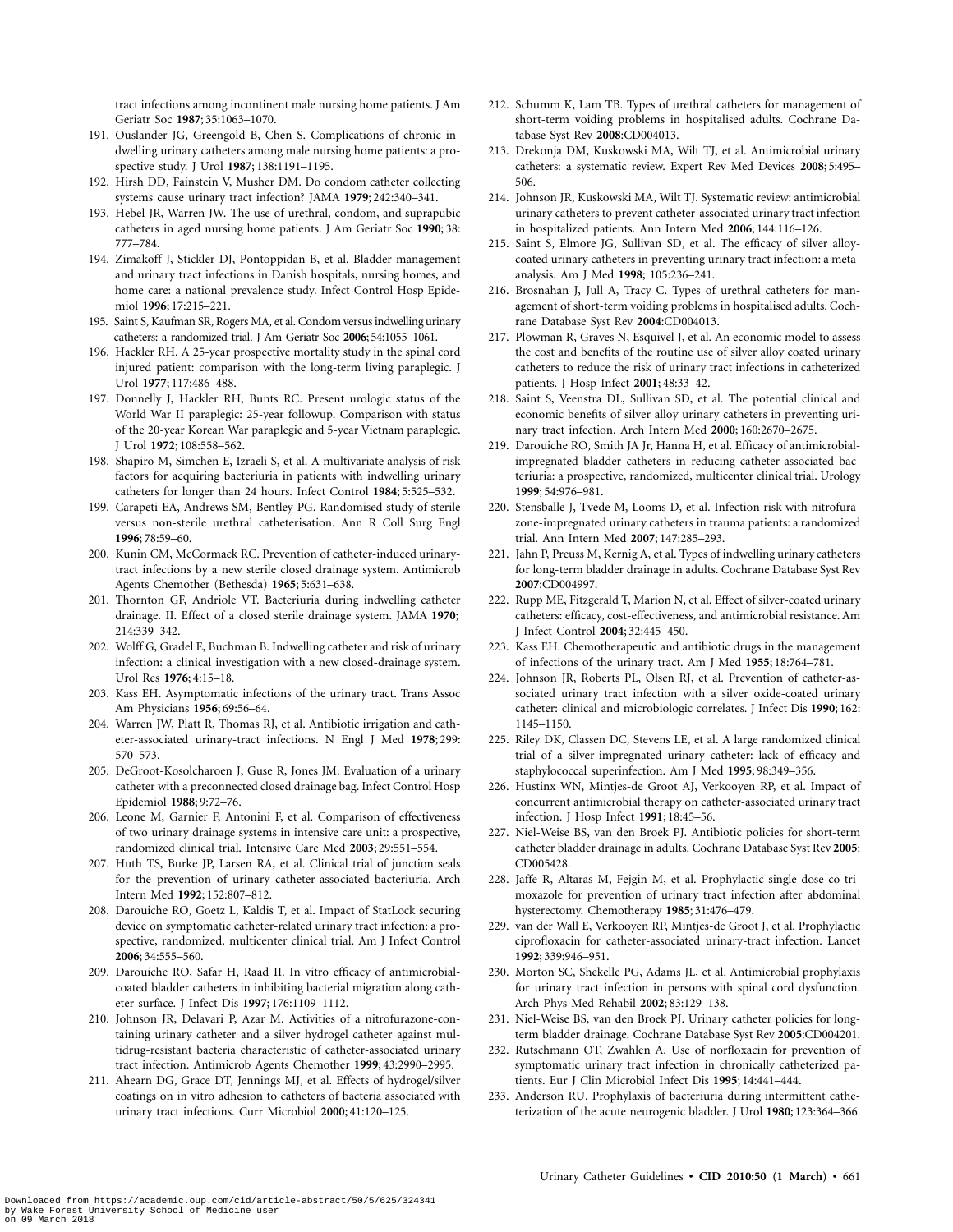- 234. Duffy L, Smith AD. Nitrofurantoin macrocrystals prevent bacteriuria in intermittent self-catheterization. Urology **1982**; 20:47–49.
- 235. Mohler JL, Cowen DL, Flanigan RC. Suppression and treatment of urinary tract infection in patients with an intermittently catheterized neurogenic bladder. J Urol **1987**; 138:336–340.
- 236. Gribble MJ, Puterman ML. Prophylaxis of urinary tract infection in persons with recent spinal cord injury: a prospective, randomized, double-blind, placebo-controlled study of trimethoprim-sulfamethoxazole. Am J Med **1993**; 95:141–152.
- 237. Stamm WE, Hooton TM. Management of urinary tract infections in adults. N Engl J Med **1993**; 329:1328–1334.
- 238. Gleckman R, Alvarez S, Joubert DW, et al. Drug therapy reviews: methenamine mandelate and methenamine hippurate. Am J Hosp Pharm **1979**; 36:1509–1512.
- 239. Pearman JW, Peterson GJ, Nash JB. The antimicrobial activity of urine of paraplegic patients receiving methenamine mandelate. Invest Urol **1978**; 16:91–98.
- 240. Strom JG Jr, Jun HW. Effect of urine pH and ascorbic acid on the rate of conversion of methenamine to formaldehyde. Biopharm Drug Dispos **1993**; 14:61–69.
- 241. Devenport JK, Swenson JR, Dukes GE Jr, et al. Formaldehyde generation from methenamine salts in spinal cord injury. Arch Phys Med Rehabil **1984**; 65:257–259.
- 242. Nahata MC, Cummins BA, McLeod DC. Effect of ascorbic acid on urine pH. Am J Hosp Pharm **1981**; 38:33–36.
- 243. Nahata MC, Cummins BA, McLeod DC, et al. Effect of urinary acidifiers on formaldehyde concentration and efficacy with methenamine therapy. Eur J Clin Pharmacol **1982**; 22:281–284.
- 244. Wall I, Tiselius HG. Long-term acidification of urine in patients treated for infected renal stones. Urol Int **1990**; 45:336–341.
- 245. Hetey SK, Kleinberg ML, Parker WD, et al. Effect of ascorbic acid on urine pH in patients with injured spinal cords. Am J Hosp Pharm **1980**; 37:235–237.
- 246. Lee BB, Haran MJ, Hunt LM, et al. Spinal-injured neuropathic bladder antisepsis (SINBA) trial. Spinal Cord **2007**; 45:542–550.
- 247. Kuhlemeier KV, Stover SL, Lloyd LK. Prophylactic antibacterial therapy for preventing urinary tract infections in spinal cord injury patients. J Urol **1985**; 134:514–517.
- 248. Kevorkian CG, Merritt JL, Ilstrup DM. Methenamine mandelate with acidification: an effective urinary antiseptic in patients with neurogenic bladder. Mayo Clin Proc **1984**; 59:523–529.
- 249. Lee BB, Simpson JM, Craig JC, et al. Methenamine hippurate for preventing urinary tract infections. Cochrane Database Syst Rev **2007**: CD003265.
- 250. Knoff T. Methenamine hippurate. Short-term catheterization in gynecologic surgery. A double-blind comparison of Hiprex and placebo [in Norwegian]. Tidsskr Nor Laegeforen **1985**; 105:498–499.
- 251. Schiotz HA, Guttu K. Value of urinary prophylaxis with methenamine in gynecologic surgery. Acta Obstet Gynecol Scand **2002**; 81:743–746.
- 252. Thomlinson J, Williams JD, Cope E. Persistence of bacteriuria following gynaecological surgery: a trial of methenamine hippurate. Br J Urol **1968**; 40:479–482.
- 253. Tyreman NO, Andersson PO, Kroon L, et al. Urinary tract infection after vaginal surgery: effect of prophylactic treatment with methenamine hippurate. Acta Obstet Gynecol Scand **1986**; 65:731–733.
- 254. Miller H, Phillips E. Antibacterial correlates of urine drug levels of hexamethylenetetramine and formaldehyde. Invest Urol **1970**; 8:21–33.
- 255. Jepson RG, Craig JC. Cranberries for preventing urinary tract infections. Cochrane Database Syst Rev **2008**:CD001321.
- 256. Linsenmeyer TA, Harrison B, Oakley A, et al. Evaluation of cranberry supplement for reduction of urinary tract infections in individuals with neurogenic bladders secondary to spinal cord injury: a prospective, double-blinded, placebo-controlled, crossover study. J Spinal Cord Med **2004**; 27:29–34.
- 257. Waites KB, Canupp KC, Armstrong S, et al. Effect of cranberry extract on bacteriuria and pyuria in persons with neurogenic bladder secondary to spinal cord injury. J Spinal Cord Med **2004**; 27:35–40.
- 258. Hess MJ, Hess PE, Sullivan MR, et al. Evaluation of cranberry tablets for the prevention of urinary tract infections in spinal cord injured patients with neurogenic bladder. Spinal Cord **2008**; 46:622–626.
- 259. Burke JP, Garibaldi RA, Britt MR, et al. Prevention of catheter-associated urinary tract infections: efficacy of daily meatal care regimens. Am J Med **1981**; 70:655–658.
- 260. Burke JP, Jacobson JA, Garibaldi RA, et al. Evaluation of daily meatal care with poly-antibiotic ointment in prevention of urinary catheterassociated bacteriuria. J Urol **1983**; 129:331–334.
- 261. Marples RR, Kligman AM. Methods for evaluating topical antibacterial agents on human skin. Antimicrob Agents Chemother **1974**; 5: 323–329.
- 262. Dudley MN, Barriere SL. Antimicrobial irrigations in the prevention and treatment of catheter-related urinary tract infections. Am J Hosp Pharm **1981**; 38:59–65.
- 263. Davies AJ, Desai HN, Turton S, et al. Does instillation of chlorhexidine into the bladder of catheterized geriatric patients help reduce bacteriuria? J Hosp Infect **1987**; 9:72–75.
- 264. Waites KB, Canupp KC, Roper JF, et al. Evaluation of 3 methods of bladder irrigation to treat bacteriuria in persons with neurogenic bladder. J Spinal Cord Med **2006**; 29:217–226.
- 265. van den Broek PJ, Daha TJ, Mouton RP. Bladder irrigation with povidone-iodine in prevention of urinary-tract infections associated with intermittent urethral catheterisation. Lancet **1985**; 1:563–565.
- 266. Ball AJ, Carr TW, Gillespie WA, et al. Bladder irrigation with chlorhexidine for the prevention of urinary infection after transurethral operations: a prospective controlled study. J Urol **1987**; 138:491–494.
- 267. Richter S, Kotliroff O, Nissenkorn I. Single preoperative bladder instillation of povidone-iodine for the prevention of postprostatectomy bacteriuria and wound infection. Infect Control Hosp Epidemiol **1991**; 12:579–582.
- 268. Mobley HL, Warren JW. Urease-positive bacteriuria and obstruction of long-term urinary catheters. J Clin Microbiol **1987**; 25:2216–2217.
- 269. Muncie HL Jr, Hoopes JM, Damron DJ, et al. Once-daily irrigation of long-term urethral catheters with normal saline: lack of benefit. Arch Intern Med **1989**; 149:441–443.
- 270. Elliott TS, Reid L, Rao GG, et al. Bladder irrigation or irritation? Br J Urol **1989**; 64:391–394.
- 271. Maizels M, Schaeffer AJ. Decreased incidence of bacteriuria associated with periodic instillations of hydrogen peroxide into the urethral catheter drainage bag. J Urol **1980**; 123:841–845.
- 272. Sweet DE, Goodpasture HC, Holl K, et al. Evaluation of H2O2 prophylaxis of bacteriuria in patients with long-term indwelling Foley catheters: a randomized, controlled study. Infect Control **1985**; 6:263– 266.
- 273. Gillespie WA, Simpson RA, Jones JE, et al. Does the addition of disinfectant to urine drainage bags prevent infection in catheterised patients? Lancet **1983**; 1:1037–1039.
- 274. Reiche T, Lisby G, Jorgensen S, et al. A prospective, controlled, randomized study of the effect of a slow-release silver device on the frequency of urinary tract infection in newly catheterized patients. BJU Int **2000**; 85:54–59.
- 275. Noy MF, Smith CA, Watterson LL. The use of chlorhexidine in catheter bags. J Hosp Infect **1982**; 3:365–367.
- 276. Suryaprakash B, Rao MS, Panigrahi D, et al. Formalin in the urinary bag: a cheap measure to control infection in urology wards. Lancet **1984**; 2:104–105.
- 277. Wazait HD, van der Meullen J, Patel HR, et al. Antibiotics on urethral catheter withdrawal: a hit and miss affair. J Hosp Infect **2004**; 58:297– 302.
- 278. Romanelli G, Giustina A, Cravarezza P, et al. A single dose of aztreonam in the prevention of urinary tract infections in elderly catheterized patients. J Chemother **1990**; 2:178–181.
- 279. Wazait HD, Patel HR, van der Meulen JH, et al. A pilot randomized double-blind placebo-controlled trial on the use of antibiotics on urinary catheter removal to reduce the rate of urinary tract infection: the pitfalls of ciprofloxacin. BJU Int **2004**; 94:1048–1050.